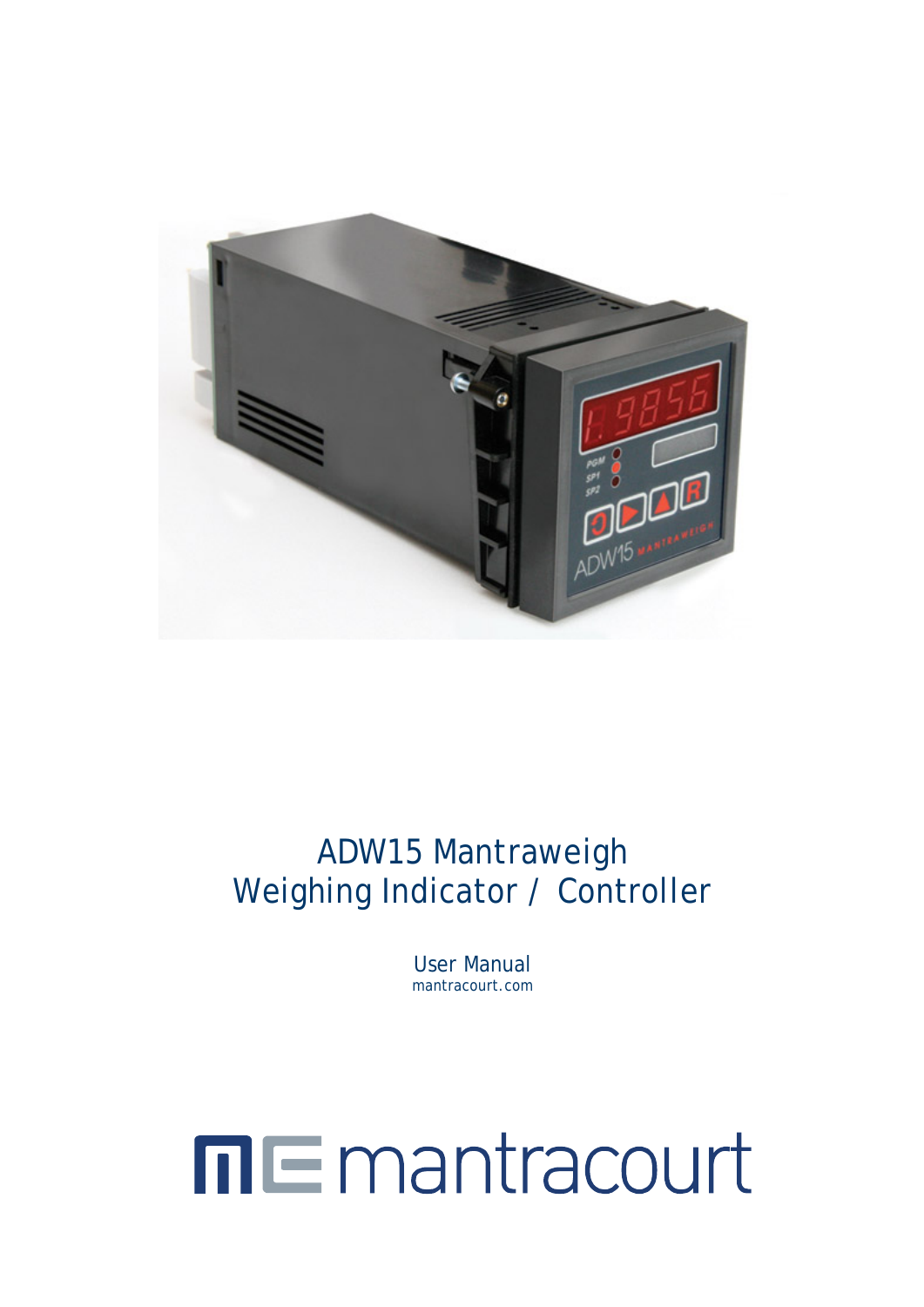## <span id="page-1-0"></span>**The ADW15 Quick User Guide**

#### **The Front Control Panel**

**Front Panel Guide**

All user controls, displays and indicators are mounted on the front panel which provides a 4.5 digit, LED display four flush mounted keys and three LED indicators.



The front panel components are identified as follows:- D<sub>5</sub> D1 - 1/2 digit D2 - Decade 1 D3 - Decade 2 D4 - Decade 3 D5 - Decade 4 PGM - Program Mode SP1 - Set Point 1 SP2 - Set Point 2 Used to scroll through and change the set up data by displaying memonics for each configurable  $\sum$  Increments each selected display digit 0-9. displaying mnemonics for each configurable Pressing the  $\triangle$  key under programming conditions will display the parameter, followed by the appropriate data. When leading digit as either 1, -1, or a blank display for zero. in programming mode it should be noted that the first digit in the display may not be visible, but the

The secondary function operates as a Peak Hold / Latched Relay Reset in conjunction with the  $\blacktriangleright$  key.

The secondary function operates an Auto Tare in conjunction with

NOTE: Secondary functions require the  $\blacktriangleright$  key to be pressed and released, followed within 1 second by the appropriate function

The  $\textcircled{3}$  key has a secondary function when not in programming mode. In conjunction with the  $\blacktriangleright$  key a print function can be initiated. (If a print option is fitted). Resets the display to the input variable and enters new data in the ADW15-FPT memory. Returns the display to the current value after Hold.

 $\bigodot$  The  $\bigcircled{a}$  key has a secondary function when not in programming mode. In conjunction with the  $\bigcirc$  key a print function can be initiated. (If a print option is fitted)

program indicator light PGM will be flashing to indicate that the instrument is in programming mode, even though no digits can be seen to be flashing.

Selects the display digit required. Selection value is indicated by a flashing digit and flashing PGM indicator light.

It also operates as a control key in conjunction with:

The  $\textcircled{\textbf{1}}$  key for a print function from the rear panel remote.

• The  $\triangle$  key for Peak Hold / Latched Relay Reset

The  $\mathbb R$  key for an Auto Tare function.

#### **The Configurable Parameters**

These parameters or programmable functions are provided in the ADW to allow the user good flexibility for monitor and control applications.

Parameters are included as constants in the ADW database and are accessed and checked via the keypad or the communications port. Data which is entered by the user is retained by EEPROM for up to 10 years without back up power. New data, when entered, overwrites previous entries when the  $\mathbb R$  or  $\overline{\mathfrak{D}}$  key is pressed unless the EEPROM has been disabled via the communications port.

the  $\mathbf{E}$  key

 $\boxed{\blacktriangleright}$  then  $\boxed{\mathbf{3}}$  for Print Select

 $\triangleright$  then  $\triangleright$  for Auto Tare

 $\triangleright$  then  $\blacktriangle$  for peak Hold/Latched Relay Reset

key.

#### **Password Protection**

To prevent unauthorised changes to parameters, other than Set Points and In Flight compensation settings, a 4 digit password number must be entered. The number is accessed by scrolling through the Set Points and In Flight settings until 'PASS' is displayed. At this point, it is necessary to enter either the factory set number (1111) in D2 - D5 positions, or the password number specifically ordered by the customer.

|                 | Configurable Parameters |          |                                                                                                            |
|-----------------|-------------------------|----------|------------------------------------------------------------------------------------------------------------|
| <b>DISPLAY</b>  | <b>FUNCTION</b>         | RANGE    | <b>FUNCTION</b>                                                                                            |
| SP <sub>1</sub> | Set Point1              | ±19999   | 'desired' trip value of output 1                                                                           |
| IF <sub>1</sub> | In-flight               | ±19999   | Compensation for SP1 Relay 1 operates at = $SP1 - IF1$                                                     |
| SP <sub>2</sub> | Set Point 2             | ±19999   | 'desired' trip value of output 2                                                                           |
| IF <sub>2</sub> | In-flight               | ±19999   | Compensation for SP2 Relay 2 operates at = $SP2 - IF2$                                                     |
| <b>PASS</b>     | Security                | ±19999   | Correct value required to Password proceed further                                                         |
| <b>HYS</b>      | <b>Hysteresis</b>       | 0-19999  | Amount applied to SP1 and SP2                                                                              |
| 0A              | Output                  | $0 - 31$ | Relays energise or de-Action energise above SP level. Analogue output normal or<br>inverted, and latching. |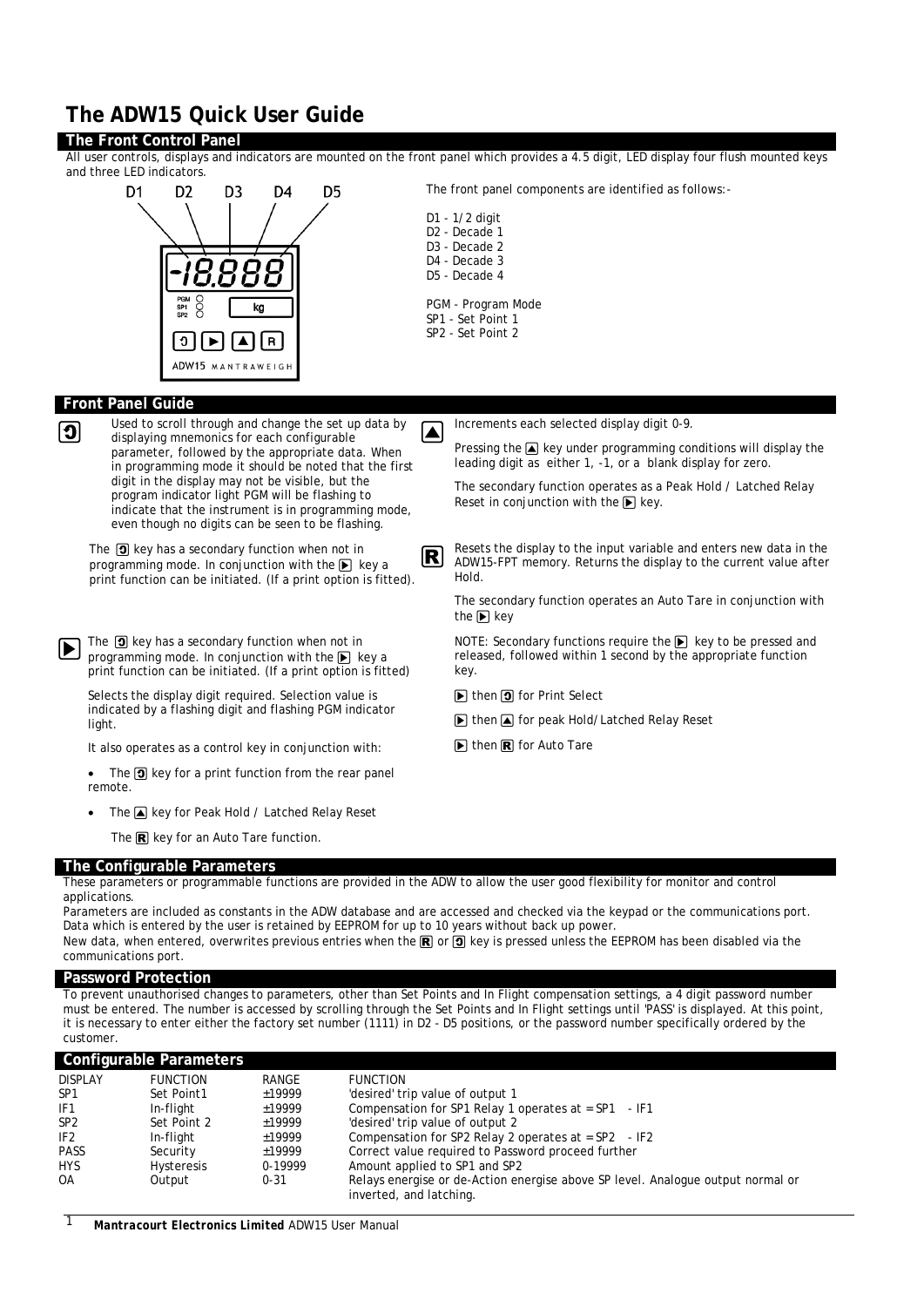|              |                                        |                                                                                               | The value of the OA to be entered in the algebraic sum of the following components:-<br>SP1 Inverted<br>$=1$<br>SP <sub>2</sub> Inverted<br>$=2$<br>AN-OP Inverted<br>$=4$<br>SP1 Latched<br>$=8$<br>$=16$<br>SP2 Latched                                                          |
|--------------|----------------------------------------|-----------------------------------------------------------------------------------------------|------------------------------------------------------------------------------------------------------------------------------------------------------------------------------------------------------------------------------------------------------------------------------------|
| CALL<br>CALH | Calibration Low<br>Calibration High    | ±19999<br>$\pm 19999$                                                                         | Display value for low calibration point (Must be less than CALH)<br>Display value for high calibration point                                                                                                                                                                       |
|              |                                        |                                                                                               | Note: When CALH = $0$ , the ADW enters manual calibration mode and display scaling is -<br>19999 to +19999                                                                                                                                                                         |
| At           | Auto Tare                              | ±19999                                                                                        | Value                                                                                                                                                                                                                                                                              |
| dA           | Display<br>Averaging &<br>Peak Hold    | $0 - 15$                                                                                      | Sets a display average update. Readings may be averaged over a number of updates<br>and can be set as follows:<br>Display update time<br>0=1 readings (standard) approx 0.4S                                                                                                       |
|              |                                        |                                                                                               | 1=2 readings approx 0.8S                                                                                                                                                                                                                                                           |
|              |                                        |                                                                                               | 2=4 readings approx 1.6S                                                                                                                                                                                                                                                           |
|              |                                        |                                                                                               | 3=8 readings approx 3.2S<br>4=16 readings approx 6.4S                                                                                                                                                                                                                              |
|              |                                        |                                                                                               | 5=32 readings approx 12.8S                                                                                                                                                                                                                                                         |
|              |                                        |                                                                                               | 6=64 readings approx 25.6S                                                                                                                                                                                                                                                         |
|              |                                        |                                                                                               | 7= Fast update mode approx 0.1S                                                                                                                                                                                                                                                    |
|              |                                        |                                                                                               | A peak hold function, which will display and hold the highest recorded value of the<br>measured input, can be set through the Display Averaging setting by adding 8 to any                                                                                                         |
|              |                                        |                                                                                               | of the above settings. To reset Peak Hold press the [b] key, then within 1 second,                                                                                                                                                                                                 |
|              |                                        |                                                                                               | press the $\blacksquare$ key. Where an Auto Tare value and Peak Hold are both operative, it is<br>important to be aware that:1) When activated by the front panel keys, it will zero the<br>input but not the peak display value. 2) When activated by the rear contact, it zero's |
| OPL          | Output Low                             | ±19999                                                                                        | the input and resets the peak display value.                                                                                                                                                                                                                                       |
| OPH          | Output High                            | ±19999                                                                                        | (minimum) Display point for minimum analogue output<br>(maximum) Display point for maximum analogue output                                                                                                                                                                         |
| dP-r         | Decimal Point &<br>Reset               | Code dP<br>Position<br>0 19999                                                                | To set the required position of the decimal point on the display and to set the rear<br>contact actions for count reset &/or peak hold &/or latched relay reset or print. Or<br>any of the above combination of these.                                                             |
|              |                                        | 11.9999<br>2 19.999<br>3 199.99<br>4 1999.9<br>5 19999.<br>Set by code<br>in range 0<br>to 61 | To make reset input active on any or all of the following add to dP-r No.as follows:                                                                                                                                                                                               |
|              |                                        | 8                                                                                             | Reset Auto-tare                                                                                                                                                                                                                                                                    |
|              |                                        | 16<br>32                                                                                      | Reset latched relays or peak hold (NOTE: Latched relays are not available with peak<br>hold)<br>Activate print                                                                                                                                                                     |
| СP           |                                        | $0 - 129$                                                                                     | Comms Protocol. 0-127 = Printer. 128 = 'FAST MANTRABUS'. 129 = 'ASCII'                                                                                                                                                                                                             |
| SdSt         | Serial Device<br><b>Station Number</b> | $0 - 254$                                                                                     | This is the address code for each ADW when the communications port is used. NB:<br>Changes can only be made via the keypad. Refer to ADW15 manual.                                                                                                                                 |
| OR           |                                        |                                                                                               |                                                                                                                                                                                                                                                                                    |
| Lab          |                                        |                                                                                               | Selects the desired label for the printer.                                                                                                                                                                                                                                         |
| Ln           |                                        |                                                                                               | Log Number. Increments on each print, can be set to any start value                                                                                                                                                                                                                |
| rS           | 0.255<br>0 & 1<br>$2 - 255$            |                                                                                               | Sets Display Resolution<br>$=$ Resolution of 1 least significant digit<br>= Resolution setting of last digits                                                                                                                                                                      |
| InP          | Input Variable                         |                                                                                               | Automatically returns the ADW to the input after scrolling sequence and<br>updates permanent memory                                                                                                                                                                                |

**Note:** Invalid parameter values - Should an invalid figure be entered against any parameter, it will be rejected and the display will return to show the parameters mnemonic.

#### **The 6 Wire Strain Gauge**



Note: When using 4 wire strain gauges link 1 to 2 and 5 to 6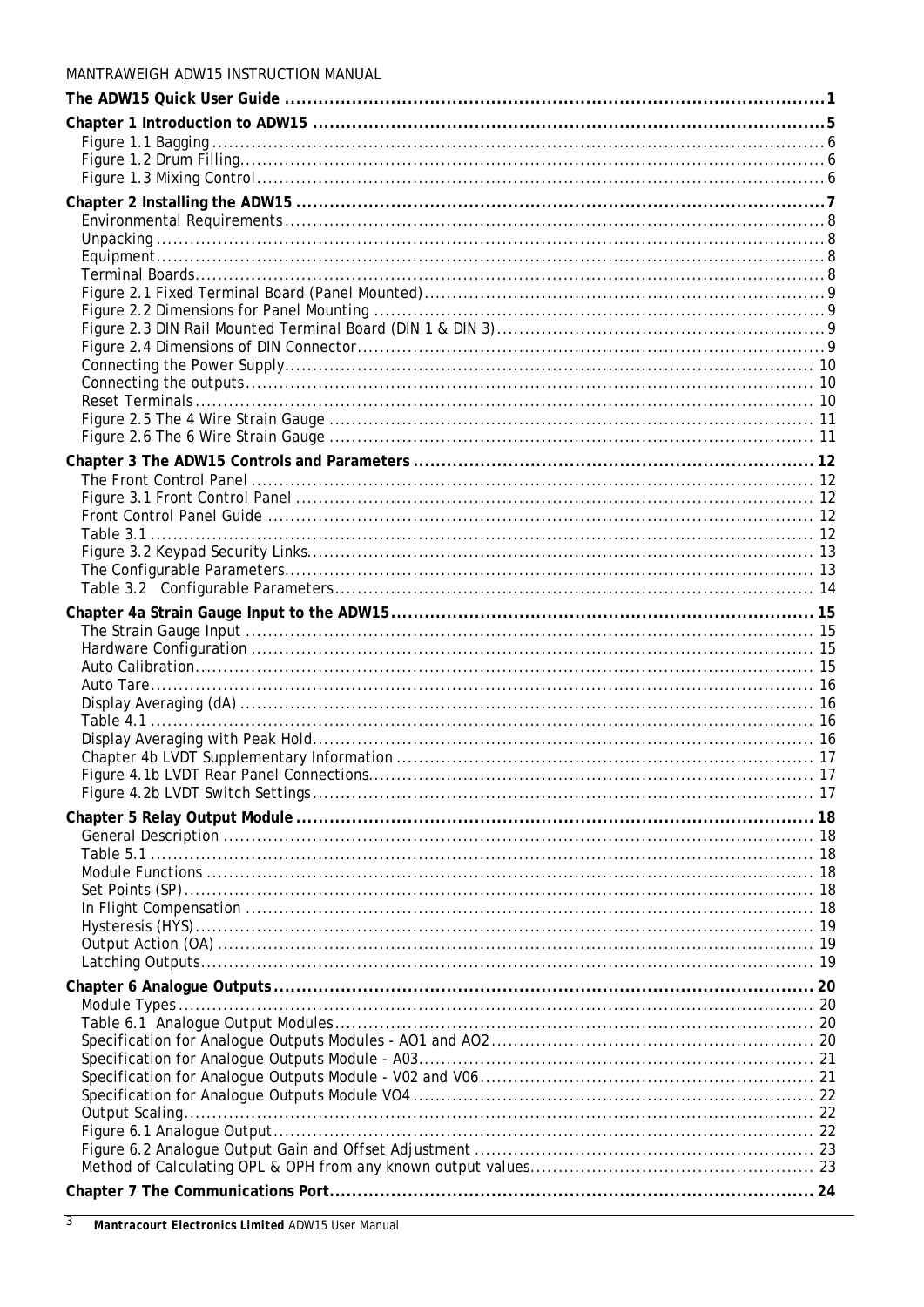| COMMAND 1 |  |
|-----------|--|
|           |  |
|           |  |
|           |  |
|           |  |
|           |  |
|           |  |
|           |  |
|           |  |
|           |  |
|           |  |
|           |  |
|           |  |
|           |  |
|           |  |
|           |  |
|           |  |
|           |  |
|           |  |
|           |  |
|           |  |
|           |  |
|           |  |
|           |  |
|           |  |
|           |  |
|           |  |
|           |  |
|           |  |
|           |  |
|           |  |
|           |  |
|           |  |
|           |  |
|           |  |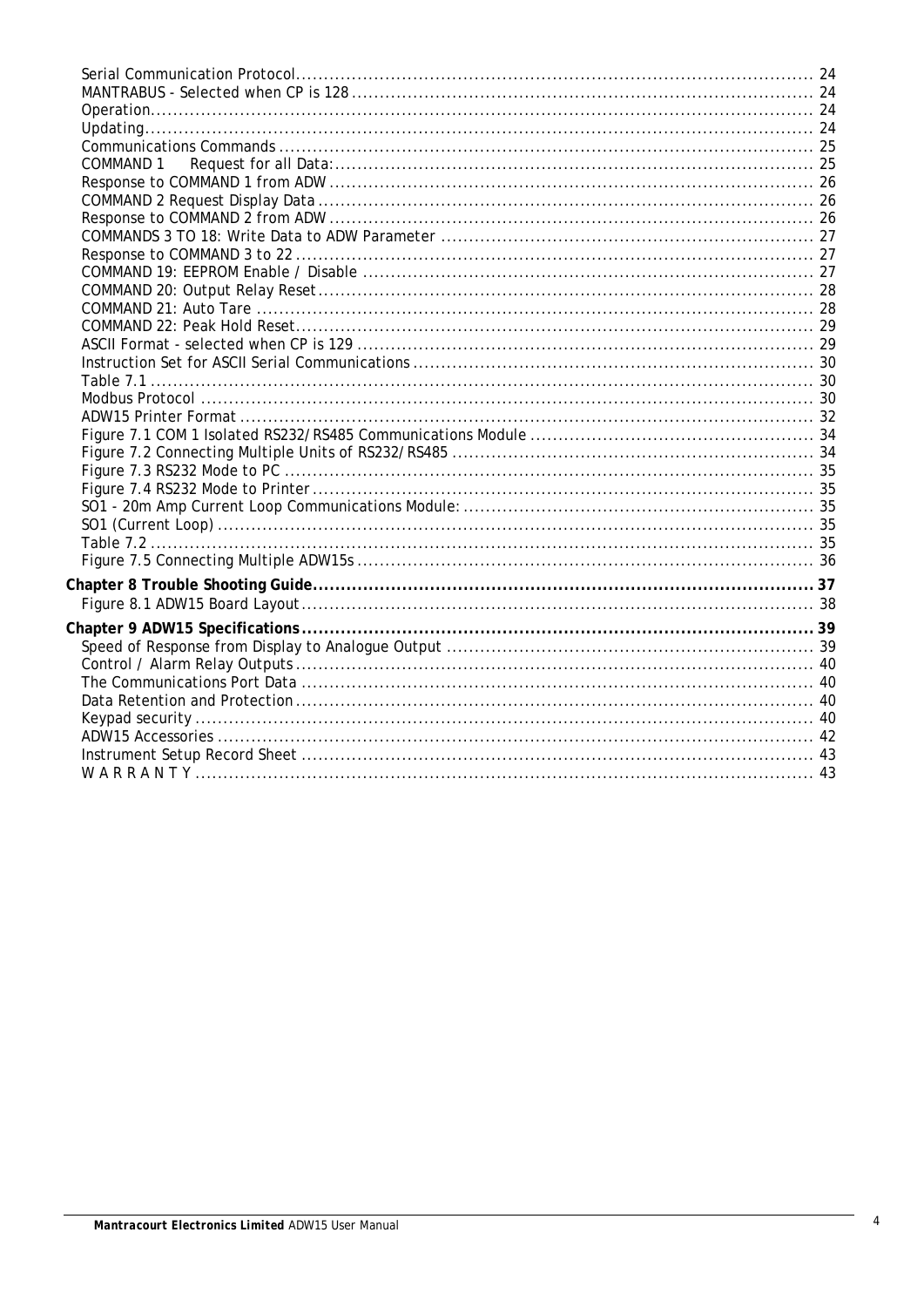## <span id="page-5-0"></span>**Chapter 1 Introduction to ADW15**

The ADW15 is a compact microprocessor based unit specifically designed to indicate and control weighing applications. Its flexibility of design allows for the connection of most strain gauges, pressure or strain gauges.

The industry standard 72 x 72mm front panel offers a full 4.5 digit LED display, together with a 4 key arrangement for programming and reviewing the parameters. Programming and set point LEDs complete the layout.

The basic unit offers the following facilities:- Auto Calibration of high and low values, an easy Auto Tare setting and review. A password facility giving protection to parameters which would not normally be changed by the operator.

Several output options are available:- A relay output module in one of three variants provides for up to two Set Points, Hysteresis can be applied to both Set Points together with In Flight compensation. Relays can be both inverted and latched. All these facilities being set digitally, in real engineering terms from the keypad.

A DC Analogue Output can be selected from a range of five modules, with full scaling over any desired range and inversion if necessary, all set from the keypad.

Both relay and analogue outputs have a high level of isolation. A communication module provides for a 20mA, noise immune current loop linked to a PC, PLC or Main Frame. This allows for the display to be viewed and the parameters changed.

Multiple ADWs can be connected via an IF25 RS232 Interface, which can be combined to expand to 254 ADWs. A direct RS232 printer port is available for TDP and DP type printers. Power supply modules are available for 240 or 110 Volts AC or 9-32Volts DC. The ADW can be mounted in a panel, DIN rail or in a wall mounting case to take up to four units.

(A front panel gasket sealed to IP65 is supplied.) Any set up values which are entered will be protected and retained for up to 10 years, upon power failure.

The ADW15 is an application specific device, based upon the ADP15 multi-application family of units.

Some typical ADW applications are shown: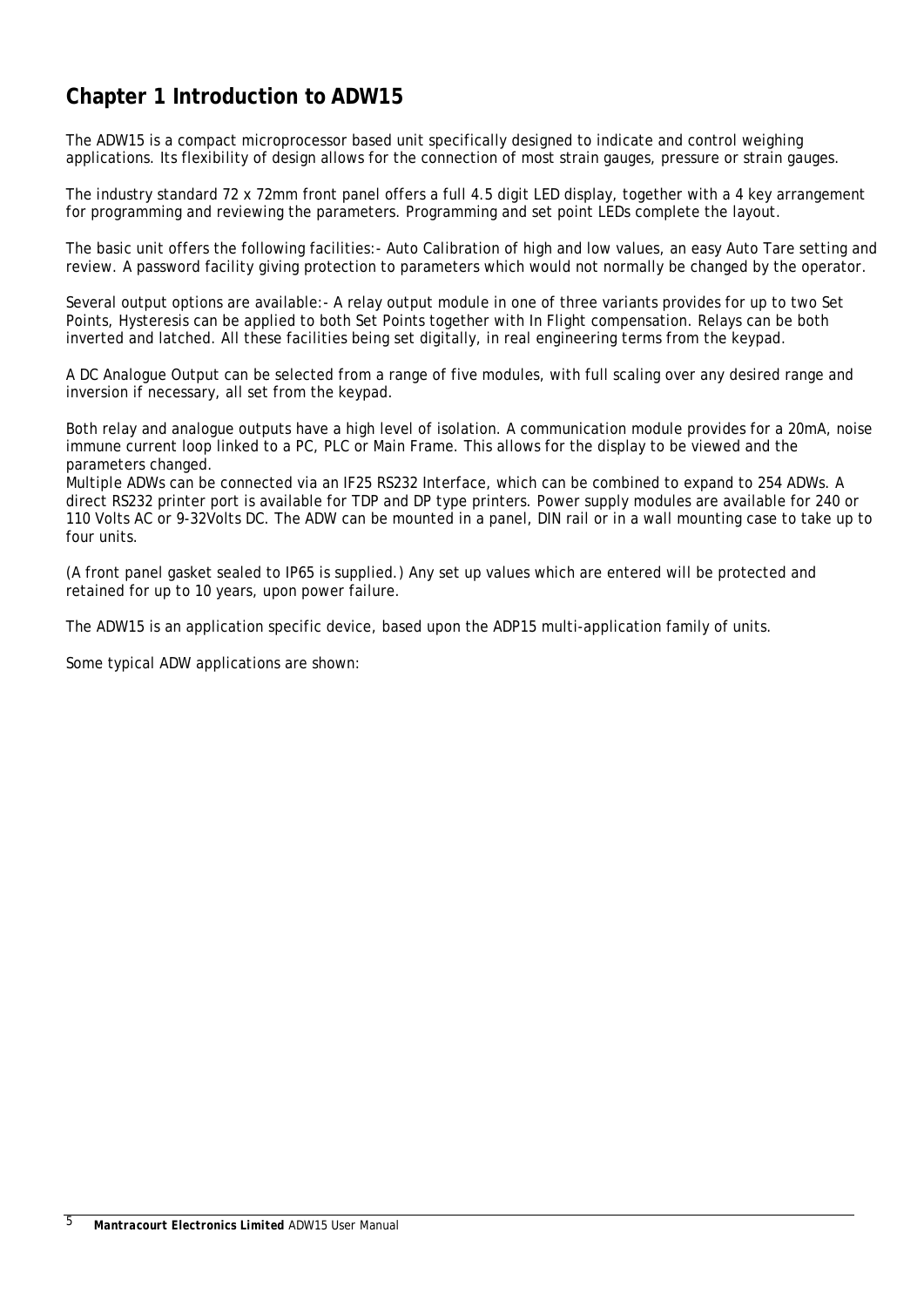## <span id="page-6-0"></span>*Figure 1.1 Bagging*



# <span id="page-6-1"></span>*Figure 1.2 Drum Filling*



<span id="page-6-2"></span>*Figure 1.3 Mixing Control*

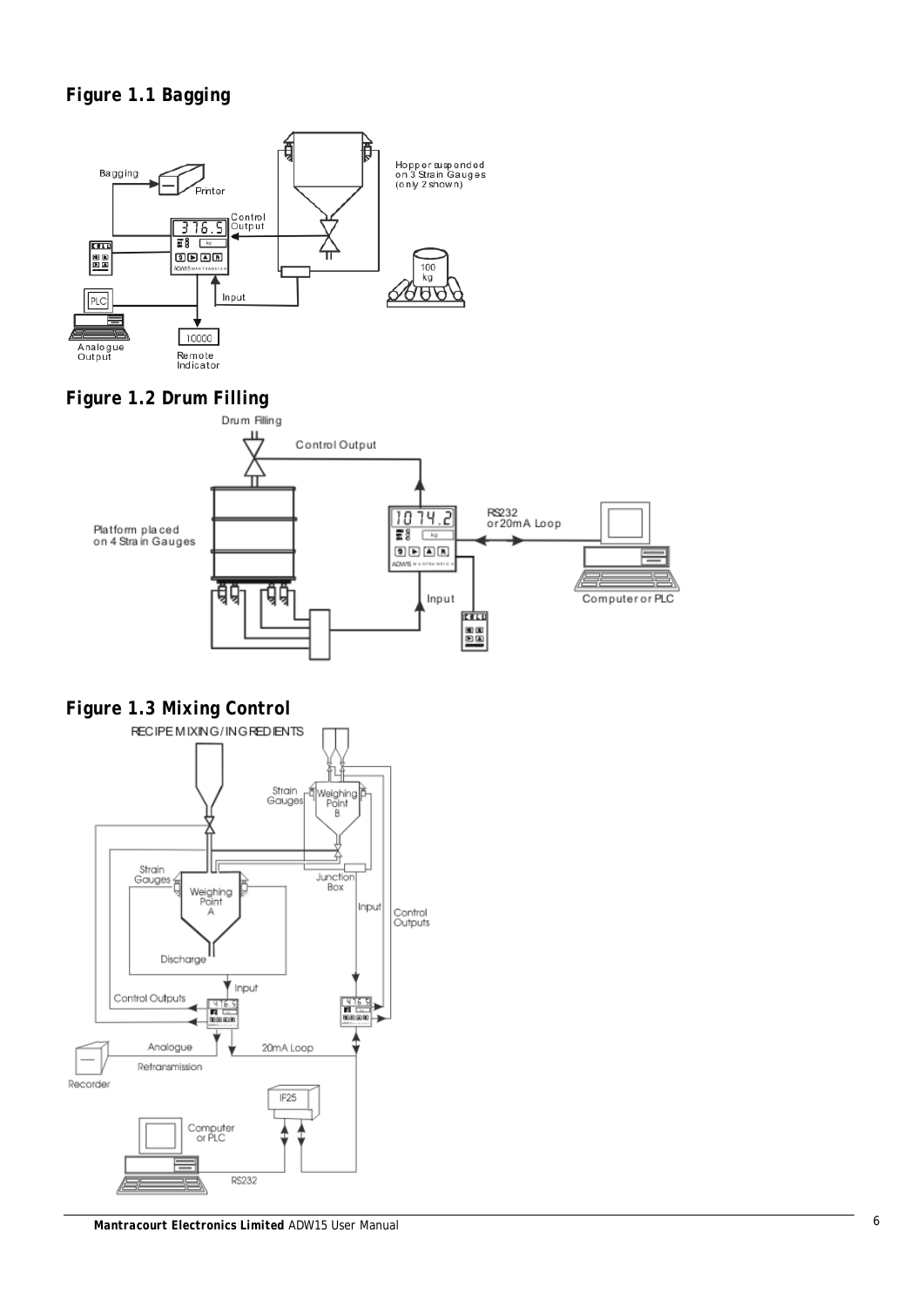## <span id="page-7-0"></span>**Chapter 2 Installing the ADW15**

In order to maintain compliance with the EMC Directive 2004/108/EC the following installation recommendations should be followed.

| Inputs:             | Use individually screened twisted multipair cable. (e.g. FE 585 - 646)<br>The pairs should be:<br>pins 1 & 6<br>pins 2 & 5<br>pins 3 & 4<br>Terminate all screens at pin 1 of the input. The screens should not be<br>connected at the transducer end of the cables.                                                                                                |
|---------------------|---------------------------------------------------------------------------------------------------------------------------------------------------------------------------------------------------------------------------------------------------------------------------------------------------------------------------------------------------------------------|
| Comms Port:         | Use individually screened twisted multipair cable. (e.g. FE 118-2117)<br>The pairs should be:<br>$-Tx \& +Tx$<br>-Rx & $+$ Rx<br>Terminate screens at pin 1 of the input.<br>The screens should not be connected at the host port.                                                                                                                                  |
| Analogue<br>Output: | Use screened twisted pair cable. (e.g. RS 626-4761)<br>Terminate screen at pin 1 of the input.<br>The screen should not be connected at the host port.<br>Pin 1 of the input should be connected to a good Earth. The Earth connection<br>should have a cross-sectional area sufficient enough to ensure a low<br>impedance, in order to attenuate RF interference. |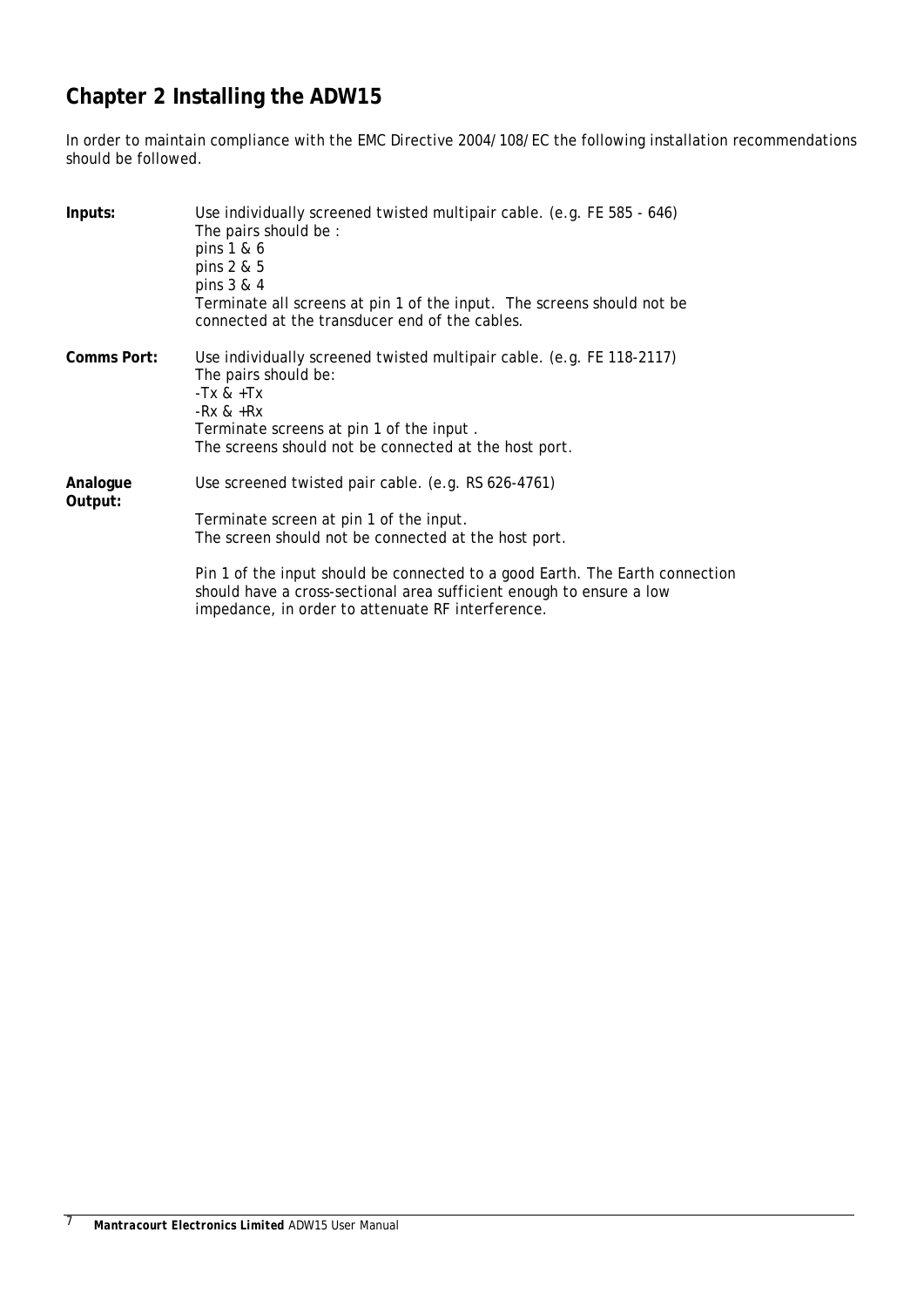| Country | Supplier  | Part No  | Description                                                      |  |  |  |  |
|---------|-----------|----------|------------------------------------------------------------------|--|--|--|--|
| UK.     | Farnell   | 118-2117 | Individually shielded twisted multipair cable (7/0.25mm)- 2 pair |  |  |  |  |
|         |           |          | Tinned copper drain. Individually shielded in polyester tape.    |  |  |  |  |
|         |           |          | Diameter: 4.1mm                                                  |  |  |  |  |
|         |           |          | Capacitance/m: core to core 115 pF & core to shield 203 pF       |  |  |  |  |
| UK      | Farnell   | 585-646  | Individually shielded twisted multipair cable (7/0.25mm)- 3 pair |  |  |  |  |
|         |           |          | Tinned copper drain. Individually shielded in polyester tape.    |  |  |  |  |
|         |           |          | Diameter: 8.1mm                                                  |  |  |  |  |
|         |           |          | Capacitance/m: core to core 98 pF & core to shield 180 pF        |  |  |  |  |
| UK      | <b>RS</b> | 626-4761 | Braided shielded twisted multipair cable (7/0.2mm)- 1 pair       |  |  |  |  |
|         |           |          | Miniature- twin -round Diameter: 5.2 mm                          |  |  |  |  |
|         |           |          | Capacitance/m: core to core 230 pF & core to shield 215 pF       |  |  |  |  |

## <span id="page-8-0"></span>*Environmental Requirements*

ADW units can operate in any industrial environment provided the following limits are not exceeded at the point of installation:

Temperature: -10 ºC to 50 ºC Humidity: 95 % non condensing

Four power supply options are available and must be specified on ordering. Units can operate from any one of the following 220/230v AC, 50/60Hz 10W 110V AC, 50/60Hz 10W 9-32V DC (Running current 300 - 530mA Dependent upon module configuration)

## <span id="page-8-1"></span>*Unpacking*

Carefully remove the ADW unit from its packing and ensure that the module configuration code is as ordered (see Chapter 9). Check that the unit, mounting and connection accessories are complete and undamaged.

## <span id="page-8-2"></span>*Equipment*

The ADW equipment consists of the following:

- i) ADW unit<br>ii) A termina
- A terminal board to suit the installation
- iii) Installation clamps to suit the installation
- iv) Appropriate legend card
- v) Securing screws (These are normally fitted to the installation clamps)

## <span id="page-8-3"></span>*Terminal Boards*

Connection between the ADW unit and input/output signals, including power supplies, are made via a terminal board at the rear of the unit. Two types of board are available, the choice depending upon the method of unit installation.

Panel and DIN rail terminal boards P and D are shown in figures 2.1 and 2.3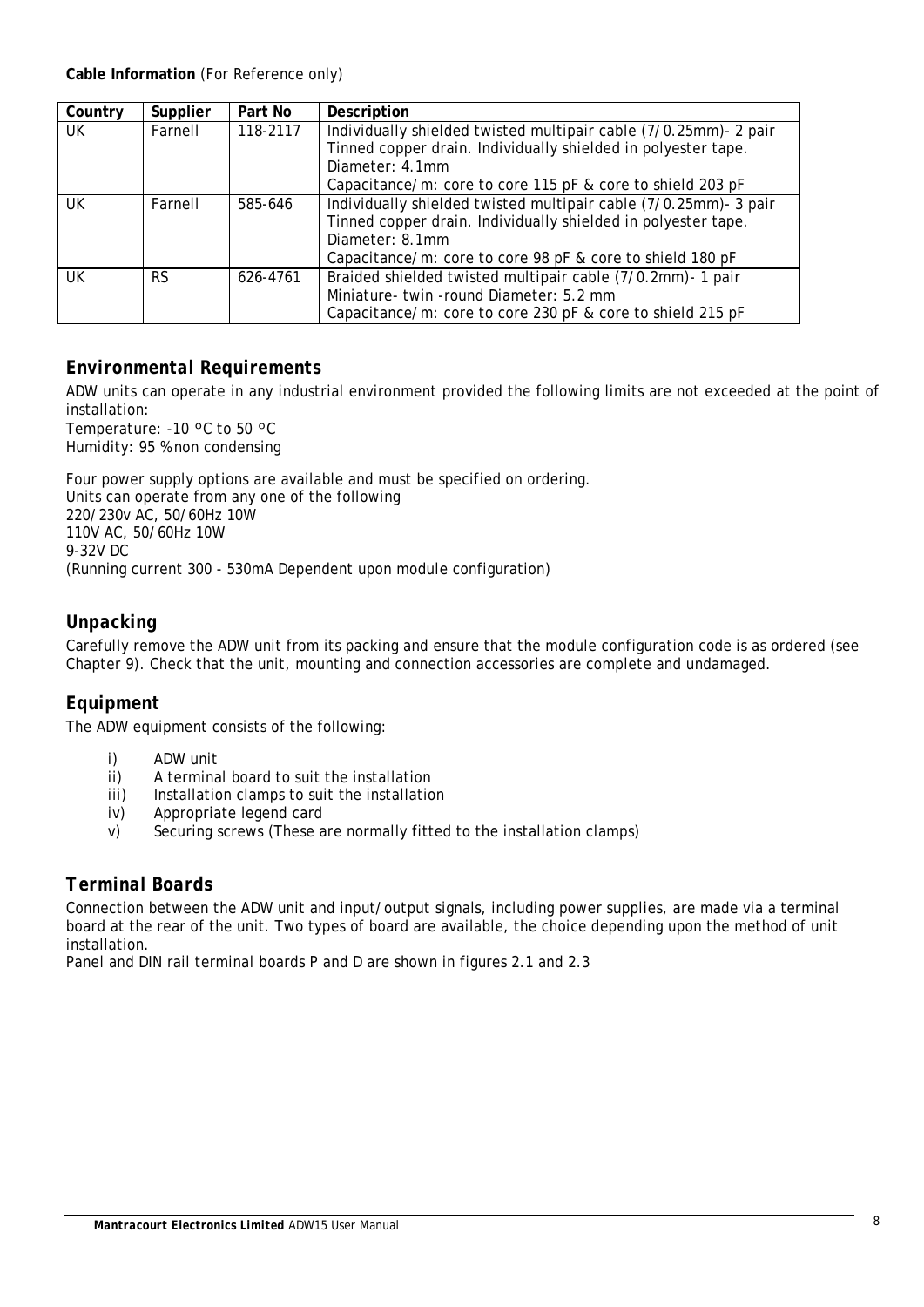<span id="page-9-0"></span>*Figure 2.1 Fixed Terminal Board (Panel Mounted)*



<span id="page-9-1"></span>*Figure 2.2 Dimensions for Panel Mounting*



<span id="page-9-2"></span>*Figure 2.3 DIN Rail Mounted Terminal Board (DIN 1 & DIN 3)*



<span id="page-9-3"></span>*Figure 2.4 Dimensions of DIN Connector*

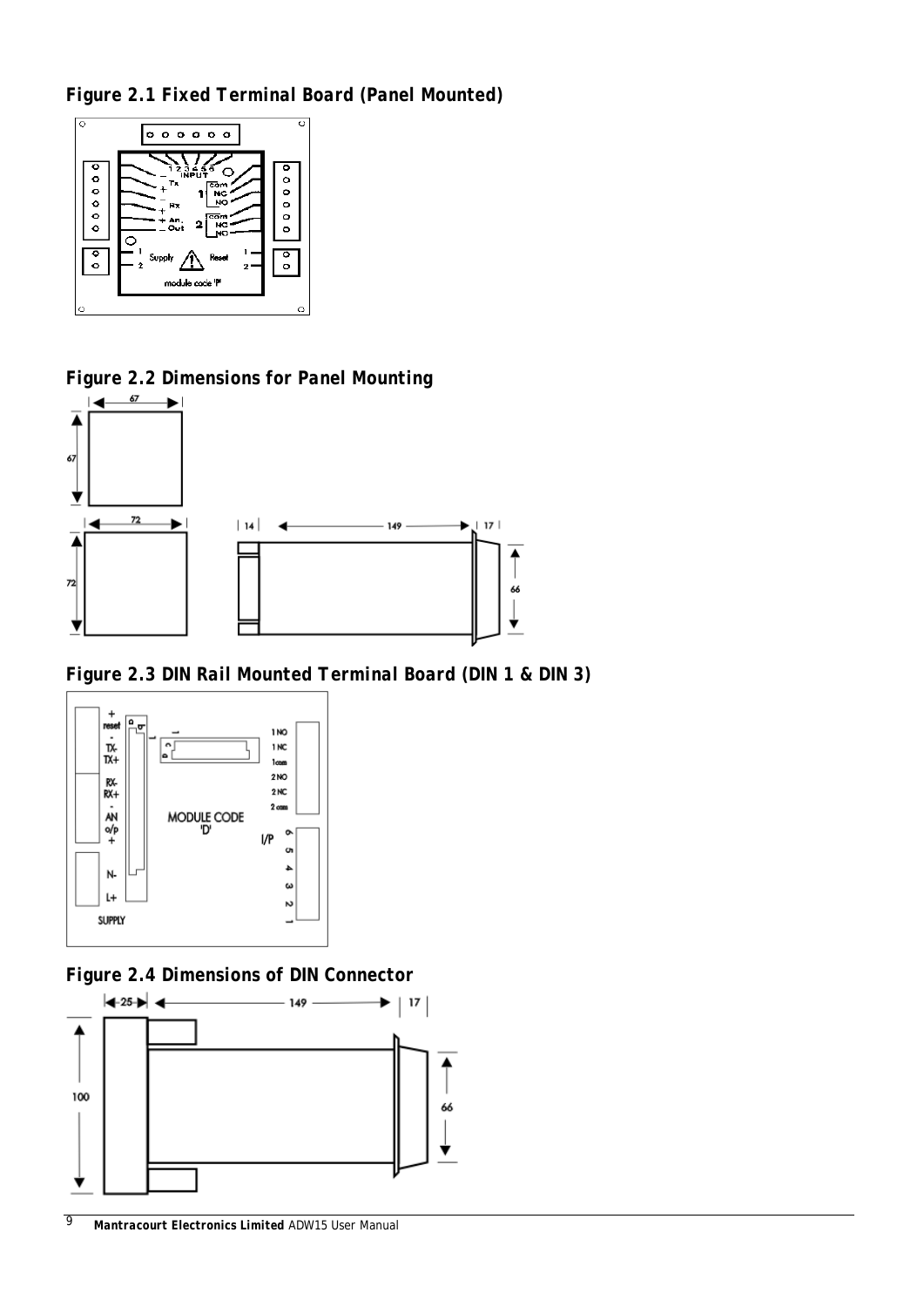## <span id="page-10-0"></span>*Connecting the Power Supply*

Connect power supplies as follows:

110 / 230v AC Live to 2 110 / 230v AC Neutral to 1 18 or 60V DC Positive to 2 18 or 60V DC Negative to 1 (Start up current - 3Amps for 20mS)

## <span id="page-10-1"></span>*Connecting the outputs*

1 Analogue Outputs Connect the analogue output cable to the + and - AN O/P terminals on the terminal board. NOTE: If it is required to earth the analogue output, it should be done via the -ve terminal.<br> $\boxed{\text{COM}}$ 

- 2 Relay Outputs (a)  $1$  SPCO relay on SP1  $1$  NC
	- (b) 1 DPCO relay on SP1 1

|   | COM       |
|---|-----------|
|   | <b>NC</b> |
|   | NO        |
|   | COM       |
| 2 | <b>NC</b> |
|   | <b>NO</b> |
|   |           |

NO

 $(c)$  2 SPCO relay on SP1 & SP2

|   | COM |
|---|-----|
|   | ΝC  |
|   | NΟ  |
|   | COM |
| 2 | ΝC  |
|   | NΟ  |

## <span id="page-10-2"></span>*Reset Terminals*

3.If a signal is to be used to reset latched relays or Peak Hold or Auto Tare, it should be connected to the reset terminals. The reset signal must be derived from a volt free contact or NPN transistor. Observing the following limits.

Voltage: Current: Duration: 5v dc Positive applies to the contact from the ADW15 5mA Maximum 0.5 seconds Minimum

The reset can also be used for print triggering on printer drive option.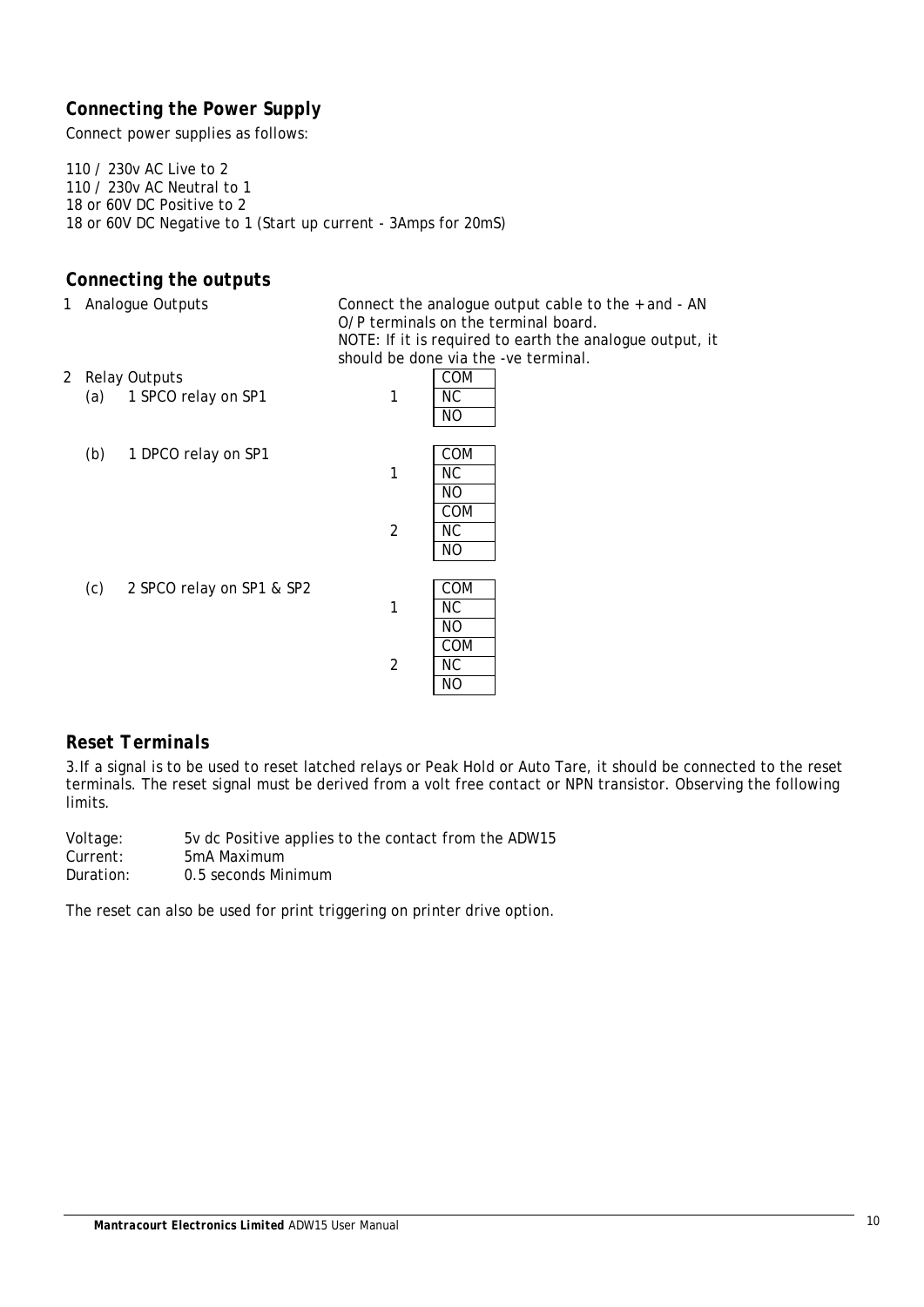<span id="page-11-0"></span>



<span id="page-11-1"></span>*Figure 2.6 The 6 Wire Strain Gauge*



ADW15 Terminal Block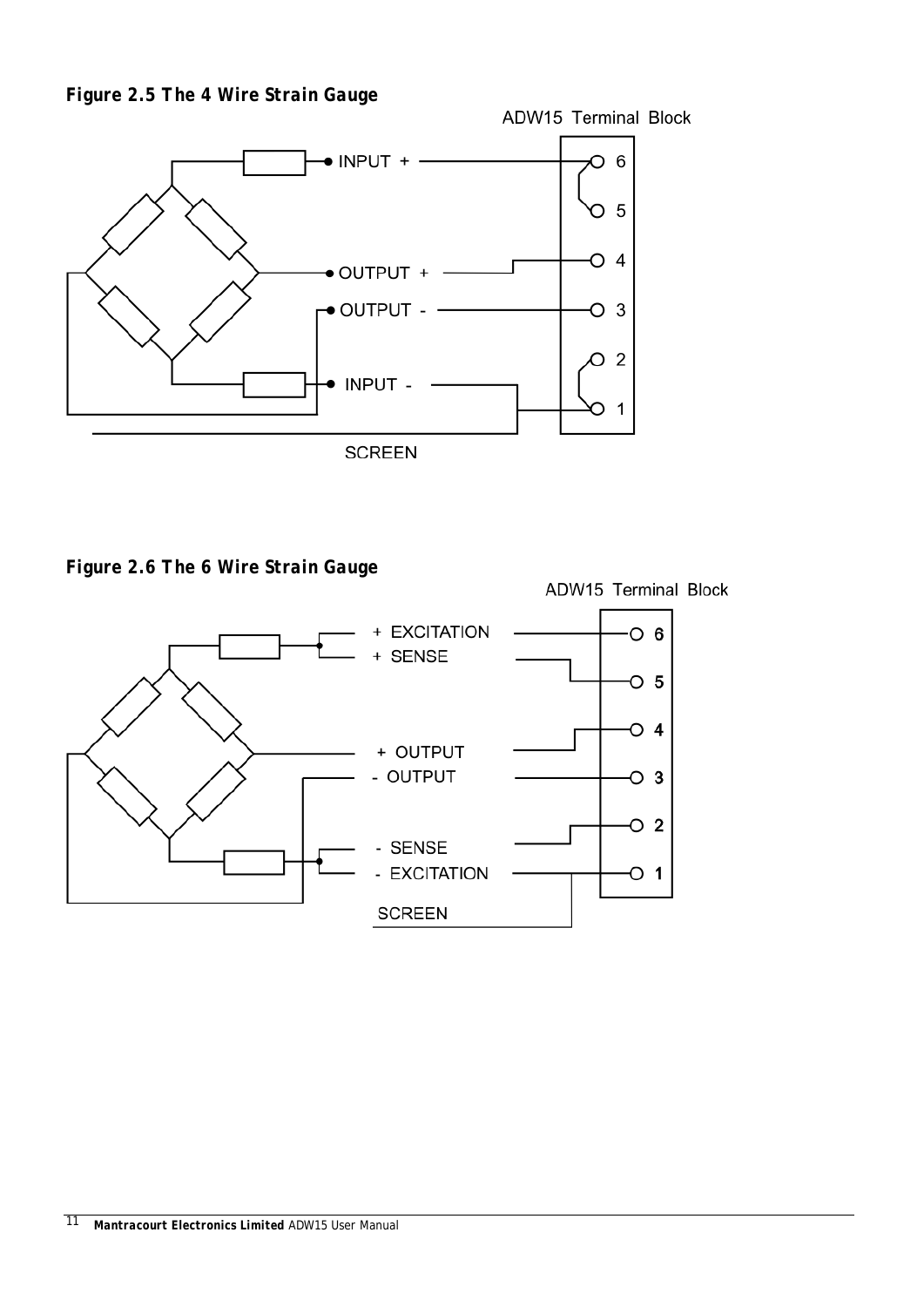## <span id="page-12-0"></span>**Chapter 3 The ADW15 Controls and Parameters**

## <span id="page-12-1"></span>*The Front Control Panel*

All user controls, displays and indicators are mounted on the front panel which provides a 4.5 digit, LED display four flush mounted keys and three LED indicators.

## <span id="page-12-2"></span>*Figure 3.1 Front Control Panel*

The figure below shows the layout. The functions are summarized in table 3.1 For simplicity, the front panel components shown in Figure 3.1 are identified as follows:



## <span id="page-12-3"></span>*Front Control Panel Guide*

## <span id="page-12-4"></span>*Table 3.1*

Used to scroll through and change the set up data by displaying mnemonics for each configurable parameter, followed by the appropriate data. When in programming mode it should be noted that the first digit in the display may not be visible, but the program indicator light PGM will be flashing to indicate that the instrument is in programming mode, even though no digits can be seen to be flashing.

> The  $\Box$  key has a secondary function when not in programming mode. In conjunction with the  $\blacktriangleright$  key a print function can be initiated. (If a print option is fitted.)

Selects the display digit required. Selection value is indicated by a flashing digit and flashing PGM indicator light.

It also operates as a control key in conjunction with:

- i) The  $\Omega$  key for a print function from the rear panel remote
- ii) The  $\Box$  key for Peak Hold / Latched Relay Reset
- iii) The  $\mathbb R$  key for an Auto Tare function.



Increments each selected display digit 0-9.

Pressing the  $\blacksquare$  key under programming conditions will display the leading digit as

either 1, -1, or a blank display for zero.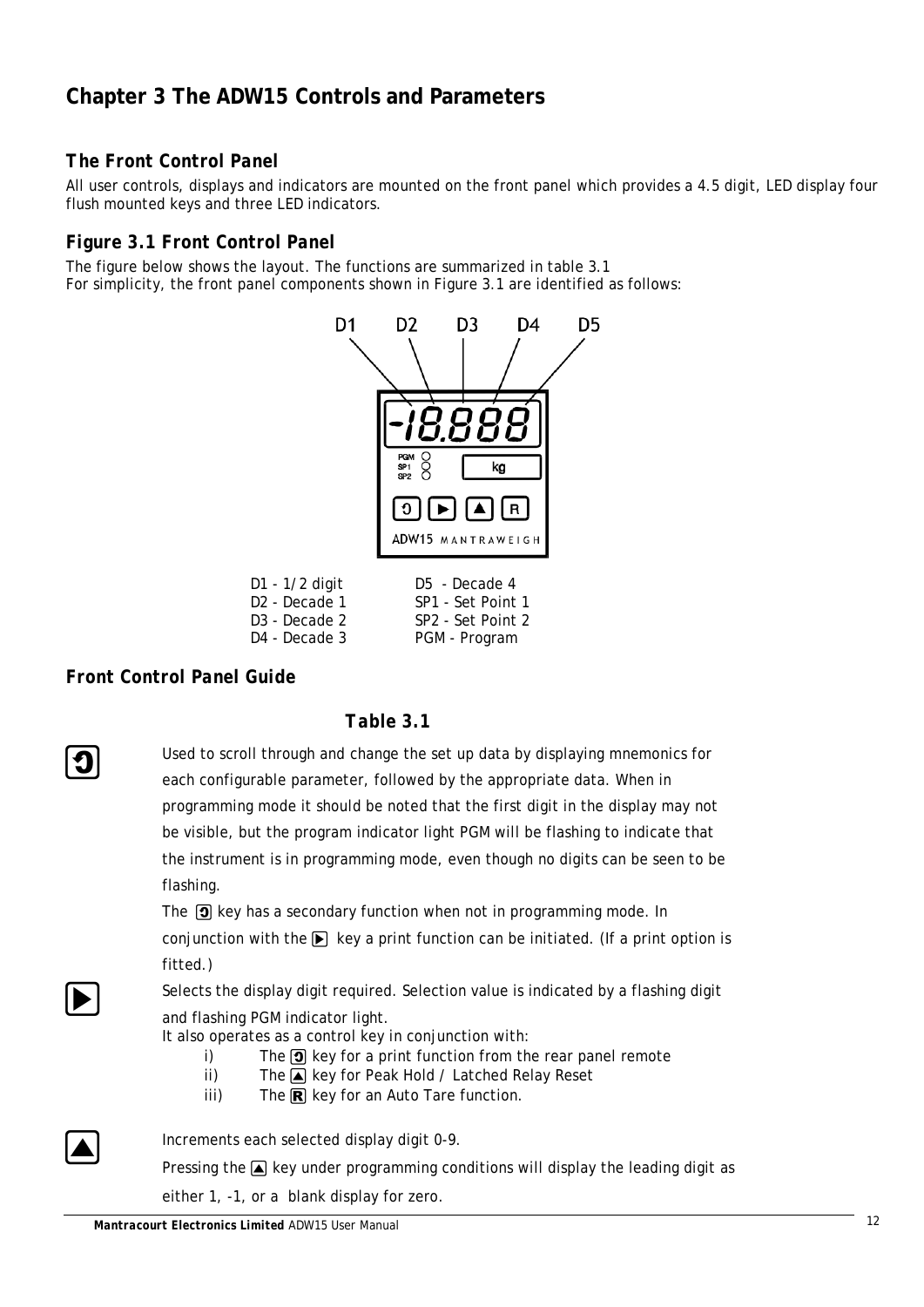The secondary function operates as a Peak Hold / Latched Relay Reset in conjunction with the  $\blacktriangleright$  key.

- Resets the display to the input variable and enters new data in the ADW15-FPT memory. Returns the display to the current value after Hold. The secondary function operates an Auto Tare in conjunction with the  $\blacktriangleright$  key. NOTE: Secondary functions require the  $\blacktriangleright$  key to be pressed and released,
	- followed within 1 second by the appropriate function key.
	- $\triangleright$  then  $\triangleright$  for Print Select
	- $\triangleright$  then  $\triangleright$  for peak Hold/Latched Relay Reset
	- $\triangleright$  then  $\triangleright$  for Auto Tare

If during the programming sequence, selection is not completed, the display will revert to the input variable after 2 minutes.

The display module is fitted with 2 security links which, when removed, allows the user to disable keypad programming. (see figure 3.2)

To gain access to the security links a removable fascia is fitted to the case front. This also provides access for fitting the legend label.

Remove link 'A' to disable all four keys. Remove link 'B' (figure 3.2) to disable the  $\lceil\blacktriangleright\rceil$  and  $\lceil\blacktriangleleft\rceil$ keys, allowing all parameters to be viewed but not changed.

## <span id="page-13-0"></span>*Figure 3.2 Keypad Security Links*



**IMPORTANT NOTE:** Never fit a link across the two middle pins.

Once the fascia is removed the ADW electronics assembly can be withdrawn leaving the case and field wiring in place.

## <span id="page-13-1"></span>*The Configurable Parameters*

A series of parameters or programmable functions are provided in the ADW to allow the user good flexibility for monitor and control applications.

These parameters are included as constants in the ADW database and are accessed and checked via the keypad or the communications port.

Data which is entered by the user is retained by EEPROM for up to 10 years without back up power.

New data, when entered, overwrites previous entries when the  $\mathbb{R}$  key is pressed unless the EEPROM has been disabled via the communications port.

## **Password Protection**

To prevent unauthorised changes to parameters, other than Set Points and In-Flight compensation settings, a 4 digit password number must be entered. The number is accessed by scrolling through the Set Points and In Flight settings until 'PASS' is displayed. At this point, it is necessary to enter either the factory set number (1111) in D2 - D5 positions, or the password number specifically ordered by the customer.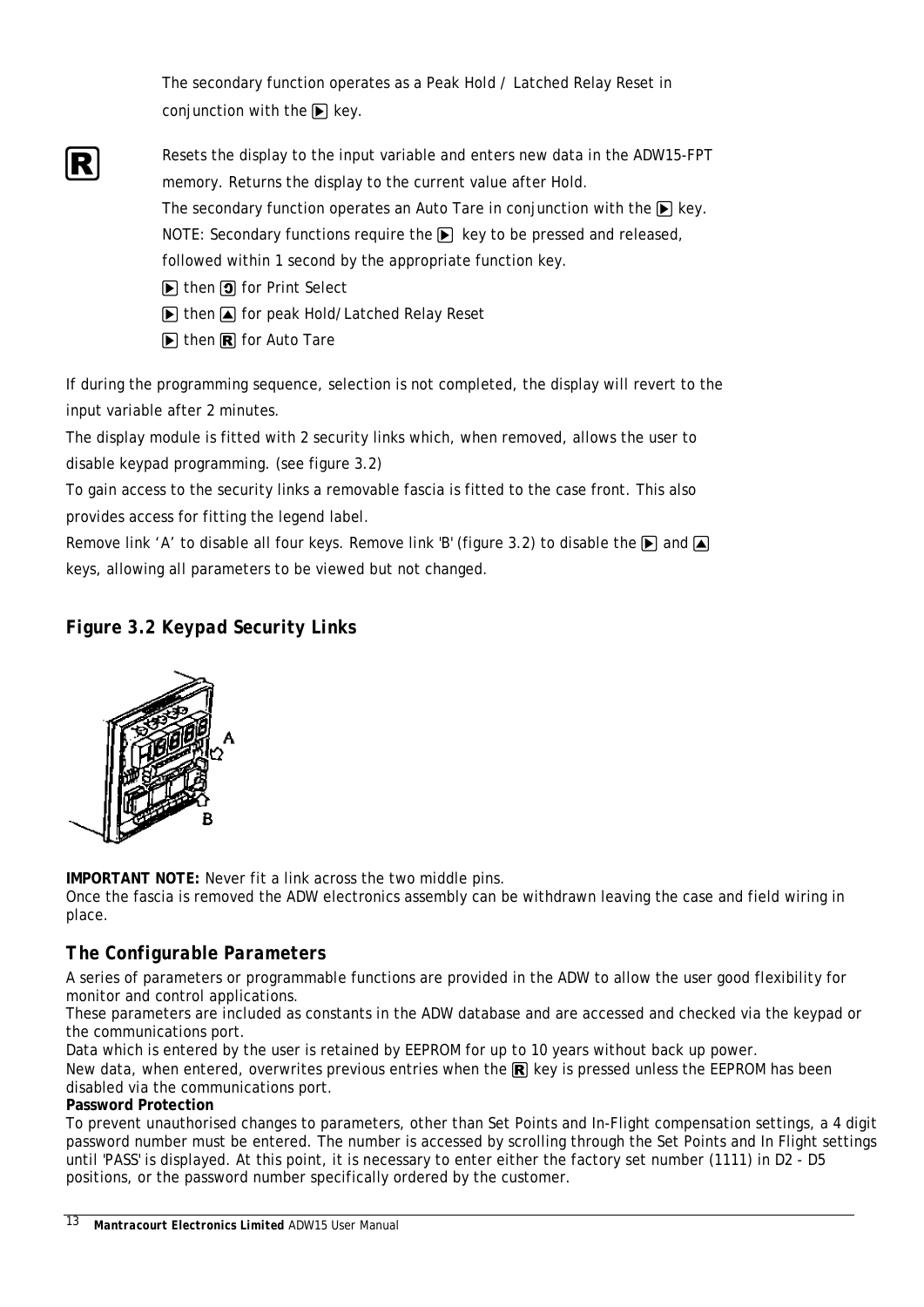## <span id="page-14-0"></span>*Table 3.2 Configurable Parameters*

| Code            | Value     | Function                                                                                                                                 |
|-----------------|-----------|------------------------------------------------------------------------------------------------------------------------------------------|
| SP <sub>1</sub> | ±19999    | Set Point 1 'desired' trip value of output 1                                                                                             |
| IF <sub>1</sub> | ±19999    | In-Flight compensation for SP1 Relay 1 operates at = SP1 - IF1 Set Point 2                                                               |
| SP <sub>2</sub> | ±19999    | 'desired' trip value of output 2                                                                                                         |
| IF <sub>2</sub> | ±19999    | In-Flight compensation for SP2 Relay 2 operates at = SP2 - IF2 Security                                                                  |
| <b>PASS</b>     | ±19999    | Password. Correct value required to proceed further Hysteresis amount                                                                    |
| <b>HYS</b>      | 0-19999   | applied to SP1 and SP2                                                                                                                   |
| OA              | $0 - 31$  | Output Action. Relays energise or de-energise above SP level. Analogue<br>output normal or inverted, and latching.                       |
| CALL            | ±19999    | Calibration Low. Display value for low calibration point (Must be less than<br>CALH)                                                     |
| CALH            | ±19999    | Calibration High. Display value for high calibration point<br>Note: When CALH = $0$ , the ADW enters manual calibration mode and display |
|                 |           | scaling is -19999 to +19999                                                                                                              |
| At              | ±19999    | Auto Tare value                                                                                                                          |
| dA              | $0 - 7$   | Display Averaging 1 to 64 standard display updates.                                                                                      |
|                 | $8 - 15$  | Display Averaging 1 to 64 display updates for peak hold                                                                                  |
| <b>OPL</b>      | ±19999    | Output Low (minimum) Display point for minimum analogue output                                                                           |
| OPH             | ±19999    | Output High (maximum) Display point for maximum analogue output                                                                          |
| $dP-r$          | Decimal   | Code<br>dP Position                                                                                                                      |
|                 | Point     | 19999 To set the required position of the<br>0                                                                                           |
|                 | and Reset | 1.9999 decimal point on the display and to<br>1                                                                                          |
|                 |           | $\overline{2}$<br>19.999 set the rear contact actions for Auto                                                                           |
|                 |           | 3<br>199.99 Tare or peak hold & latched relay reset                                                                                      |
|                 |           | 4<br>1999.9 or print. Or any combination of these                                                                                        |
|                 |           | 5<br>19999.                                                                                                                              |
|                 |           | Set by code in range                                                                                                                     |
|                 |           | 0 to 61<br>To make reset input active on any or all of the                                                                               |
|                 |           | following add to dP-r No. as follows:                                                                                                    |
|                 |           | 8<br>Activate Auto Tare                                                                                                                  |
|                 |           | 16<br>Reset latched relays or peak hold                                                                                                  |
|                 |           | 32<br>Activate print                                                                                                                     |
|                 |           | (NOTE: Latched relays are not available with Peak Hold)                                                                                  |
| Cp              | $0 - 129$ | Comms Protocol 0 to 127 = Printer, 128 = 'Fast' MANTRABUS 129 = 'ASCII'                                                                  |
| SdSt            | $0 - 254$ | Serial Device Station Number. This is the address code for each. ADW when                                                                |
|                 |           | the communications port is used.                                                                                                         |
| or<br>Lab       |           | Selects the desired label for the printer.                                                                                               |
| Ln              |           | Log Number                                                                                                                               |
| rS              | $0 - 255$ | Sets Display Resolution                                                                                                                  |
|                 | 0 & 1     | = Resolution of 1 least significant digit                                                                                                |
|                 | $2 - 255$ | = Resolution setting of last digits                                                                                                      |
| InP             | Input     | Automatically returns the ADW to the input after scrolling                                                                               |
|                 | Variable  | sequence is completed and updates permanent memory.                                                                                      |

**Note:** Invalid parameter values - Should an invalid figure be entered against any parameter, it will be rejected and the display will return to show the parameter.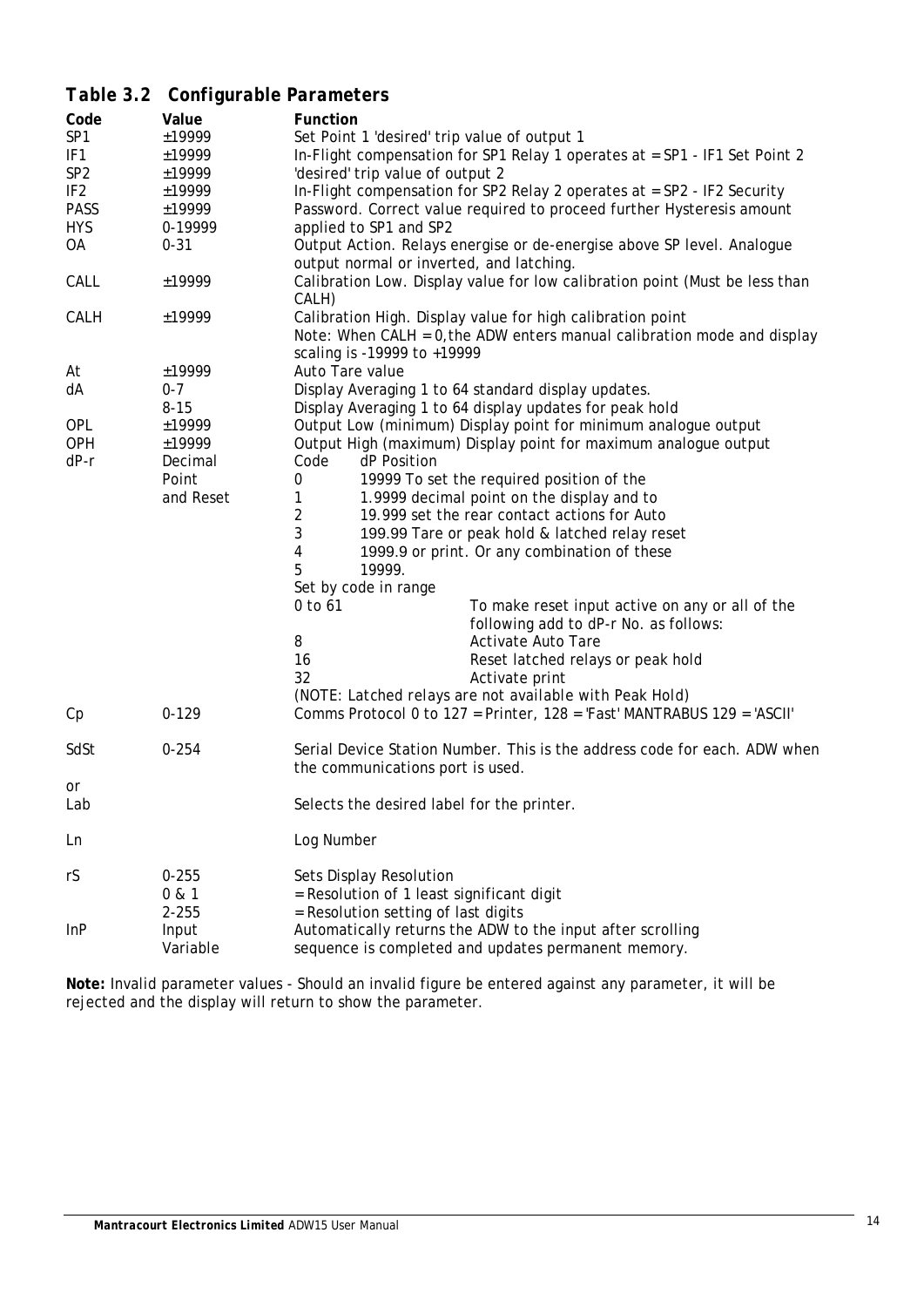## <span id="page-15-0"></span>**Chapter 4a Strain Gauge Input to the ADW15**

## <span id="page-15-1"></span>*The Strain Gauge Input*

The ADW15 offers a direct connection to most low level (foil) strain gauge sensors.

The following example is for calibration of a strain gauge.

A 10 volt excitation is provided and it is monitored to compensate for any variation due to supply drift, load regulation or voltage drop in the cable between the sensor and the ADW15.

The maximum supply current is 150mA, which allows for the connection of 4 x 350 Ohm strain gauges.

Strain gauge sensitivity is preset via DIL switches to 0.5, 0.8, 1.0, 1.25, 1.5, 2.0, 2.5, 3.5, 5, 10, 20, 50, 100 and 200 mV/V.

| SW1<br>mV/V | 1 | $\overline{2}$           | 3                        | 4                            | 5                        | 6                            | $\overline{7}$           | 8 |
|-------------|---|--------------------------|--------------------------|------------------------------|--------------------------|------------------------------|--------------------------|---|
| 0.5         | ٠ | X                        | X                        | $\overline{\phantom{a}}$     | $\overline{\phantom{a}}$ | X                            | X                        | X |
| 0.8         | ٠ | X                        | ٠                        | $\overline{\phantom{0}}$     | $\overline{\phantom{a}}$ | $\qquad \qquad \blacksquare$ | X                        | x |
| 1.0         | ٠ | $\overline{\phantom{a}}$ | X                        | X                            | $\overline{\phantom{a}}$ | -                            | -                        | - |
| 1.25        |   | -                        | x                        | $\qquad \qquad \blacksquare$ | -                        | x                            | x                        | ٠ |
| 1.5         | - | $\overline{\phantom{a}}$ | x                        | $\overline{\phantom{a}}$     | $\overline{\phantom{a}}$ | -                            | -                        | - |
| 2.0         | - | $\overline{\phantom{a}}$ | $\overline{\phantom{a}}$ | X                            | x                        | $\qquad \qquad \blacksquare$ | $\overline{\phantom{0}}$ | ٠ |
| 2.5         | ٠ | $\overline{\phantom{a}}$ | $\overline{\phantom{a}}$ | X                            | $\overline{\phantom{a}}$ | x                            | -                        | ٠ |
| 3.5         | ٠ | $\overline{\phantom{a}}$ | $\overline{\phantom{a}}$ | $\overline{\phantom{a}}$     | x                        | x                            | $\overline{\phantom{a}}$ | - |
| 5.0         | - | $\overline{\phantom{a}}$ | ٠                        | $\overline{\phantom{a}}$     | x                        | -                            | -                        | - |
| 10.0        | - | $\overline{\phantom{a}}$ | $\overline{\phantom{a}}$ | -                            | ٠                        | x                            | -                        | - |
| 20.0        | - | $\overline{\phantom{a}}$ | $\overline{\phantom{a}}$ | $\overline{\phantom{0}}$     | $\overline{\phantom{a}}$ | $\overline{\phantom{a}}$     | X                        | X |
| 50.0        | - | $\overline{\phantom{a}}$ | $\overline{\phantom{a}}$ | $\overline{\phantom{0}}$     | $\overline{\phantom{0}}$ | $\qquad \qquad \blacksquare$ | -                        | X |
| 100.0       | - | $\overline{\phantom{a}}$ | ٠                        | $\overline{\phantom{0}}$     | ٠                        | $\qquad \qquad \blacksquare$ | -                        | - |
| 200.0       | X | -                        | -                        | -                            | ۰                        | -                            | -                        | - |

 $x = ON - ON = OFF$  mV/V =  $\pm$ mV/V nominal full range gain within  $\pm$ 3% *For location of SW1 see Figure 8.1*

## <span id="page-15-2"></span>*Hardware Configuration*

The ADW15 is supplied set to  $\pm 2.5$ mV/V maximum output. To check of the strain gauge and application is within this range, apply the following formula:

Maximum load (weight) x strain gauge output voltage strain gauge rated range

From the resultant figure select the next highest mV/V setting from the table (see previous page).

Before any calibration can be set, it will be necessary to decide upon the calibration values and place the decimal point in the appropriate position. To do this, scroll through the parameters, entering the password as appropriate (as described in Chapter 3), until the decimal point parameter is reached (dP-r). Once the decimal point is set, the auto calibration parameters can be set in real engineering terms.

## <span id="page-15-3"></span>*Auto Calibration*

Connect the strain gauge, switch on the ADW15. The display will light up. Allow a warm up period of 10 minutes before carrying out the procedure as follows;

a) Press the  $\overline{9}$  key until PASS appears.

b) Enter the password using  $\triangleright$  and  $\triangleright$  keys, then press  $\triangleright$  key.

c) Keep pressing the  $\Omega$  key until CALL (Cal Low) appears.

d) d) Press the  $\triangleright$  key and check that the program light flashes.\*

*\*IMPORTANT NOTE: Always ensure that the programmer indicator flashes, even though the displayed value may not need to change.*

e) Check that the displayed value agrees with the low calibration weight applied to the strain gauge (this may be zero).

If this is not correct, alter the display value by pressing the  $\bigtriangledown$  &  $\bigtriangleup$  keys.

Ensure that the strain gauge is free from disturbance and press the  $\Omega$  key to capture and calibrate the CALL value.

f) CALH (Cal High) now appears on the display.

q) Press the  $\triangleright$  key and check that the program light flashes.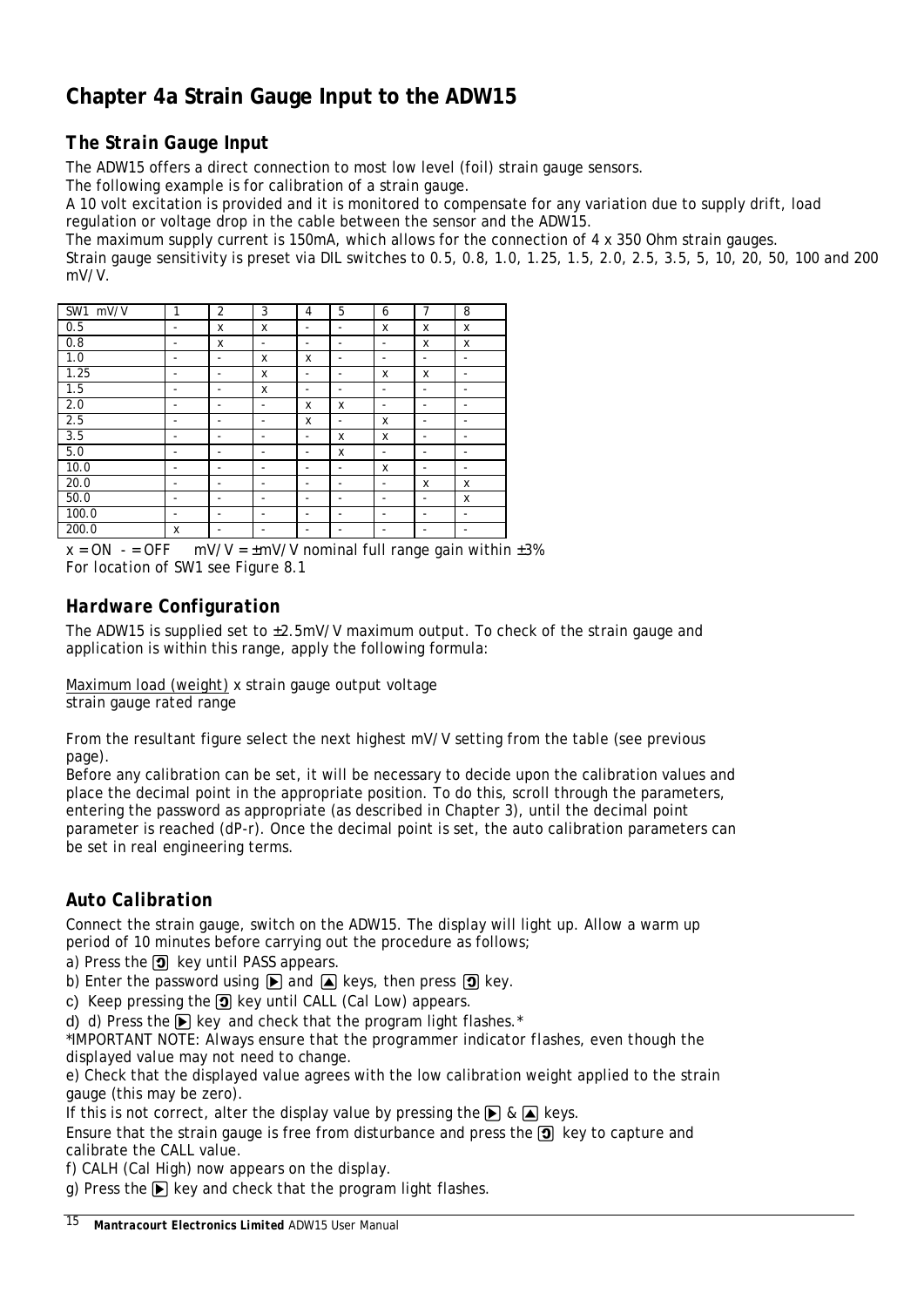h) Apply the known higher value weight.

Check that the displayed value agrees with the high calibration weight applied to the strain gauge.

If this is not correct, alter the display value by pressing the  $\triangleright$  &  $\triangleright$  keys.

Ensure that the strain gauge is free from disturbance and press the  $\Omega$  key to capture and calibrate the CALH value.<br>Note 1: The Calibratic

- The Calibration value is not entered into the memory until either the  $\Theta$  key or the  $\mathbb{R}$  key is pressed.
- Note 2: CALH must always be greater than CALL, in both weight and entered values.<br>Note 3: Pressing the **R** key at any time will return the display to normal operation
- Note 3: Pressing the  $\mathbb R$  key at any time will return the display to normal operation.<br>Note 4: For best accuracy and resolution, the calibration weight should be approxim
- For best accuracy and resolution, the calibration weight should be approximately 75% of the strain gauge capacity.
- Note 5: For range check before autocal, set CAL H to O and display will be that of the A/D counts. It is important that the A/D span between the CALL weight and CALH weight, is greater than the span of the values entered for CALL and CALH, otherwise the display resolution will not be 1digit.
- Note 6: CALH can be set before CALL if required.<br>Note 7: CALH and CALL can be programmed indiv
- CALH and CALL can be programmed individually with any time period between provided that the  $\mathbb R$  reset key is pressed to store the value.

## <span id="page-16-0"></span>*Auto Tare*

The auto tare facility allows for any unwanted weight or tare value to be compensated for in the weighing process.

Compensation is achieved by pressing and releasing the  $\blacktriangleright$  key, then within 1 second pressing the  $\mathbb R$  key.

It is possible to view the Auto Tare value by scrolling to the At mnemonic which will display the offset present in the auto tare mode.

If required Auto Tare can be adjusted to any desired value to give a zero or fixed offset. The unit may also be 'Tared' from the 'Reset' terminals - see dP-r mnemonics in Chapter 3

## <span id="page-16-1"></span>*Display Averaging (dA)*

In certain applications, due to the rapid changes in the display, the least significant digits may not be readable. In these cases, the ADW readings may be averaged over a number of updates and can be set as follows:

## <span id="page-16-2"></span>*Table 4.1*

|                            | Display update time |                               |
|----------------------------|---------------------|-------------------------------|
| $0 = 1$ reading (standard) | approx .4s          | -(average of (4) readings) at |
| $1 = 2$ readings           | approx .8s          | 100 <sub>m</sub> S            |
| $2 = 4$ readings           | approx 1.6s         |                               |
| $3 = 8$ readings           | approx 3.2s         |                               |
| $4 = 16$ readings          | approx 6.4s         |                               |
| $5 = 32$ readings          | approx 12.8s        |                               |
| $6 = 64$ readings          | approx 25.6s        |                               |
| $7 =$ Fast update mode     | approx .1s          |                               |
|                            |                     |                               |

## <span id="page-16-3"></span>*Display Averaging with Peak Hold*

A Peak Hold function, which will display and hold the highest recorded value of the measured input, can be set through the Display Averaging setting by adding 8 to any of the above settings.

To reset Peak Hold press the  $\triangleright$  key, then within 1 second press the  $\triangleright$  key.

- Where an Auto Tare value and Peak Hold are both operative, it is important to be aware that:
	- 1. When activated by the front panel keys, it will zero the input but not the peak display value.
	- 2. When activated by the rear contact, it zero's the input and resets the peak display value.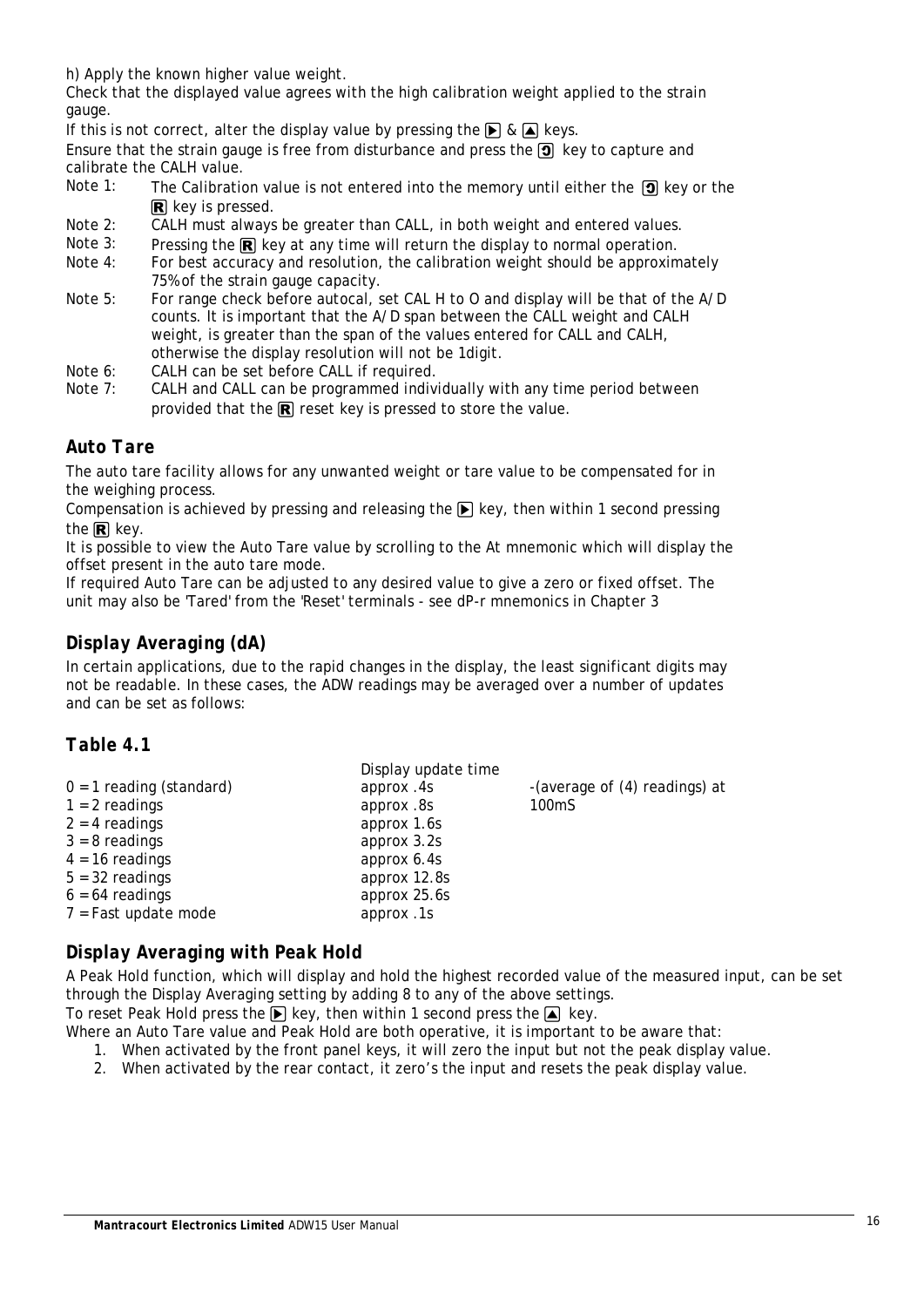## <span id="page-17-0"></span>*Chapter 4b LVDT Supplementary Information*

| Excitation voltages         | 2.6 volts RMS $\pm$ / 0.15 volts                                                                                               |                                                           |                                                                   |  |  |
|-----------------------------|--------------------------------------------------------------------------------------------------------------------------------|-----------------------------------------------------------|-------------------------------------------------------------------|--|--|
| <b>Excitation frequency</b> | 1, 2, 3, 4, or 5 KHz selected by DIL switches                                                                                  |                                                           |                                                                   |  |  |
| Sensitivity                 |                                                                                                                                | 20mV, 50mV, 100mV, 200mV, 500mV, 1V, 2V, 5V and 10V.      |                                                                   |  |  |
|                             |                                                                                                                                | Full range operation for a full scale reading of the ADP, |                                                                   |  |  |
|                             | preset to within 5%, selected by DIL switches.                                                                                 |                                                           |                                                                   |  |  |
| Calibration                 |                                                                                                                                | By software, auto calibration as for the ADW15, no user   |                                                                   |  |  |
|                             |                                                                                                                                |                                                           | adjustable potentiometers. Accuracy $\pm 2$ display digits as set |  |  |
|                             |                                                                                                                                |                                                           | in calibration mode, subject to change with temperature and       |  |  |
|                             | non-linearity as detailed below.                                                                                               |                                                           |                                                                   |  |  |
| Offset Adjustment           |                                                                                                                                |                                                           |                                                                   |  |  |
|                             | Initially achieved by auto calibration. In addition, user offset<br>using keypad and display. Auto zero system as for the ADW. |                                                           |                                                                   |  |  |
| Gain drift                  |                                                                                                                                | 75 ppm per degree C typical, 200 ppm per degree C,        |                                                                   |  |  |
|                             | maximum.                                                                                                                       |                                                           |                                                                   |  |  |
| Offset drift                |                                                                                                                                |                                                           |                                                                   |  |  |
|                             | For sensitivity                                                                                                                | Typical ppm/ <sup>o</sup> C                               | Max $ppm/°C$                                                      |  |  |
|                             | 20 <sub>m</sub> V                                                                                                              | 35                                                        | 150                                                               |  |  |
|                             | 50 <sub>m</sub> V                                                                                                              | 18                                                        | 90                                                                |  |  |
|                             | 100mV                                                                                                                          | 15                                                        | 70                                                                |  |  |
|                             | 200 <sub>m</sub> V                                                                                                             | 10                                                        | 60                                                                |  |  |
|                             | 500mV                                                                                                                          | 10                                                        | 60                                                                |  |  |
|                             | 1V-10V                                                                                                                         | 10                                                        | 55                                                                |  |  |
| Non linearity               | $\pm$ /0.05% FS typical, $\pm$ /0.1% FS maximum                                                                                |                                                           |                                                                   |  |  |
| Drive impedance             | 68 ohms minimum                                                                                                                |                                                           |                                                                   |  |  |
| Connection                  | 4 wires. 2 for primary, 2 for secondary Wired in series with a                                                                 |                                                           |                                                                   |  |  |
|                             | common floating. 1 x zero volt for screen/earth                                                                                |                                                           |                                                                   |  |  |
| Protection                  | Input protected against short circuit                                                                                          |                                                           |                                                                   |  |  |

NB. Please refer to the ADW15 details for all setting up, connections and communications. 'In Flight' compensation values are not required with an LVDT and no PID control is offered

## <span id="page-17-1"></span>*Figure 4.1b LVDT Rear Panel Connections*



## <span id="page-17-2"></span>*Figure 4.2b LVDT Switch Settings* $\blacksquare$  = on  $\Box$  = off **SENST IkHz**

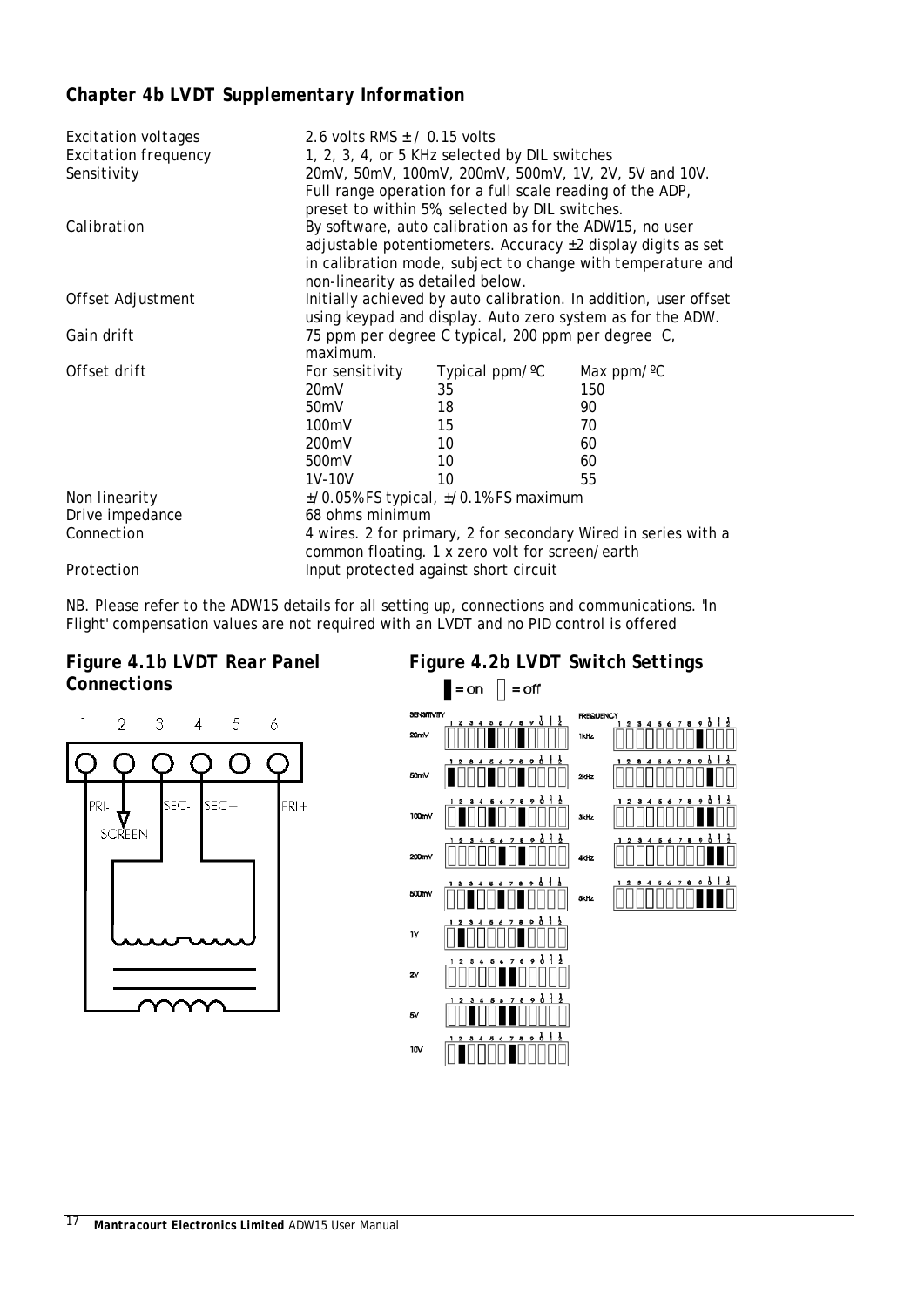## <span id="page-18-0"></span>**Chapter 5 Relay Output Module**

## <span id="page-18-1"></span>*General Description*

Relay output modules provide output control signals, which can be used for switching functions such as ON/OFF control and alarm indications. The relays are activated by the values programmed for the Set Points. The output configuration will be for open or closed relay contacts and latching.

The relay output module options are as follows:

## <span id="page-18-2"></span>*Table 5.1*

| Output   | Function          |
|----------|-------------------|
| 1 Relay  | SPCO on SP1       |
| 1 Relay  | DPCO on SP1       |
| 2 Relays | SPCO on SP1 & SP2 |

<span id="page-18-3"></span>The connections for which are shown in chapter 2.

## *Module Functions*

The ADW can be programmed so that the relay output module reacts to all or any of the following functions:

- Set points
- In Flight compensation
- **Hysteresis**
- Relay inversion
- Latching

## <span id="page-18-4"></span>*Set Points (SP)*

Set points are used to produce output signals at any required value so that the operation of the monitored process can be maintained to preset levels. Any excursion beyond set points will activate the relay or relays, to provide status indications or initiate control as required.

Two set points (SP1) and (SP2) can be programmed to suit different applications. The actions of either or both set points can inverted if required.

For normal operation the set point output is active until the input reaches the set point level. In this condition when the input value is less than the set point, the SP indicator is on and the output relay is energised producing a closed circuit on a normally open contact. When the set point value is reached , the SP indicator is off and the relay is de-energised producing an open circuit output.

For an inverted operation the reverse conditions apply. Normal and inverted action is determined by the direction of the input value as it changes. For example: In alarm applications.

A High-High operation allows for a rising input value to operate on two set points to define an acceptable quantity, weight or band of operation.

A Low-Low operation operates on a falling value.

A High-Low operation will operate on a rising or falling value, setting a 'band' by one set point operating normally and the other being an inverted action.

## <span id="page-18-5"></span>*In Flight Compensation*

The setting of an In Flight value causes the set points to automatically adjust to control the flow of the material being weighed.

For example, if SP1 is used to control a flow, a certain amount will be 'In Flight' between the supply point and receiving point causing a positive error when the required weight is reached. The In Flight compensation value is adjusted by the user to 'reduce' SP1 to prematurely stop the flow, allowing the In Flight amount to make up the required total set by SP1. A similar situation exists for SP2.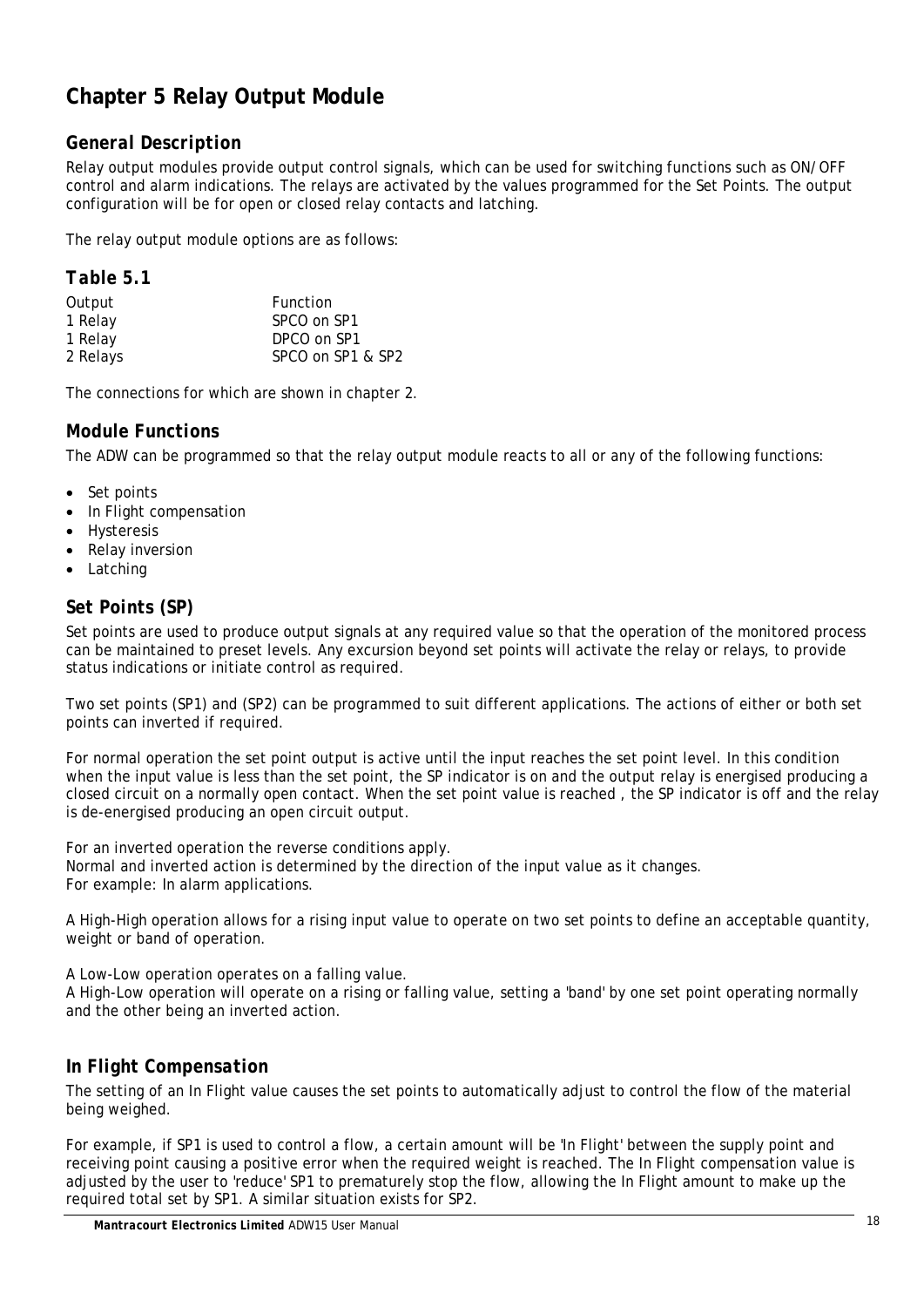## <span id="page-19-0"></span>*Hysteresis (HYS)*

Once a Hysteresis value has been set, it will be applied to both set points entered. It is effective for both normal and inverted action.

When Hysteresis is applied to set points with normal output action, the input is allowed to rise to the set point value and the output is then turned off. The output is held off until the input value has dropped to the set point minus the Hysteresis value.

For inverted action the input drops to the set point and the output goes off and comes on again when the input rises to the set point plus the Hysteresis value.

## <span id="page-19-1"></span>*Output Action (OA)*

Normal Operation (OA = 0) Set Point Relays are energized when below the Set Point value. SP1 & SP2 LEDs are on when relays are energized.

The Output Action facility allows the user to determine whether set points produce normal or inverted and latched or unlatched output operation. If an analogue output module is also fitted, the Output Action function determines whether the module's output is inverted or not. The Output Action (OA) is entered by a code to suit the requirements of the user.

Thirty two Output Action options are available.

The value of the OA to be entered in the algebraic sum of the following components:-

| SP1 Inverted   | $= 1$ |
|----------------|-------|
| SP2 Inverted   | $= 2$ |
| AN-OP Inverted | $= 4$ |
| SP1 Latched    | $= 8$ |
| SP2 Latched    | $=16$ |
|                |       |

Example 1: If SP1 requires to be latched and inverted and the analogue output is normal, enter  $8 + 1 = 9$ 

Example 2: To invert the analogue output and latch SP2, enter  $4 + 16 = 20$ 

## <span id="page-19-2"></span>*Latching Outputs*

The latching facility allows the relay module output to be held until reset externally. Latching is applied to the off status of the relay SP1 or SP2.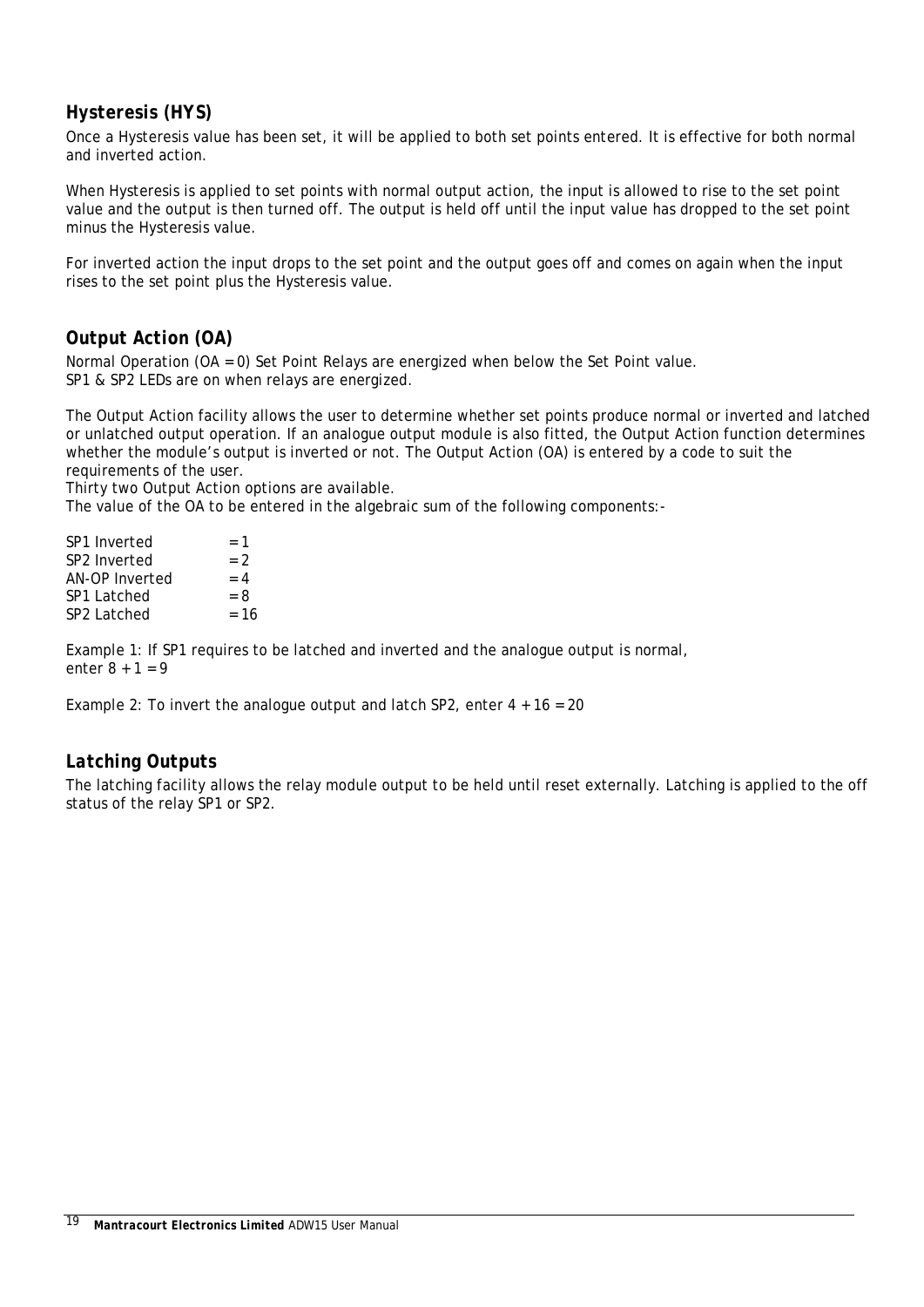## <span id="page-20-0"></span>**Chapter 6 Analogue Outputs**

## <span id="page-20-1"></span>*Module Types*

Six types of analogue output are available offering three DC current ranges and three DC voltage ranges. These are summarised in the table below.

All outputs are fully linearised, fully scalable, optically isolated and generated from the displayed input value.

<span id="page-20-2"></span>

|  | Table 6.1 Analogue Output Modules |  |  |
|--|-----------------------------------|--|--|
|--|-----------------------------------|--|--|

| Output     | Range      | Module Ref       |
|------------|------------|------------------|
| DC Voltage | 0V to 5V   | V <sub>02</sub>  |
| DC Voltage | 0V to 10V  | V <sub>0</sub> 4 |
| DC Voltage | ± 10V      | V06              |
| DC Current | $0$ to 1mA | A01              |
| DC Current | 0 to 20mA  | A02              |
| DC Current | 4 to 20mA  | A03              |

## <span id="page-20-3"></span>*Specification for Analogue Outputs Modules - AO1 and AO2*

| Parameter                    | Minimum               | <b>Typical</b> | Maximum | <b>Units</b> |
|------------------------------|-----------------------|----------------|---------|--------------|
| Zero temperature coefficient |                       | 0.0007         |         | % FSD/°C     |
| Span temperature coefficient | -                     | 0.0017         | -       | % FDS/°C     |
| Resolution                   | As display resolution |                | 15 Bits |              |
| Linearity                    |                       |                | 0.003   | % FSD        |
| 90 day Stability offset      |                       | 0.0021         |         | % FSD        |
| 90 day Stability gain        |                       | 0.0017         |         | % FSD        |
| Max peak to peak noise       | -                     |                | 0.16    | % FSD        |
| Operating temperature range  | $-10$                 |                | 50      | ۰C           |

| <b>Module Specific</b>           |                          |      |  |
|----------------------------------|--------------------------|------|--|
| Speed of response from display   |                          |      |  |
| to An-op See note                |                          |      |  |
| To settle within 1% of FS for a  | $\overline{\phantom{0}}$ | 1.9  |  |
| step change of 12.5%             |                          |      |  |
| To settle within 10% of FS for a | $\overline{\phantom{0}}$ | 0.25 |  |
| step change of 12.5%             |                          |      |  |
| To settle within 1% of FS for a  |                          | 3.1  |  |
| step change of 100%              |                          |      |  |

Note: Response values are given from display to analogue.

Output scaling, OPL = -19999, OPH = 19999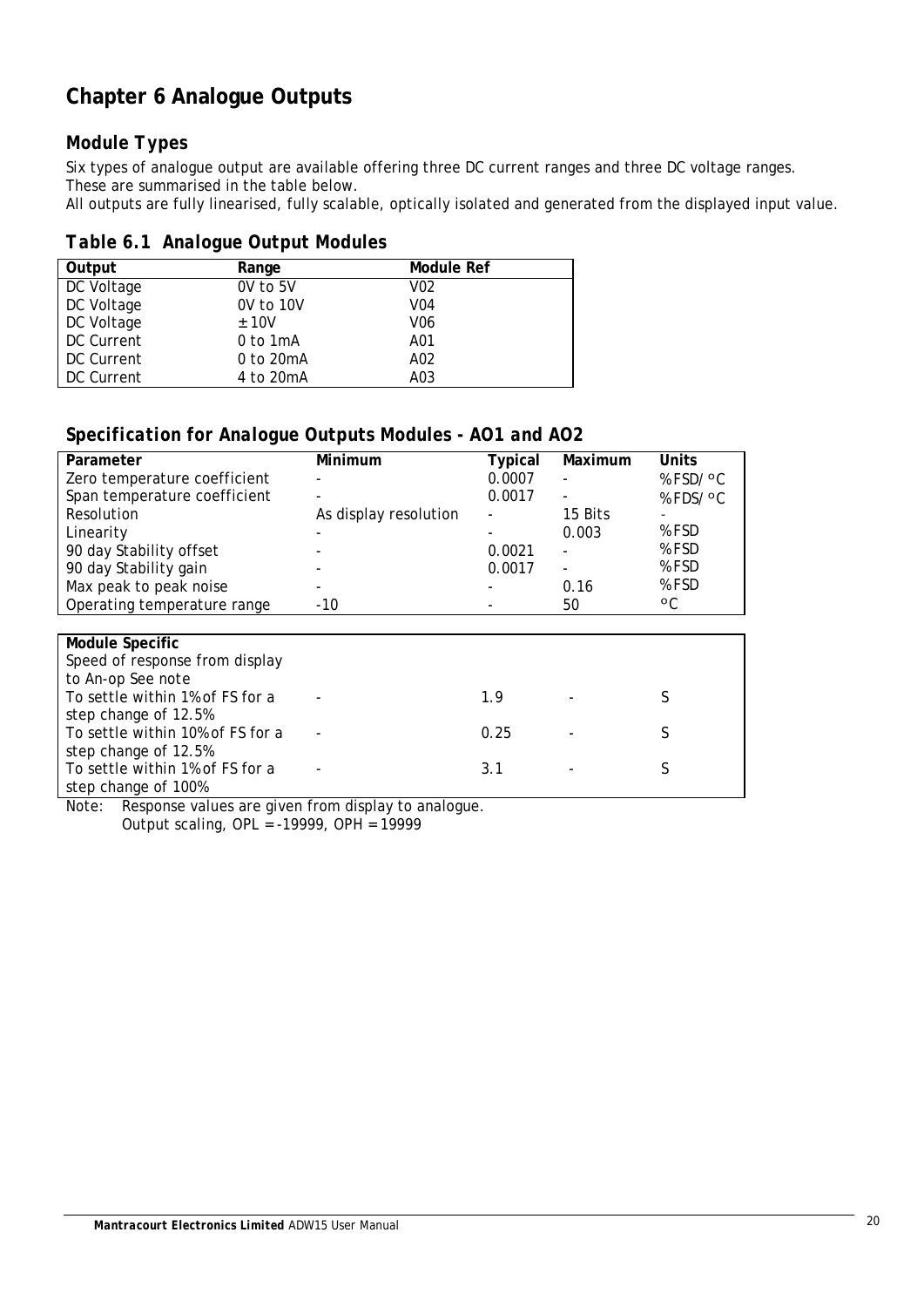## <span id="page-21-0"></span>*Specification for Analogue Outputs Module - A03*

| Parameter                      | Minimum               | <b>Typical</b>           | Maximum                  | Units           |
|--------------------------------|-----------------------|--------------------------|--------------------------|-----------------|
| Zero temperature coefficient   |                       | 0.0007                   |                          | % $FSD/\circ C$ |
| Span temperature coefficient   |                       | 0.0017                   | $\overline{\phantom{0}}$ | % $FDS/\circ C$ |
| Resolution                     | As display resolution | $\overline{\phantom{a}}$ | 15 Bits                  |                 |
| Linearity                      |                       | $\overline{\phantom{a}}$ | 0.003                    | % FSD           |
| 90 day Stability offset        |                       | 0.0021                   | -                        | % FSD           |
| 90 day Stability gain          |                       | 0.0017                   |                          | % FSD           |
| Max peak to peak noise         |                       | $\overline{\phantom{a}}$ | 0.5                      | % FSD           |
| Operating temperature range    | $-10$                 |                          | 50                       | ۰C              |
|                                |                       |                          |                          |                 |
| <b>Module Specific</b>         |                       |                          |                          |                 |
| Speed of response from display |                       |                          |                          |                 |
| to An-op See note              |                       |                          |                          |                 |

- 0.37 - S

- 0.07 - S

To settle within 1% of FS for a step change of 100%<br>Note: Response val - 0.8 - S Response values are given from display to analogue.

Output scaling, OPL = -19999, OPH = 19999.

To settle within 1% of FS for a

To settle within 10% of FS for a

step change of 12.5%

step change of 12.5%

## <span id="page-21-1"></span>*Specification for Analogue Outputs Module - V02 and V06*

| Parameter                                                     | Minimum               | <b>Typical</b> | Maximum | Units           |
|---------------------------------------------------------------|-----------------------|----------------|---------|-----------------|
| <b>Output Load Current</b>                                    | O                     |                | 50      | mA              |
| Zero temperature coefficient                                  |                       | 0.0007         |         | % $FSD/\circ C$ |
| Span temperature coefficient                                  |                       | 0.0017         |         | % $FDS/\circ C$ |
| Resolution                                                    | As display resolution |                | 15 Bits |                 |
| Linearity                                                     |                       |                | 0.003   | % FSD           |
| 90 day Stability offset                                       |                       | 0.0021         | -       | % FSD           |
| 90 day Stability gain                                         |                       | 0.0017         |         | % FSD           |
| Max peak to peak noise                                        |                       |                | 0.14    | % FSD           |
| Operating temperature range                                   | $-10$                 |                | 50      | ۰C              |
|                                                               |                       |                |         |                 |
| <b>Module Specific</b>                                        |                       |                |         |                 |
| Speed of response from display                                |                       |                |         |                 |
| to An-op See note                                             |                       |                |         |                 |
| To settle within 1% of FS for a<br>$other$ change of 12 $E0/$ |                       | 1.9            |         | S               |

| to An-op <i>see note</i>         |                          |      |                      |  |
|----------------------------------|--------------------------|------|----------------------|--|
| To settle within 1% of FS for a  | $\overline{\phantom{a}}$ | 19   | <b>Service</b>       |  |
| step change of 12.5%             |                          |      |                      |  |
| To settle within 10% of FS for a |                          | 0.25 | <b>All Control</b>   |  |
| step change of 12.5%             |                          |      |                      |  |
| To settle within 1% of FS for a  | $\overline{\phantom{a}}$ | 3.1  | and the state of the |  |
| step change of 100%              |                          |      |                      |  |

Note: Response values are given from display to analogue. Output scaling, OPL = -19999, OPH = 19999.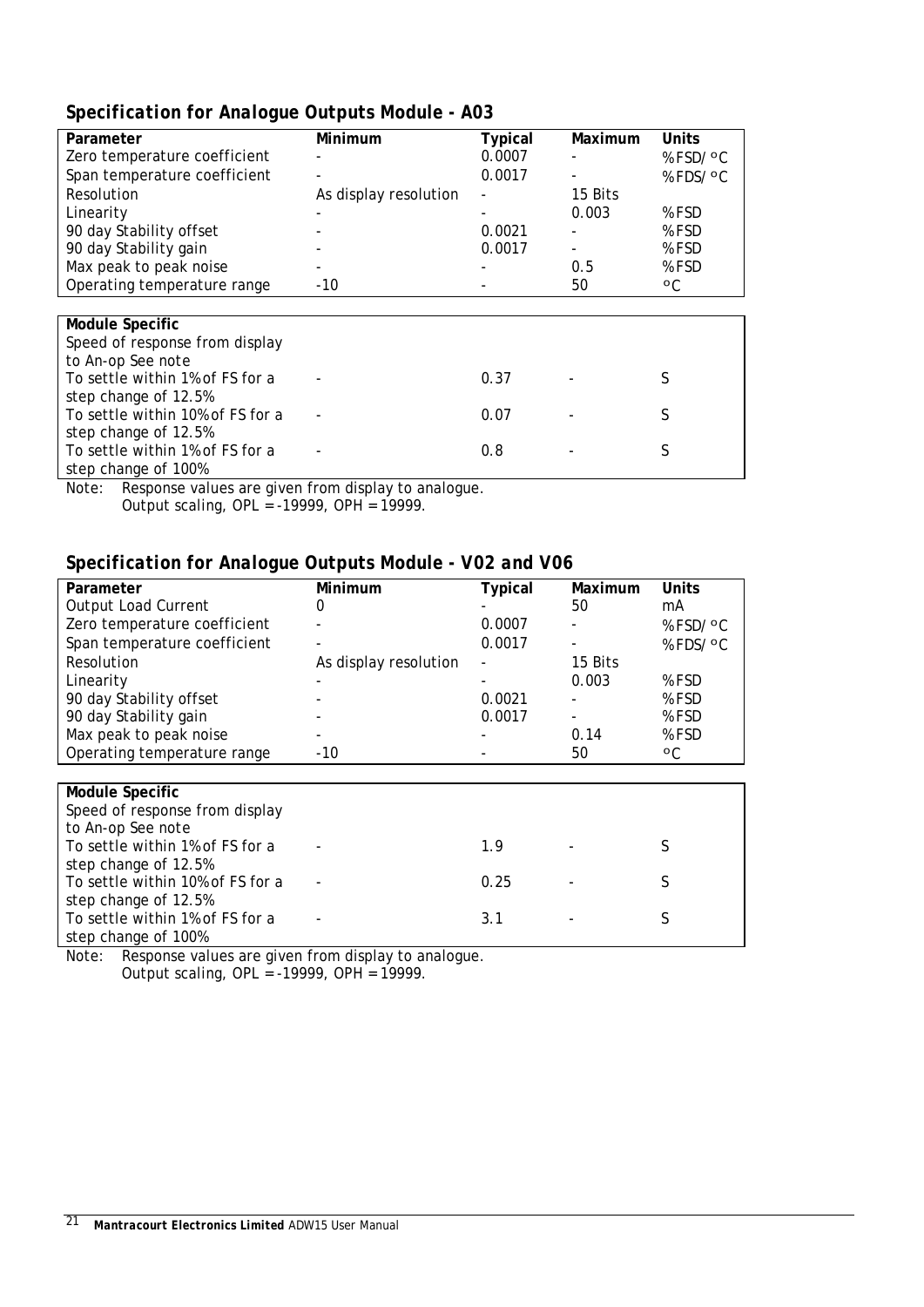## <span id="page-22-0"></span>*Specification for Analogue Outputs Module VO4*

| Parameter                        | Minimum               | <b>Typical</b> | Maximum | <b>Units</b>    |
|----------------------------------|-----------------------|----------------|---------|-----------------|
| Output Load Resistance           | 5000                  |                |         | ohms            |
| <b>Output Load Current</b>       |                       |                | 2       | mA              |
| Zero temperature coefficient     |                       | 0.0007         |         | % $FSD/\circ C$ |
| Span temperature coefficient     |                       | 0.0017         |         | % $FDS/\circ C$ |
| Resolution                       | As display resolution |                | 15 Bits |                 |
| Linearity                        |                       |                | 0.003   | % FSD           |
| 90 day Stability offset          |                       | 0.0021         |         | % FSD           |
| 90 day Stability gain            |                       | 0.0017         |         | % FSD           |
| Max peak to peak noise           |                       |                | 0.5     | % FSD           |
| Operating temperature range      | -10                   |                | 50      | ۰C              |
|                                  |                       |                |         |                 |
| <b>Module Specific</b>           |                       |                |         |                 |
| Speed of response from display   |                       |                |         |                 |
| to An-op See note                |                       |                |         |                 |
| To settle within 1% of FS for a  |                       | 0.37           |         | S               |
| step change of 12.5%             |                       |                |         |                 |
| To settle within 10% of FS for a |                       | 0.07           |         | S               |

step change of 12.5% To settle within 1% of FS for a step change of 100% - 0.8 - S Note: Response values are given from display to analogue.

Output scaling, OPL = -19999, OPH = 19999.

## <span id="page-22-1"></span>*Output Scaling*

Output scaling factors are set by the user and determine the display range over which the analogue module operates.

(OPL) Output Low - This sets the displayed value at the modules minimum output.

(OPH) Output High - This sets the displayed value at maximum output. If the display is outside the range defined by OPL and OPH, the analogue output will remain constant at its minimum or maximum output value.

- 0.07 - S

Example: Assume a 4-20mA output module is required to provide an output of 4mA for 1000Kg and 20mA for 6500Kg.

Set OPL to 1000 and OPH to 6500

It will be necessary to determine OPL and OPH by graphical or mathematical means if the known display values do not coincide with the minimum and/or maximum analogue output.

## <span id="page-22-2"></span>*Figure 6.1 Analogue Output*

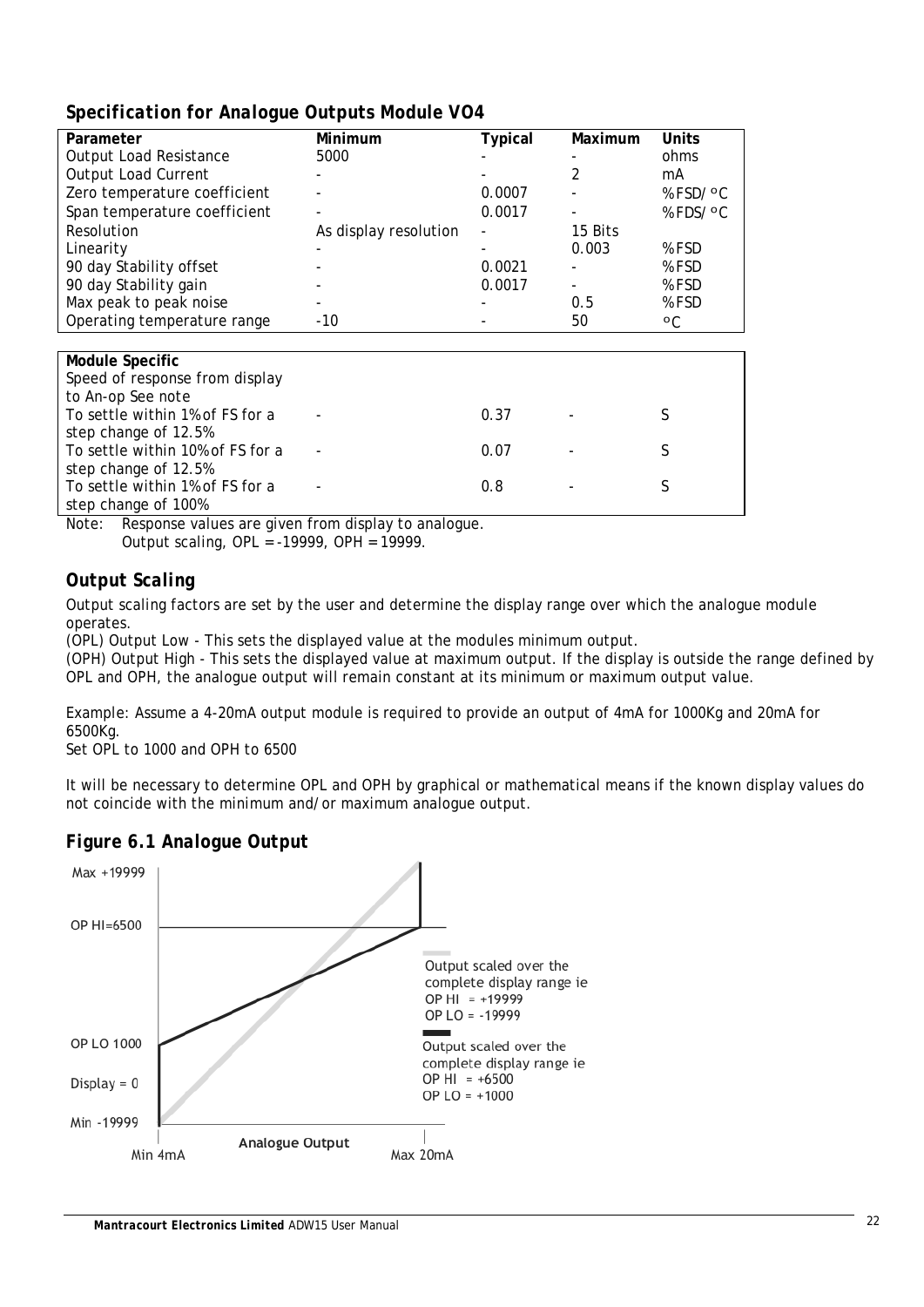## <span id="page-23-0"></span>*Figure 6.2 Analogue Output Gain and Offset Adjustment*



ADW15 Front Panel

## <span id="page-23-1"></span>*Method of Calculating OPL & OPH from any known output values*

OPL = Low -(Display span) (Low output - Min output) Display (High output - Low output)

OPH =  $High \t + (Display Span)$  (Max output - High output) Display (High output - Low output)

Low output = Known low output High output = Known high output Min output = Lowest measurable value of output module Max output = Highest measurable value of output module Display span = Highest required display value minus lowest required display value.

Example:

Using a 4.20mA output module where it is required to produce 6mA at a display value of 400 and 18mA at a display value of 1100.<br>OPL = 400

 $-( (700) (6 - 4) )$  $(18 - 6)$  $= 400-(1400)$ 12

 $OPL = 400 - 116.66$ 

OPL = 283.34

 $OPH = 1100 +700 (20 - 18)$  $(18 - 6)$ =1100+(700 x 2) 12

OPH =1100 +116.66

OPH =1216.66

Note 1: OPH must be greater than OPL

Note 2: If OPL or OPH are greater than ± 19999 then divide both OPL and OPH by 10, this will give less resolution. Decimal point can be placed anywhere to suit reading. Decimal point can be placed anywhere to suit reading.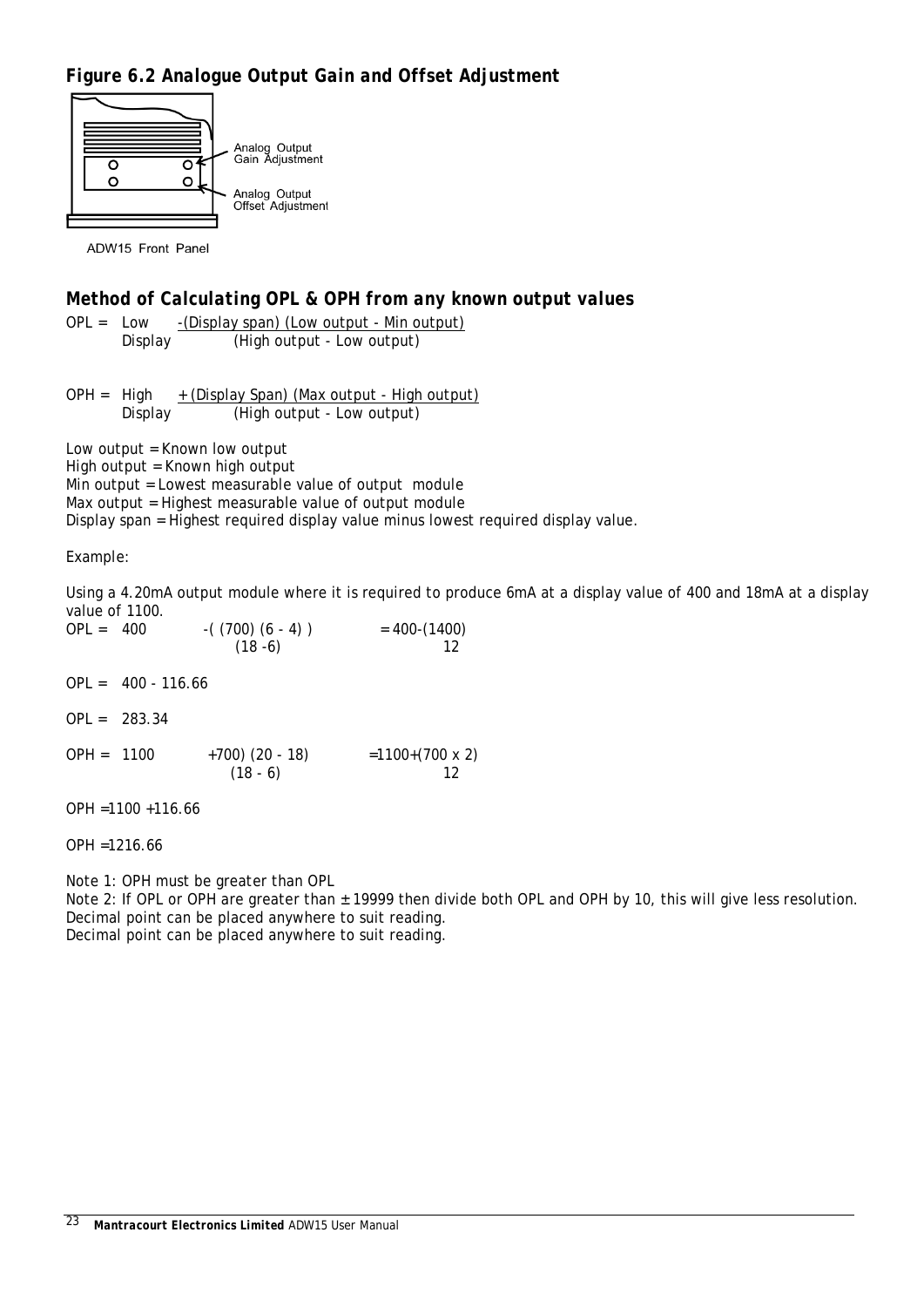## <span id="page-24-0"></span>**Chapter 7 The Communications Port**

#### **Introduction**

The ADW15 communications port provides for a 2 way data link. An intelligent host e.g. Personal Computer, Main Frame or PLC is able to acquire the ADW's displayed value and read or modify the user configurable parameters. Factory default baud is rate 9600.

The following communications options are available:-

- 1. **20mA Current Loop Module** offering high noise immunity and isolation over distances up to 1Km using ASCII, MANTRABUS, High Integrity Fast Data and Modbus protocols in multiple applications, the IF25 interface is available to provide electrically isolated RS232 compatibility for up to 25 ADW15s. In larger installations, multiple IF25s can be combined for expansion up to 254 ADW15s.
- 2. **An RS232/RS485** (link selectable ) module provides for one to one, or multidrop facility for up to 245 ADW15s. This module provides for a printer connection.

## <span id="page-24-1"></span>*Serial Communication Protocol*

#### **General**

Incoming data is continually monitored by the ADW on its serial input line. Each byte of data is formatted as an eight bit word without parity, preceded by one start bit and followed by one stop bit.

Transmission and reception of data up to 19.2K Baud is possible, the actual rate being selected by an eight-position slide switch on the communications module (of which only 7 positions are used). The Baud rate depends upon the communications, hardware specification, distance and cable type.

## <span id="page-24-2"></span>*MANTRABUS - Selected when CP is 128*

To signify commencement of a new 'block' of data, the HEX number FFH is used as a 'frame' character, followed by the station number of the unit under interrogation. This is entered via the ADW keypad under mnemonic SDSt and ranges from 0-254).

The ADW acts upon incoming data only if its own station number immediately follows the FFH character. New data must be received as a string of four nibbles (bits 7-4 set to zero) which are assembled into two bytes and written into the variables store within the ADW. The most significant nibble must be received first and the last nibble must have the most significant bit (bit 7) set to indicate the end of data. This is followed by the checksum. The data transmitted from the ADW is always sent as complete bytes. The station number precedes the data and the checksum follows the data. The data format used is signed 15 Bit. The most significant Bit of the most significant Byte is set for negative numbers.

## <span id="page-24-3"></span>*Operation*

There are two modes of operation, namely data requests by the host controller and data changes. Data requests from the ADW consist of either a complete dump of the data variables stores in RAM or the display reading. Data changes consist of writing new data to ADW variables, thus changing parameters such as Set Points, in flights etc.

An acknowledgement message is returned to the ADW to indicate that the new data has been acted upon

## <span id="page-24-4"></span>*Updating*

The required mode or variable to be updated is determined by the station number followed by the command byte. An EXOR checksum consisting of the station number command byte and any following data must be appended to the received data. It is most important that the byte proceeding the checksum must have its most significant bit set to signify the end of data.

The ADW works out its own checksum and, if it disagrees with the received one, a not acknowledge (NAK) message is returned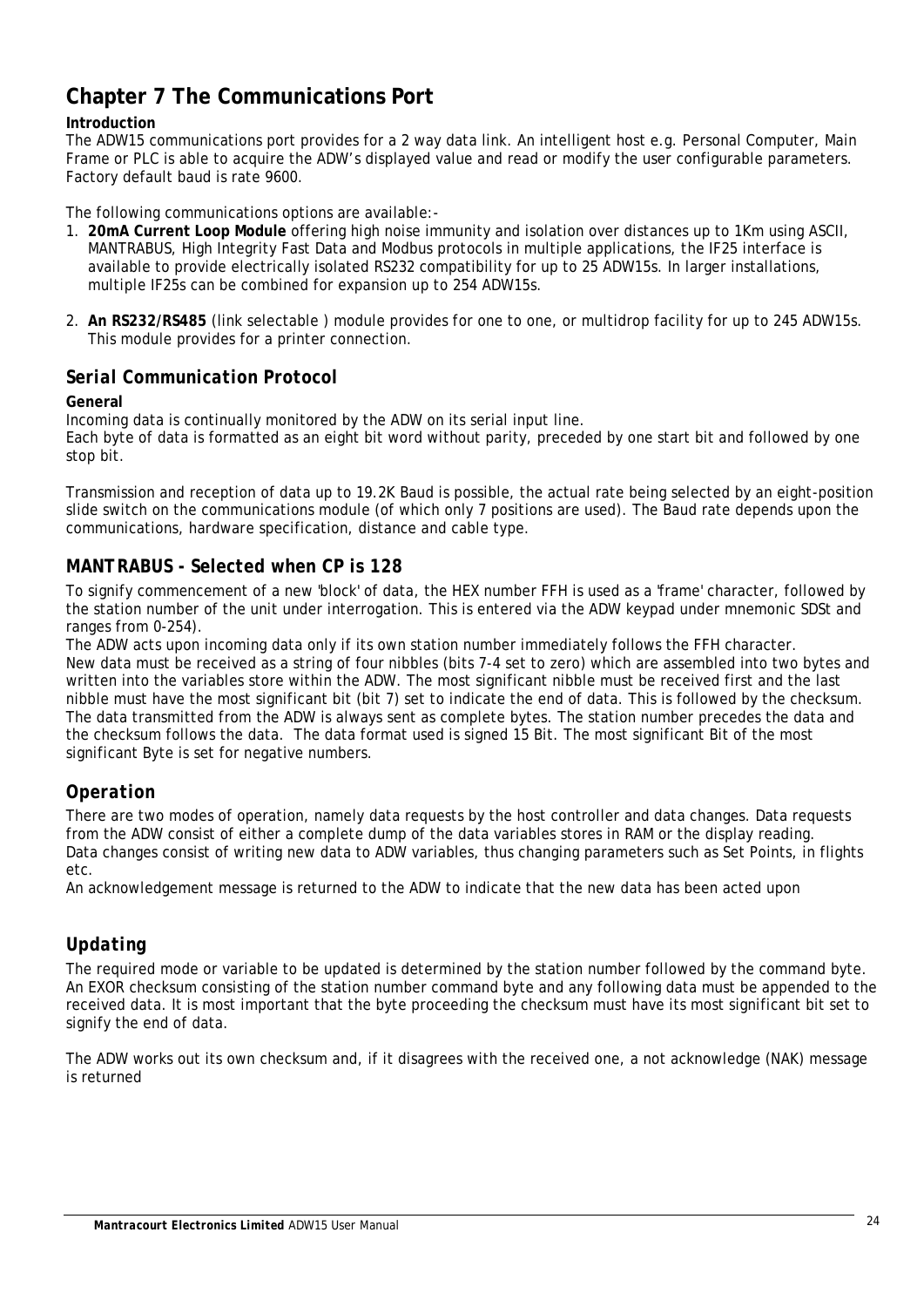## <span id="page-25-0"></span>*Communications Commands*

The following is a list of commands available for reading to or writing from the ADW. Command No.

| <b>DEC</b>     | <b>HEX</b>        | Description                                                       |
|----------------|-------------------|-------------------------------------------------------------------|
| $\mathbf{1}$   | 1                 | REQUEST ALL DATA INCLUDES WEIGHT INPUT                            |
| $\overline{2}$ | $\overline{2}$    | REQUEST DISPLAY DATA                                              |
| 3              | 3 <sup>7</sup>    | <b>UPDATE SET POINT 1 (SP1)</b>                                   |
| 4              | $\overline{4}$    | <b>UPDATE IN-FLIGHT 1 (IF1)</b>                                   |
| 5              | 5 <sub>5</sub>    | UPDATE SET POINT 2 (SP2)                                          |
| 6              |                   | UPDATE IN-FLIGHT 2 (IF2)                                          |
| $\overline{7}$ | $\frac{6}{7}$     | UPDATE HYSTERESIS (HYS)                                           |
| 8              | 8                 | UPDATE OUTPUT ACTION (OA)                                         |
| 9              | 9                 | <b>RESERVED</b>                                                   |
| 10             | A                 | <b>RESERVED</b>                                                   |
| 11             | B <sub>a</sub>    | <b>RESERVED</b>                                                   |
| 12             | $\mathsf C$       | <b>RESERVED</b>                                                   |
| 13             | $D \qquad \qquad$ | UPDATE AUTO TARE (At)                                             |
| 14             | $E = 1$           | UPDATE DISPLAY AVERAGES AND HOLD FUNCTION (dA)                    |
| 15             | $F = 1$           | UPDATE OUTPUT LOW (OPL)                                           |
| 10<br>16       |                   | UPDATE OUTPUT HIGH (OPH)                                          |
| 17             | $\sqrt{11}$       | UPDATE DECIMAL POINT AND RESET FUNCTION (DP r)                    |
| 18             | 12                | CAN NOT BE WRITTEN TO, AND ADW WILL RETURN A NAK (SDSt/CP) EEPROM |
| 19             | 13                | ENABLE/DISABLE                                                    |
| 20             | 14                | <b>OUTPUT RELAY RESET</b>                                         |
| 21             | 15                | <b>AUTO TARE</b>                                                  |
| 22             | 16                | PEAK HOLD RESET                                                   |

## <span id="page-25-1"></span>*COMMAND 1 Request for all Data:*

DATA TRANSMITTED TO ADW FOR COMMAND 1

0FFH, Station Number, 081H, Chksum

Where Chksum = Station number EXOR with 081H. Example: To obtain a complete dump of the variables in the ADW whose Station number is 47 send the following Data:-

0FFH, 02FH, 081H, 0AEH

Note MS Bit Set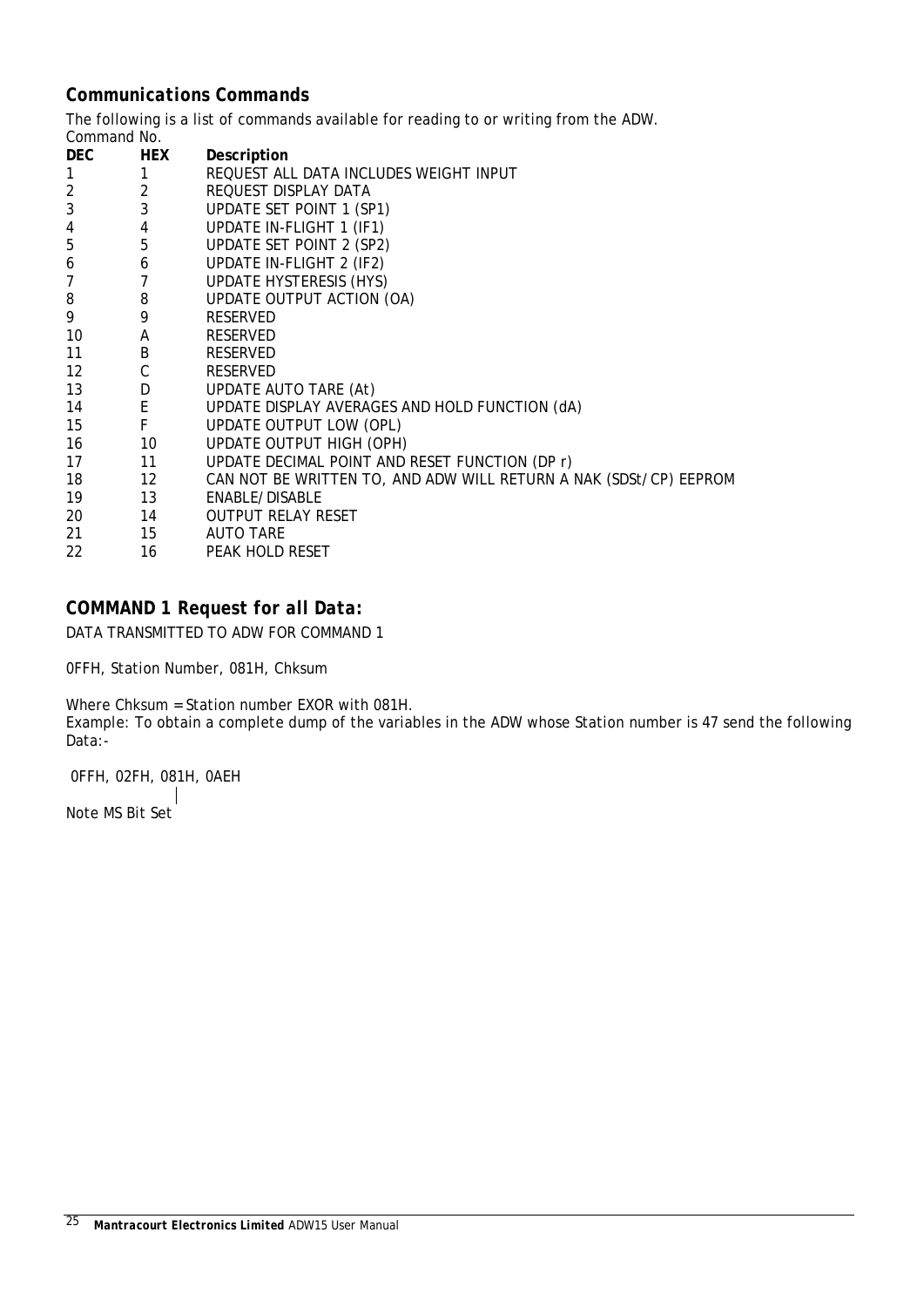## <span id="page-26-0"></span>*Response to COMMAND 1 from ADW*

| <b>BYTE</b> |                                       |
|-------------|---------------------------------------|
| 1           | Station number                        |
| 2,3         | DISPLAY SELECTED DEFAULT              |
| 4,5         | <b>SET POINT 1</b>                    |
| 6,7         | <b>IN FLIGHT 1</b>                    |
| 8,9         | <b>SET POINT 2</b>                    |
| 10, 11      | IN FLIGHT 2                           |
| 12,13       | <b>HYSTERESIS</b>                     |
| 14,15       | <b>OUTPUT ACTION</b>                  |
| 16, 17      | A/D COUNTS FOR LOW CALIBRATION POINT  |
| 18,19       | A/D COUNTS FOR HIGH CALIBRATION POINT |
| 20,21       | DISPLAY LOW CALIBRATION VALUE         |
| 22,23       | DISPLAY HIGH CALIBRATION VALUE        |
| 24,25       | <b>AUTO TARE</b>                      |
| 26,27       | DISPLAY AVERAGING                     |
| 28,29       | <b>OUTPUT LOW</b>                     |
| 30,31       | <b>OUTPUT HIGH</b>                    |
| 32,33       | DECIMAL POINT POSITION                |
| 34,35       | STATION NUMBER                        |
| 36          | EEPROM ENABLE/DISABLE FLAG            |
| 37          | <b>RELAY STATUS</b>                   |
| 38          | EXOR CHECKSUM OF THE ABOVE DATA       |
|             |                                       |

NOTE: Most significant byte precedes least significant byte for data sent by ADW.

## <span id="page-26-1"></span>*COMMAND 2 Request Display Data*

DATA transmitted to ADW for Command 2.

0FFH, Station number, 082H, Chksum

Where Chksum = Station number EXOR with 082H Example: To obtain the display reading of an ADW whose station number is 47 send the following Data:

0FFH, 02FH, 082H, 0ADH Note MS Bit Set

## <span id="page-26-2"></span>*Response to COMMAND 2 from ADW*

## **BYTE**

- 1 Station No.
- $\overline{2}$ Display reading M.S. Byte. Selected Default Display
- 3 Display reading L.S. Byte.
- 4 EXOR checksum of above data and Station No.

If, when using commands 1 or 2, an error is detected by the ADW then the Not Acknowledgement string is transmitted by the ADW.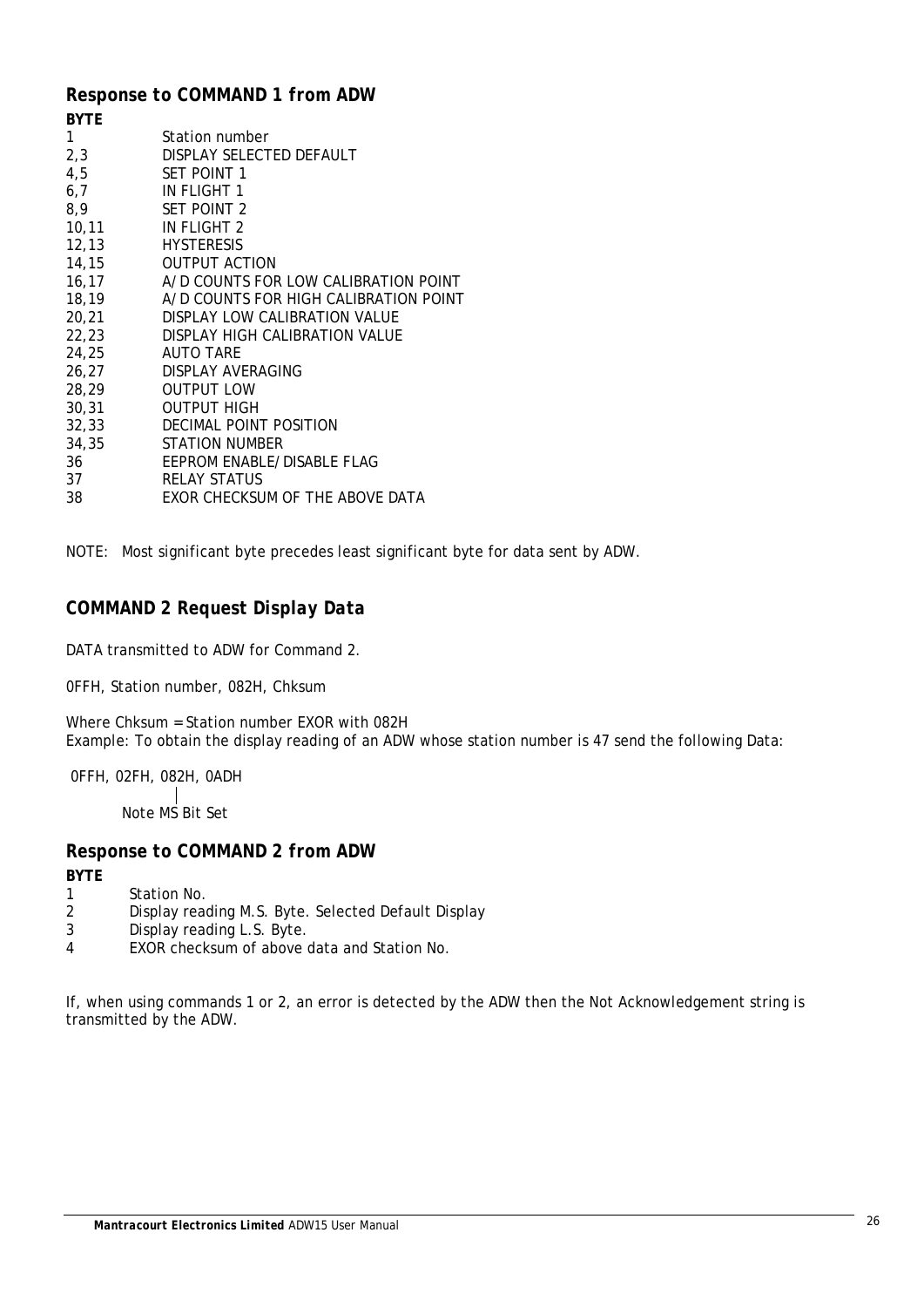## <span id="page-27-0"></span>*COMMANDS 3 TO 18: Write Data to ADW Parameter*

Commands 3 to 18 all have the same format. Format for data transmitted to ADW for Commands 3 to 18:-

|               | OFFH, Station No, Command No, MSN, NMSN, NLSN, LSN, CHKSUM |
|---------------|------------------------------------------------------------|
| Where MSN     | $=$ Most significant nibble of data                        |
| <b>NMSN</b>   | $=$ Next most significant nibble of data                   |
| <b>NLSN</b>   | = Next least significant nibble of data                    |
| <b>LSN</b>    | = Least significant nibble of data with MSBIT set          |
| <b>CHKSUM</b> | = The following EXOR'd with each other, Station number,    |
|               | command number, MSN, NMSN, NLSN, LSN with MSBIT set        |

Example: To change SP1 to 200.0 on an ADW whose station number is 47. The following data is sent. Please note the following points apply:-

1. The decimal point is ignored i.e. 200.0 equals 2000 digits

2. The data is sent in Hex nibbles so 2000 = 00H, 07H, 0DH, 00H

0FFH,02FH, 03H, 00H, 07H, 0DH, 80H, 0A6H

Note MSBIT set

## <span id="page-27-1"></span>*Response to COMMAND 3 to 22*

If the data has been accepted by the ADW then the following acknowledgement string is transmitted by the ADW.

Station number, 06H (ACK)

If there are any errors with the data received by the ADW then the following Not Acknowledgement (NAK) string is transmitted by the ADW:-

Station number, 015H (NAK)

## <span id="page-27-2"></span>*COMMAND 19: EEPROM Enable / Disable*

The EEPROM disable facility can be used for any of the following: cycles to EEPROM to limit degradation.

- I. To limit the number of write cycles to EEPROM reducing degradation.
- II. Change data in the ADW RAM only, allowing EEPROM to hold power up values.
- III. Leave base constants in the EEPROM for later update to RAM which allows manipulation of the data before writing to the RAM.

Writing new data from the RAM to the EEPROM.

EEPROM disable is achieved by writing 0100H to the ADW via command 19. In this state all writing to, or reading from the EEPROM is inhibited.

The EEPROM can be re-enabled in two ways:

By writing 0200H via command 19. This writes the current contents of the variables store in the ADW into the EEPROM.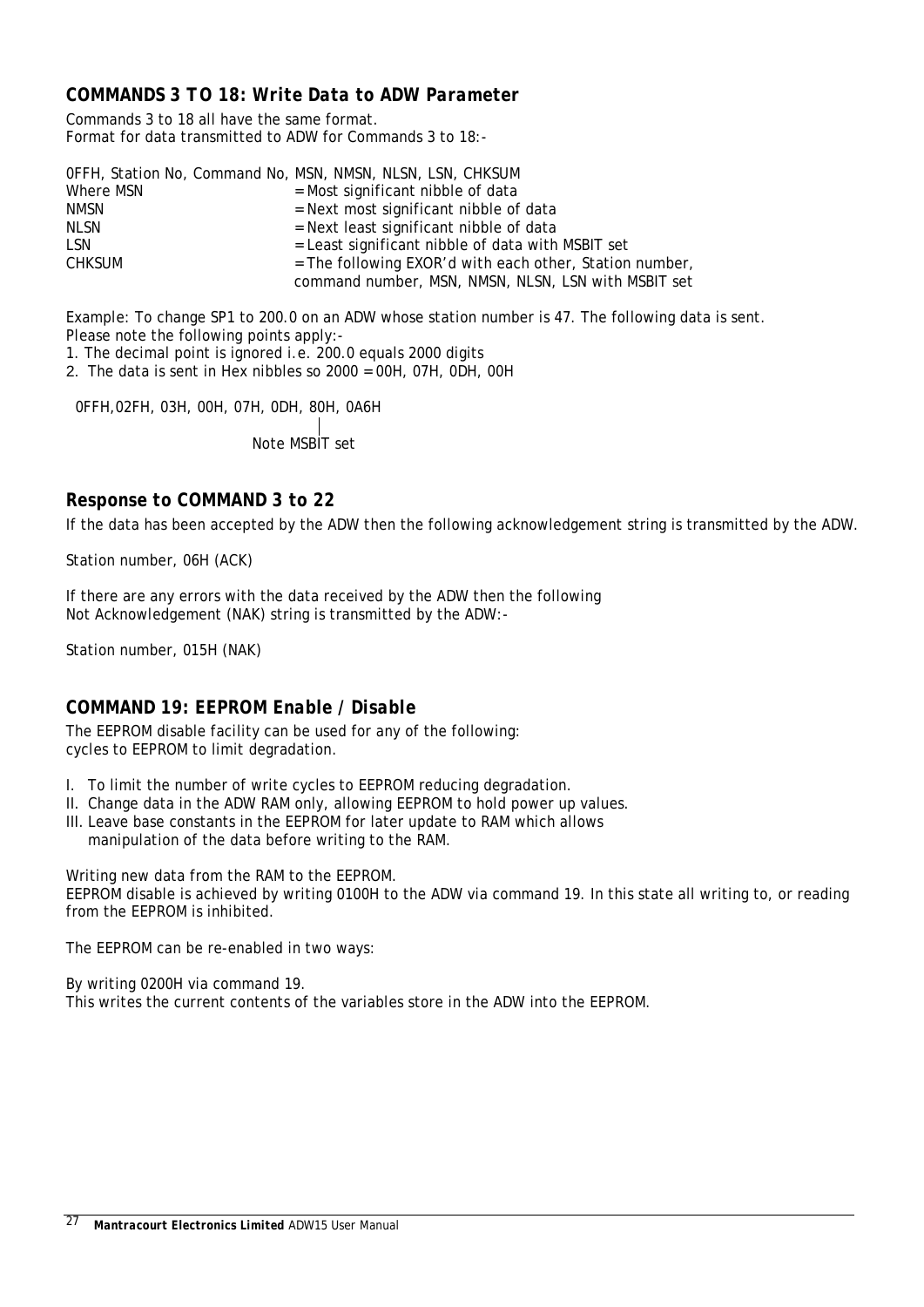By writing 0400H via command 19. This updates the variables store from the current contents of the EEPROM. Examples

To disable the EEPROM on an ADW whose Station number is set to 47

0FFH 02FH 013H 00H 01H 00H 080H 0BDH

To re-enable the EEPROM and update the RAM with the old EEPROM constants:

0FFH 02FH 013H 00H 04H 00H 080H 0B8H

To re-enable the EEPROM and update it with the new RAM data:

0FFH 02FH 013H 00H 02H 00H 080H 0BEH

For response see 'Response to Command 3 to 22'.

## <span id="page-28-0"></span>*COMMAND 20: Output Relay Reset*

DATA transmitted to ADW for Command 20

0FFH, Station number, 094H, CHKSUM

Where CHKSUM = Station Number EXOR with 094H Example: To output a relay reset to an ADW whose Station Number is set to 47

 0FFH, 02FH, 094H, 0BBH Note MS BIT SET

For response by ADW see 'Response to Commands 3 to 22'

## <span id="page-28-1"></span>*COMMAND 21: Auto Tare*

DATA transmitted to ADW for Command 21

0FFH, Station number, 095H, CHKSUM

Where CHKSUM = Station Number EXOR with 095H Example: To output an Auto Tare command to an ADW whose Station Number is set to 47

0FFH, 02FH, 095H, 0BAH

Note MS BIT SET

For response by ADW see 'Response to Commands 3 to 22'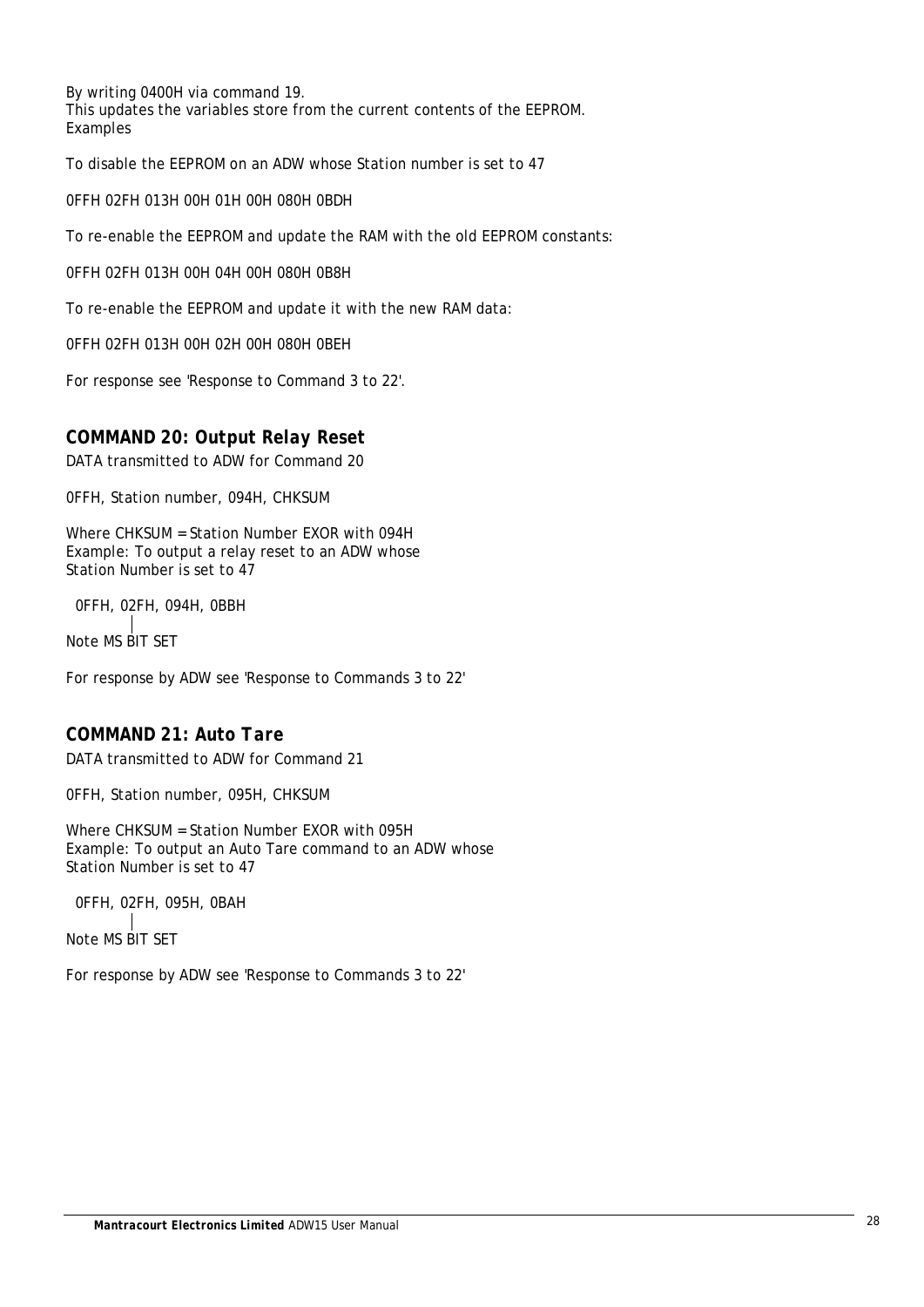## <span id="page-29-0"></span>*COMMAND 22: Peak Hold Reset*

DATA transmitted to ADW for Command 22

0FFH, Station number, 096H, CHKSUM Where CHKSUM = Station Number EXOR with 096H Example: To output a Peak Hold reset to an ADW whose Station Number is set to 47

 0FFH, 02FH, 096H, 0B9H Note MS BIT SET

For response by ADW see 'Response to Commands 3 to 22'

**Example of a Basic Code to Communicate with MANTRABUS** open the serial port with no handshaking **OPEN"COM2:4800,N,8,1,RS,DS,BIN" FOR RANDOM AS#1** request display from device 1 **Frame FF Station No 1 Command 2 And add 80 hex to this byte as it is the last before as the checksum Checksum of all bytes except frame talk\$=CHR\$(&HFF)+CHR\$(&H1)+CHR\$(&H82)+CHR\$(&H1 XOR&H82)** *print the string to the port* **PRINT#1,talk\$;** *(must add semicolon after string to stop transmitting a carriage return) wait for a while (this depends on how many bytes you are expecting and the baud rate!) input all the bytes in the serial buffer* **input.from.adw\$=INPUT\$(LOC(1),#1)**

## <span id="page-29-1"></span>*ASCII Format - selected when CP is 129*

The serial data to and from the ADW is formatted as eight bit words with no parity preceded by one start bit and followed by one stop bit. The baud rate (up to 9.6k Baud) is selected on the COMMS module. All communications are carried out using the standard ASCII character set. Incoming line feeds and spaces are ignored; upper and lower case letters are permitted. The incoming data is continually monitored for Carriage Return characters (Chr\$13D). If one is received the next three characters (000 - 999) are compared with the ADW station number (SDST) previously entered via the keypad. N.B. leading zeros must be included. If no match is found the data that follows is ignored.

The next characters received (up to 4 max) are decoded as the 'label', ie. which variable in the ADW is to be acted upon. If the label is received incorrectly and cannot be decoded the ADW will return a '?' followed by a C.R. character. If the received label is followed by a C.R. the ADW will return the current value of the variable in question. (Because there is no hardware handshaking, all transmission from the ADW is performed one character at a time upon receiving a Null character (Chr\$0) prompt from the Host system. Thus for every character transmitted a prompt character is required. ) The output from the ADW is an ASCII string of sixteen characters the last one being C.R.

The first four characters are the Station No. (with leading zeros if necessary) followed by a space. The label then follows with spaces added if required to make a total of four characters. The next seven characters is the numerical value of the required variable with polarity, spaces, d.p. and leading zeros added as required.

If the received label is followed by an '=' character the ADW accepts the following numerical data (which must be terminated by a C.R.) and updates the variable in question and returns a C.R. character to the host when prompted. Data input is reasonably flexible. If all five digits are entered, no decimal point need be included. If less than five digits are entered with no decimal point then the last digit is assumed to be the units.

Under normal circumstances the EEPROM in the ADW continually refreshes the working RAM. However, it can be disabled via the serial input, by sending the instruction 'DROM = 256' after the Station No. In this condition all read/write operations to or from the EEPROM are inhibited. There are two instructions, which, will re-enable the EEPROM: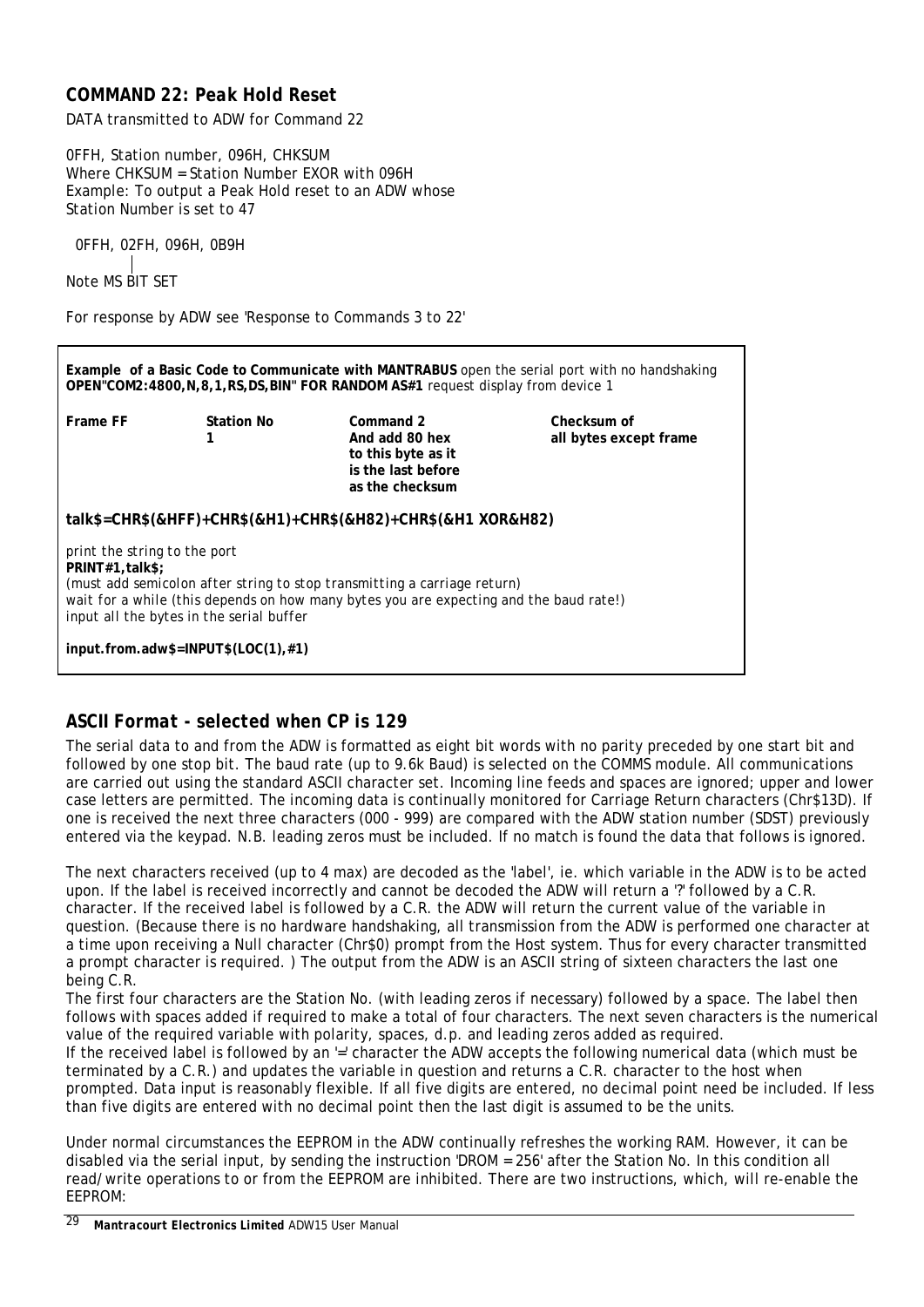(1) 'ERRD' - this performs a read from the EEPROM and updates the working RAM with the contents of the EEPROM.

(2) 'ERWR' - this instruction writes the new RAM values into the EEPROM.

In both cases the EEPROM continues to refresh the RAM.

## <span id="page-30-0"></span>*Instruction Set for ASCII Serial Communications*

| Request for data:<br>DATA sent to ADW |             |                 | Data returned from ADW |                 |                              |
|---------------------------------------|-------------|-----------------|------------------------|-----------------|------------------------------|
| CR xxx                                | <b>DISP</b> | CR.             | XXX 'SPACE'            | <b>DISP</b>     | YYYYYY CR                    |
| Station No.                           | label       |                 | Station No.            | label           | numerical value              |
| CR xxx                                | <b>DOSP</b> | CR.             | <b>XXX 'SPACE'</b>     | <b>DOSP</b>     | 'SPACE' ? CR                 |
| Station No.                           |             | incorrect label | Station No.            | Incorrect label |                              |
| Data sent to ADW<br>CR xxx            |             |                 | $SP1 = 100.0$          |                 | Data Returned from ADW<br>CR |

| Station No., label     | numerical value                                       |     |
|------------------------|-------------------------------------------------------|-----|
| CR xxx<br>Station No., | $SP3 = 100.0$<br>incorrect label.<br>numerical value. | ?CR |

## <span id="page-30-1"></span>*Table 7.1*

| Labels          | Description                                                                            |
|-----------------|----------------------------------------------------------------------------------------|
| <b>DISP</b>     | REQUEST DISPLAY READING                                                                |
| SP1             | SET POINT 1 (SP1)                                                                      |
| IF <sub>1</sub> | IN-FLIGHT 1 (IF1)                                                                      |
| SP <sub>2</sub> | SET POINT 2 (SP2)                                                                      |
| IF <sub>2</sub> | IN-FLIGHT 2 (IF2)                                                                      |
| <b>HYS</b>      | HYSTERESIS(HYS)                                                                        |
| OA.             | <b>OUTPUT ACTION (OA)</b>                                                              |
| At              | AUTO TARE(At)                                                                          |
| DA              | DISPLAY AVERAGES (dA)                                                                  |
| <b>OPL</b>      | <b>OUTPUT LOW (OPL)</b>                                                                |
| <b>OPH</b>      | <b>OUTPUT HIGH (OPH)</b>                                                               |
| DP.             | DECIMAL POINT (dP r)                                                                   |
| <b>SDST</b>     | CAN NOT BE WRITTEN TO (SDST/CP)                                                        |
| <b>DROM</b>     | DISABLE EEPROM (DROM = 256)                                                            |
| ERRD            | ENABLE EEPROM AND READ FROM IT                                                         |
| ERWR            | ENABLE EEPROM AND WRITE TO IT                                                          |
| <b>RLYS</b>     | OUTPUT RELAY STATUS (0 = BOTH OFF, 1 = RELAY 1 ON, 2 = RELAY 2 ON, 3 = BOTH RELAYS ON) |
| <b>RES</b>      | <b>OUTPUT RELAY RESET</b>                                                              |
| <b>TARE</b>     | <b>AUTO TARE</b>                                                                       |
| <b>PKR</b>      | PEAK HOLD RESET                                                                        |

## <span id="page-30-2"></span>*Modbus Protocol*

This Modbus protocol has been implemented in accordance with Modicon Modbus Protocol Reference Guide P1 - MBUS - 300 Rev C. With the following conditions applying.

The following conditions apply Baud Rate must be set for 9600 The format is Modbus RTU UART's shall be set for 8 bit word, 1 start, 1 stop & no parity Data is considered to be half duplex using 2 or 4 wire medium.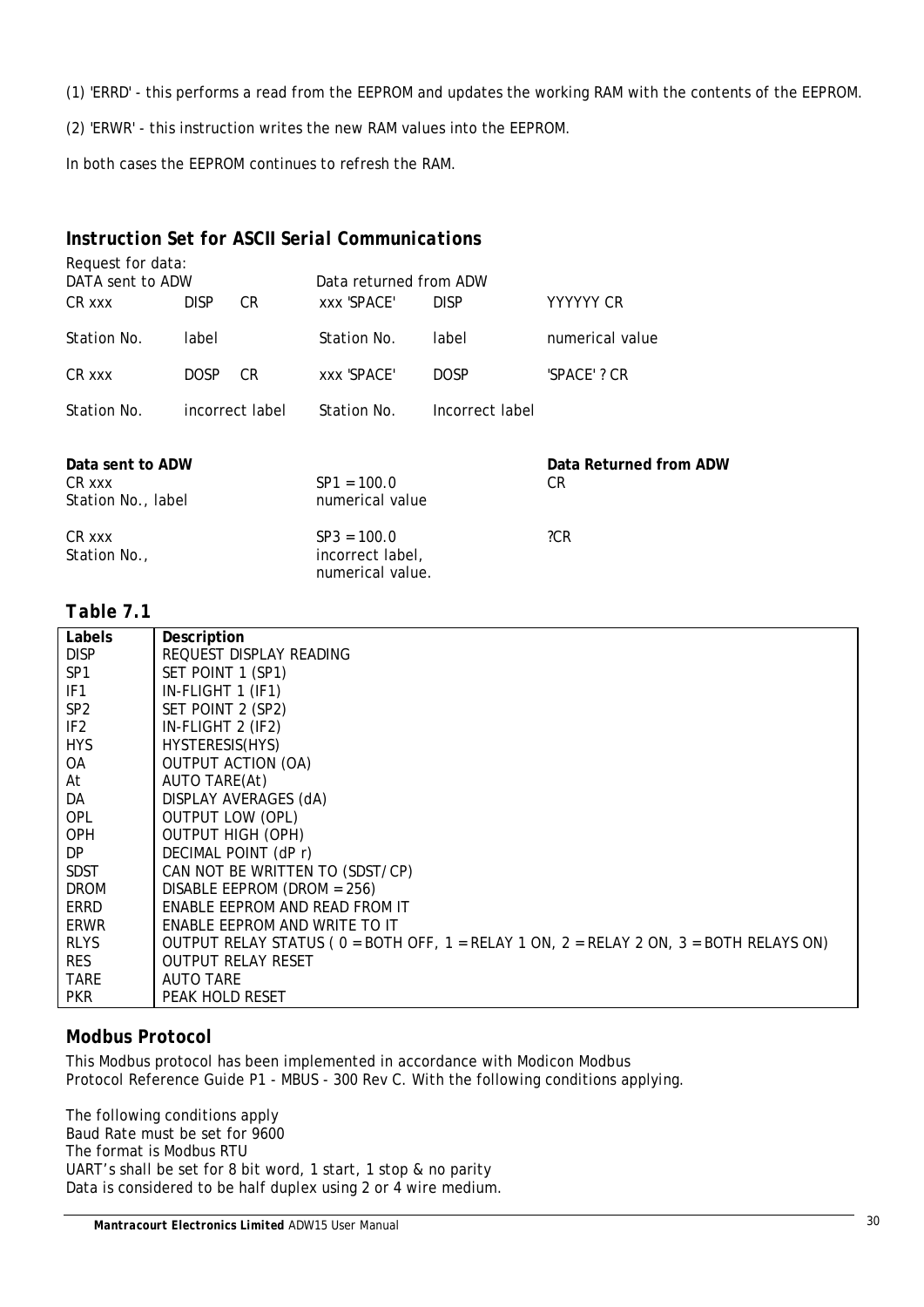#### TO SELECT MODBUS PROTOCOL SET CP = 130

Modbus states a new framing character is assumed after the time period to receive 3.5 characters (3.65mS) has elapsed. As a dedicated timer is not available for this function this time value has been increased to 25mS. This means the master must not transmit a new message until 25mS after the previous message last byte has been sent

The instrument only uses 3 commands. Read holding register, Preset single register & Preset multiple registers. Read holding register & Preset multiple registers is limited to reading a **single** register.

Data is sent & returned as signed 15 bit ie 1000 = 03E8 & -1000 = 83E8.

Broadcast commands are not supported.

#### **Exception Responses**

The following exception codes will be supported only,

- 01 Illegal function
- 02 Illegal data address
- 03 Illegal value

#### **Register Allocation**

| Register         | Mnemonic                     |
|------------------|------------------------------|
| No.              |                              |
| 1                | Display (net)                |
| $\overline{2}$   | SP <sub>1</sub>              |
| $\overline{3}$   | IF1                          |
| $\overline{4}$   | SP <sub>2</sub>              |
| $\overline{5}$   | IF2                          |
| $\overline{6}$   | $\overline{HYS}$             |
| 7                | $\overline{OA}$              |
| 8                | <b>ADCALL</b>                |
| 9                | <b>ADCALH</b>                |
| $\overline{1}0$  | CALL                         |
| 11               | CALH                         |
| 12               | AT                           |
| $\overline{13}$  | DA                           |
| $\overline{14}$  | OPL                          |
| $\overline{15}$  | <b>OPH</b>                   |
| 16               | DP                           |
| $\overline{17}$  | CP                           |
| 18               | <b>SDST</b>                  |
| 19               | RS                           |
| 20               | <b>STATUS</b>                |
| 100              | AutoTare                     |
| 101              | <b>Relay Reset</b>           |
| 102              | <b>Disable EEROM</b>         |
| 103              | <b>Enable RAM from EEROM</b> |
| $\overline{104}$ | Enable EEROM from RAM        |

#### **Example of reading a holding register.**

Following example is for reading "Display (Net)" from station 1

Data sent = 01, 03, 00, 00, 00, 01, D5, CA (See Modbus manual for reference)

Data returned = 01, 03, 02, MSB, LSB, CRC\_HI, CRC\_LO

**Example of writing a holding register (Command 06).** Following example is for writing "SP2" = 1200 digits to station 1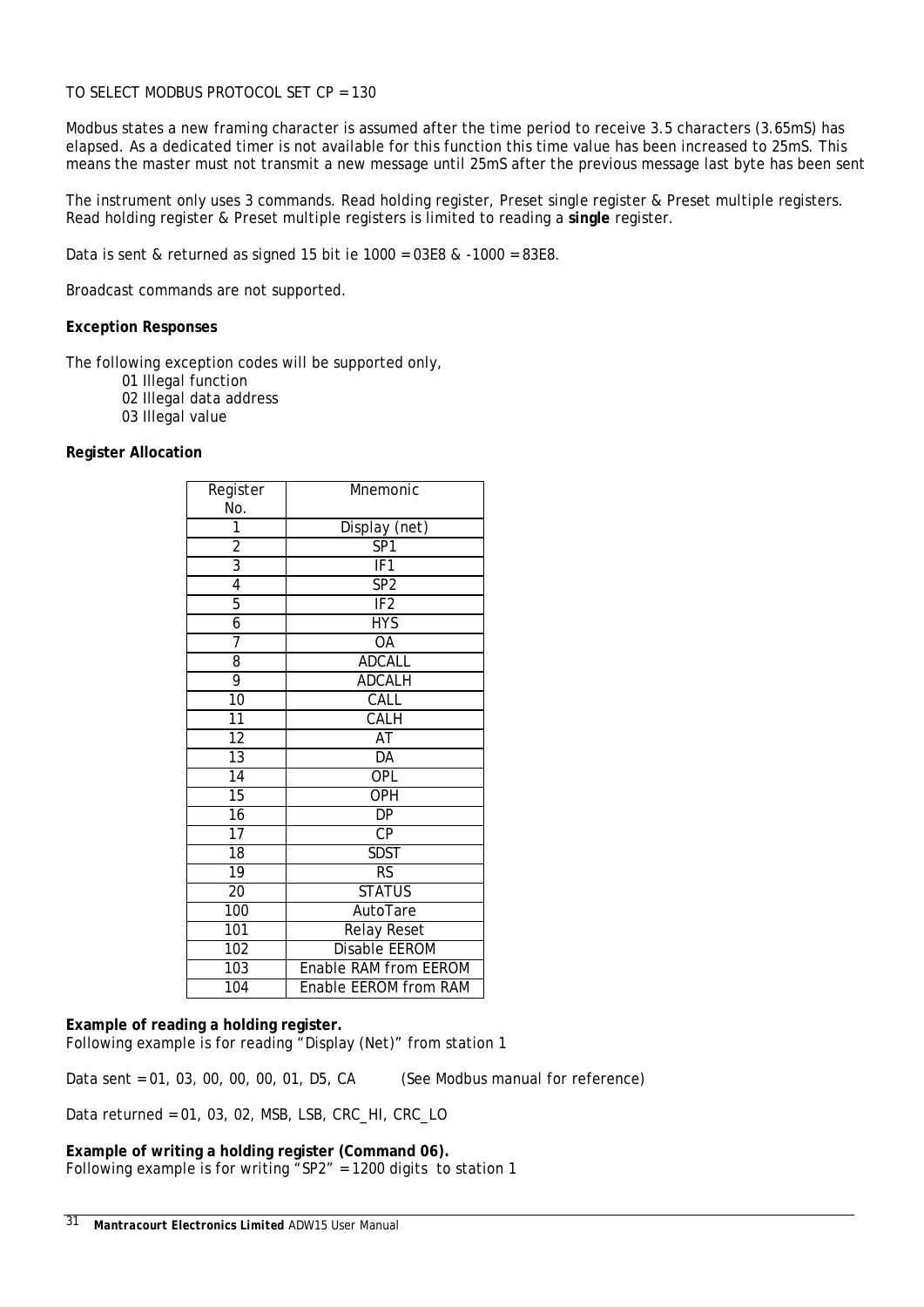Data sent = 01, 06, 00, 03, 04, B0, 7A, BE (See Modbus manual for reference)

Data returned = 01, 06, 00, 03, 04, B0, 7A, BE

**Example of writing a holding register (Command 16)..** Following example is for writing "SP2" = 1200 digits to station 1

Data sent = 01, 10, 00, 03, 00, 01, 02, 04, B0, CRCHi, CRCLo (See Modbus manual for reference)

Data returned = 01, 10, 00, 03, 00, 01, B0, CRCHi, CRClo

*Note only 1 register can be written to using command 16*

#### **Action Commands**

These are registers above 99. They are executed by writing to a holding register, the data sent is ignored. (See table.)

#### <span id="page-32-0"></span>*ADW15 Printer Format*

(CP must be set between 0 - 127)

Printer selection enables the ADW15 to print its current display value to a printer via its communications port. This display value can either be assigned a date and time stamp and/or a log number depending on the user set options entered under mnemonic 'CP'. The log number can be reset or preset using the mnemonic 'Ln'. This value is not saved on power fail. A label can be suffixed to the printed display value using the mnemonic 'LAb'. A large range of labels are available to the user. To initiate the printer function press the  $\bigtriangledown$  key followed within 1 second by the  $\bigcirc$ key. The printer function can also be initiated from remote contact by adding 32 to dP r.

The time and date are set in the TDP printer itself using its own menu. The printer allows the entry of an additional custom text message.

Three connections are required between the ADW15 communications port and the printer with a maximum cable length of 100 metres. (See Chapter 8 for Details)

All standard ADW options are available with the exception of the communications modules, which cannot be connected when the printer option is used.

#### Additional Mnemonics for the Printer Operation:

When the printer option is fitted further mnemonics are included in the normal range. After the dP r mnemonic are the following:-

- CP At this mnemonic the printer type and print format number is selected. This number being appropriate to the type of printer used. Details are advised with each type of printer selected. Present types available are:- For the ITT IPP-144-40E printer the following numbers apply
- $\Omega$ Prints a sequential log number with the current display and unit of measure e.g. **00014 0011.3 tonne**
- 1 Prints date and time with a sequential log number, current display and unit of measure e.g. **00015 0001.7 tonne 22.05.06 12:05:06**
- $\mathfrak{2}$ Prints a sequential log number, current display, unit of measure with customer text message No 1 e.g. **MANTRACOURT ELECTRONICS ADW15 PRINTER 00012 000.2 tonne**
- 3 Prints date and time with a sequential log number, current display, unit of measure and a customer text message No.1
	- e.g. **MANTRACOURT ELECTRONICS ADW15 PRINTER 00013 0023.6 tonne 05.03.06 12:03:04**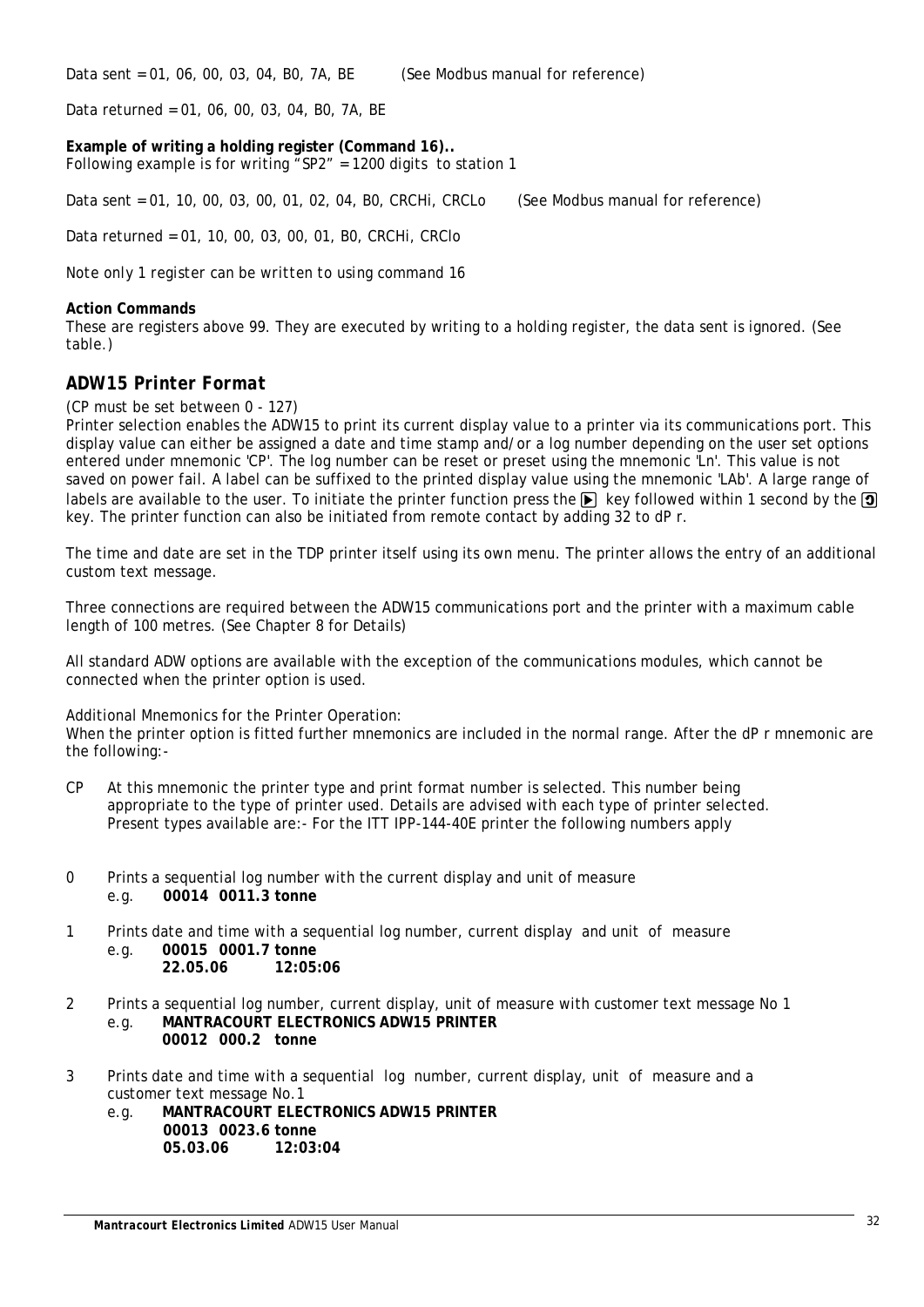- 4-7 Digitec 6700 series
- 8,9 Amplicon AP24 and AP40
- 10 Eltron LP2142 - (The label file must be called 'MEL' and the label must contain a LOG NUMBER, THE DISPLAY VARIABLE & a LABEL (not zero).
- 12 ASCII string on print command
- 127 Continuous ASCII stream of the display data, transmitted on every display update
- *Note: 1 9 gives an inverted print out*
- *Note: 2 it is anticipated that further types of printer will be added, and additional numbers will be allocated as appropriate*
- LAb Label Number

A number can be selected for the appropriate unit of measure. See table below: Note: 0 = NO LABEL

| <b>BLANK</b><br>0 |            |                     |            |
|-------------------|------------|---------------------|------------|
| Deg R<br>1        | 18 m       | 35 ton              | 52 RPM1000 |
| Deg C<br>2        | 19 in      | 36 %Dev             | 53 Hz      |
| Deg F<br>3        | $20$ ft    | 37 W                | 54 kHz     |
| Kelvin<br>4       | 21 degrees | 38 kW               | 55 V DC    |
| lb/in 2<br>5.     | 221/s      | 39 MW               | 56 mV DC   |
| bar<br>6          | $23$ L/min | 40 pH               | 57 A DC    |
| mbar<br>7         | 24 L/h     | 41 ppm              | 58 mA DC   |
| kPa<br>8          | 25 gals/s  | 42 uS               | 59 V AC    |
| atm<br>9          | 26 gal/min | 43 Ohms             | 60 mV AC   |
| 10 mmHg           | 27 gal/h   | 44 $m/s$            | 61 A AC    |
| 11 inHg           | 28 %RH     | $45 \text{ ft/min}$ | 62 N       |
| 12 inH2O          | 29 gram    | 46 RPM              | 63 spare   |
| 13 cmHg           | 30 kg      | 47 RPMx10           | 64 spare   |
| $14 \text{ mm}$   | 31 lb      | 48 RPMx100          | 65 spare   |
| 15 Wh             | 32 kWh     | 49 cos $\omega$     | 66 spare   |
| 16 Db             | 33 mile/h  | $50 \text{ km/h}$   | 67 knots   |
| 17 tonne          | 34 %       |                     | 68 s       |
|                   |            | 51 ms               |            |

Ln Log Number

A range of numbers 0 to 19,999 is available. Any sequential number logging activity can be preset as desired, between these numbers. The number will reset to zero after 19,999. The log number is not saved on power fail and resets to zero on power up.

**Provision is made in the ADW15 for communications via one of two module options:**

- **SO1** The 20m Amp current loop module, for connection to an IF25 interface.
- **Com 1** An RS232/485 isolated module, for connection to a Printer PC or PLC, in a single or multiple function

Connections for these options are shown on following page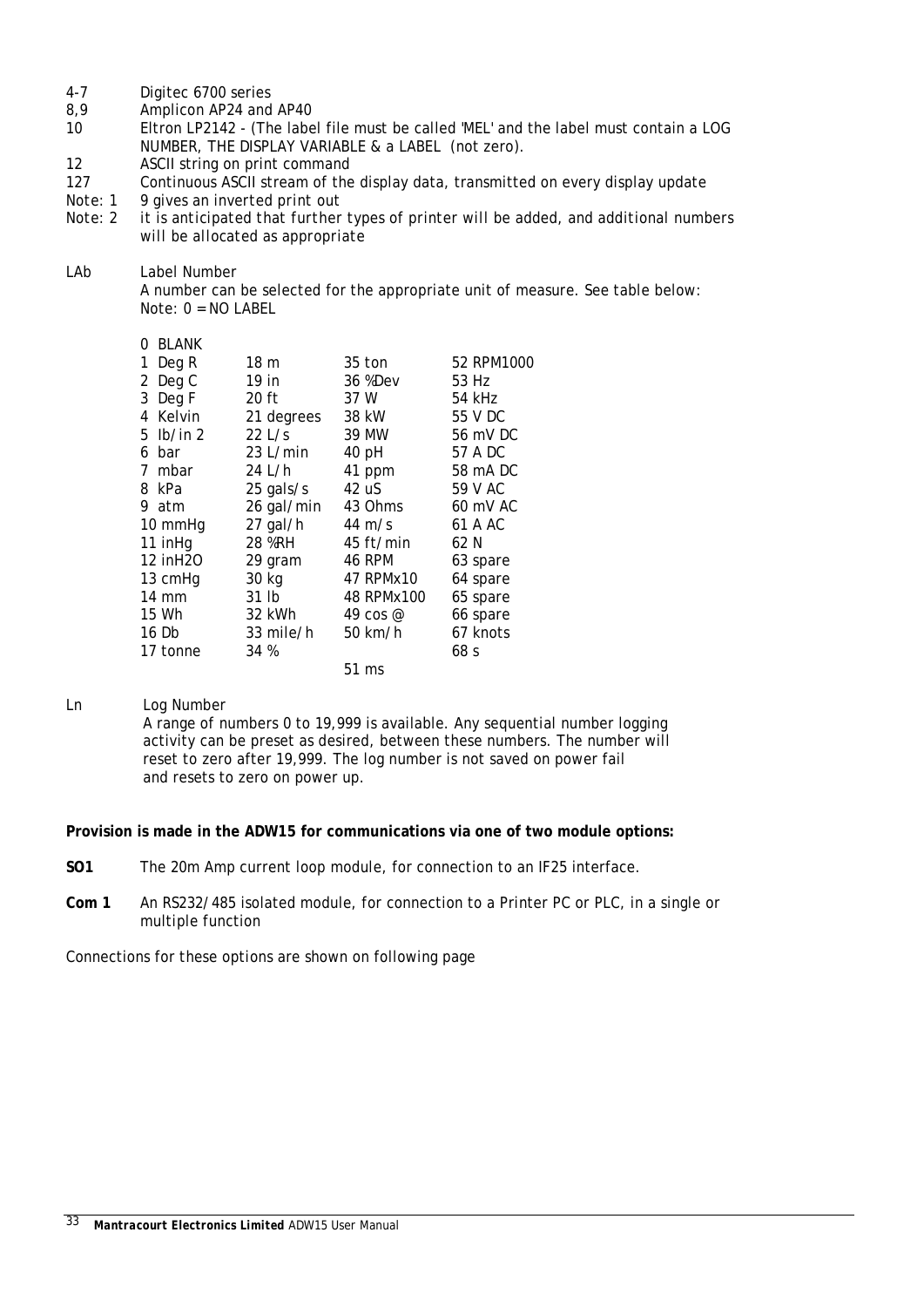<span id="page-34-0"></span>COM 1



Note: Factory Default Setting LK1 & LK2 NOT fitted = RS485 mode, not terminated 9600 Baud

RS485 Mode Connections

Note: When multi dropping, the last device should be terminated with 120R, by fitting link LK2 on the COM1 modules.

2

ule code 9



<span id="page-34-1"></span>

 $\overline{2}$ 

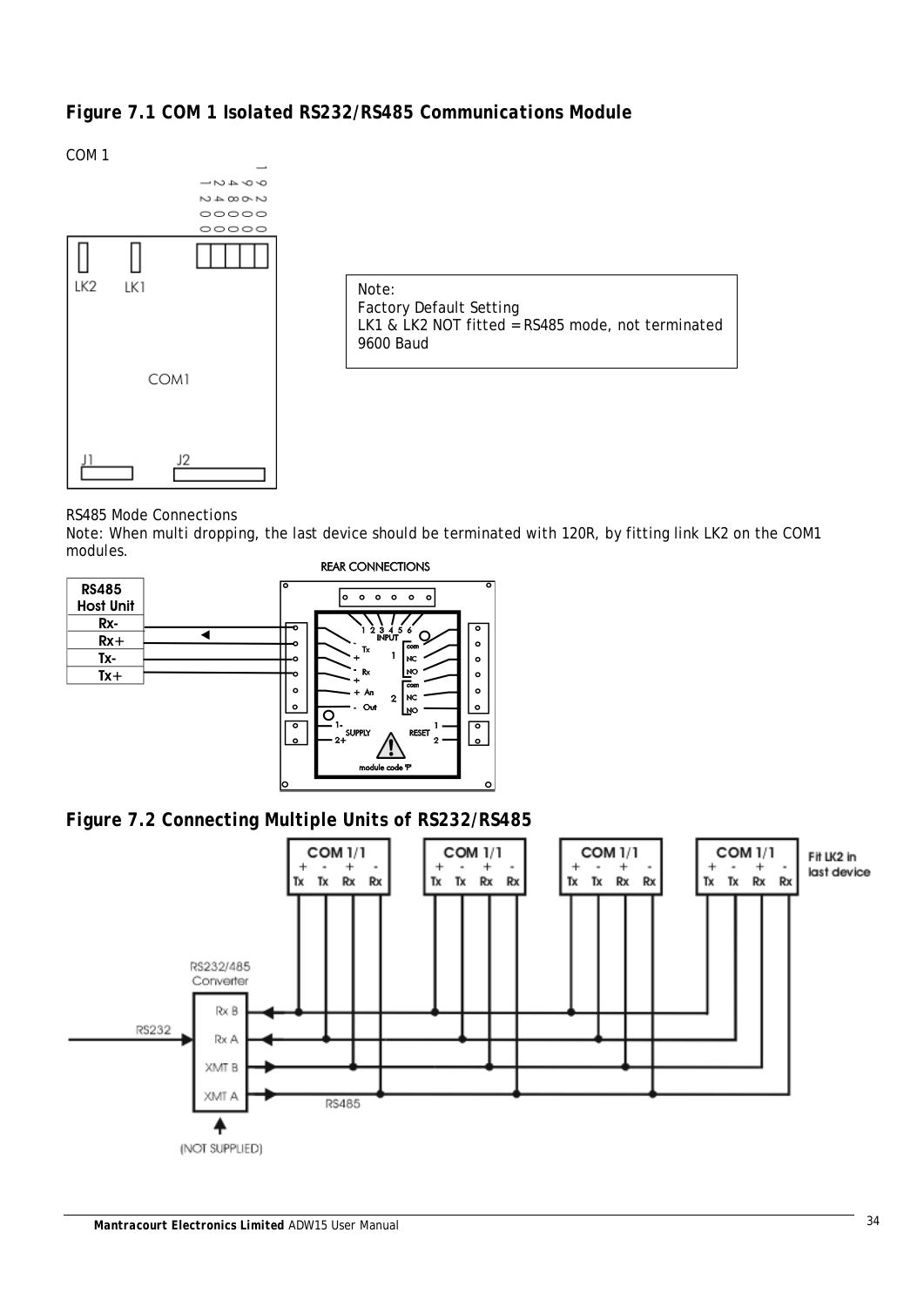## <span id="page-35-0"></span>*Figure 7.3 RS232 Mode to PC*



Note: LK1 must be made for RS232 operation

<span id="page-35-1"></span>*Figure 7.4 RS232 Mode to Printer*



Note: LK1 must be made for RS232 operation

## NOTE:

When using an RS232 to RS485 converter which has a non-biased receiver, the following actions are recommended:-

To bias the device:

- 1) Terminate the receiver with 140R in place of the usual 120R
- 2) Fit a 1.5K from the receive negative to the receiver +5V supply, or a 3K3 to the +12V supply
- 3) Fit a 1.5K from the receive positive to the receiver supply Ground

## <span id="page-35-2"></span>*SO1 - 20m Amp Current Loop Communications Module:*

The current loop module makes provision for the connection of up to 25, ADW15 units to the IF25 current loop interface unit which can then be connected via an isolated RS232 port, to the host controller PC or PLC. All ADW15 transmit connections are paralleled with receive inputs connected in series. Expansion is achieved by the provision of further IF25 units; for the connection of up to 254 separate instruments.

## <span id="page-35-3"></span>*SO1 (Current Loop)*

<span id="page-35-4"></span>

|  | able |  |
|--|------|--|
|--|------|--|

| Position $1 = 300$   |                  |  |
|----------------------|------------------|--|
| Position $2 = 600$   |                  |  |
| Position $3 = 1200$  |                  |  |
| Position $4 = 2400$  |                  |  |
| Position $5 = 4800$  |                  |  |
| Position $6 = 9600$  |                  |  |
| Position $7 = 19200$ | (MANTRABUS ONLY) |  |
|                      |                  |  |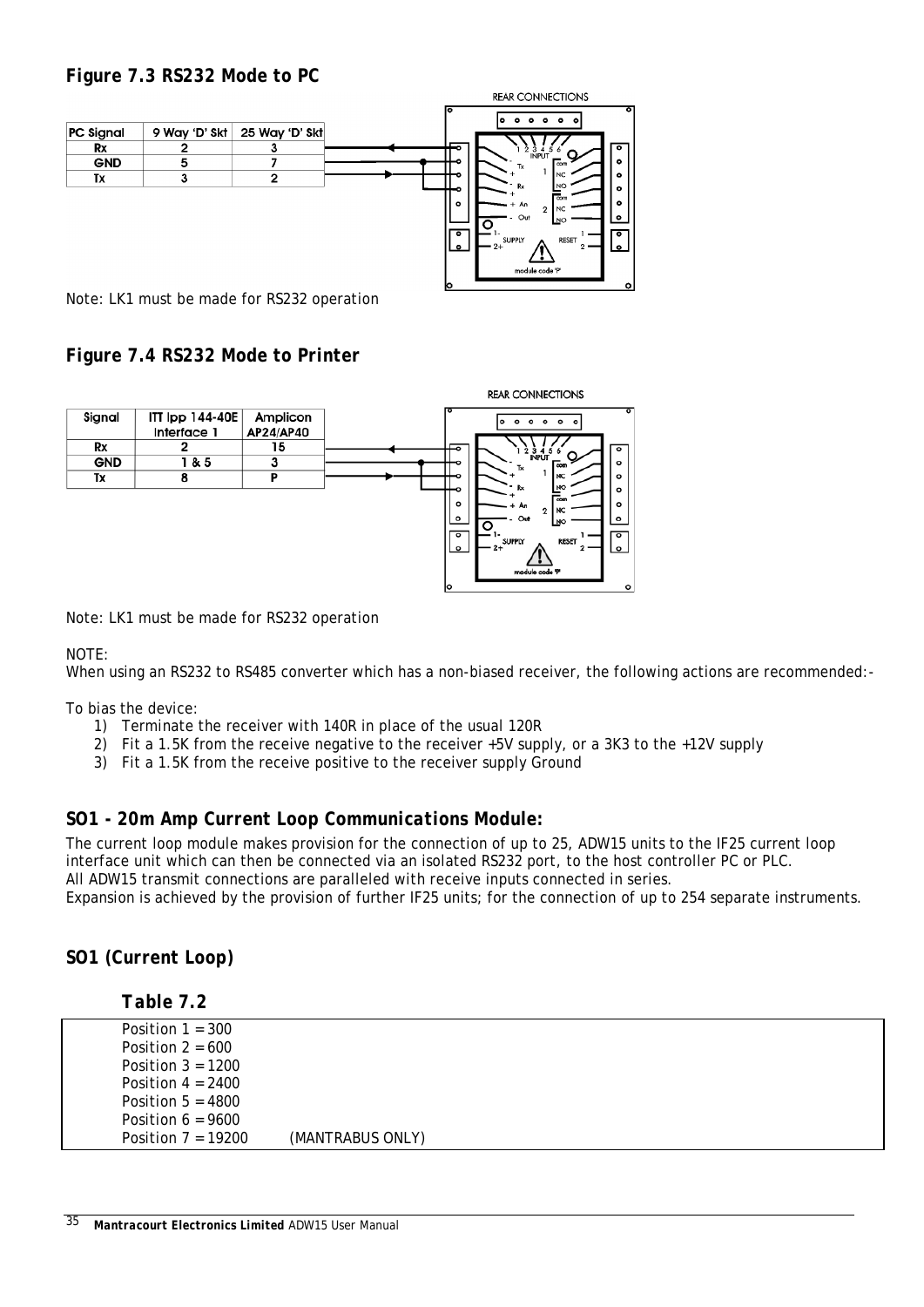<span id="page-36-0"></span>

Connecting Multiple ADWs to the IF25 Interface Notes

- 1) Maximum loop voltage is 50V dc
- 2) Loop is isolated from host and ADWs. Loop should be earthed via Rx on IF25/254
- 3) IF25 used for up to 25 ADWs
- 4) At 19,200 Baud, max. cable length is 100m metres, using cable type BICC H8085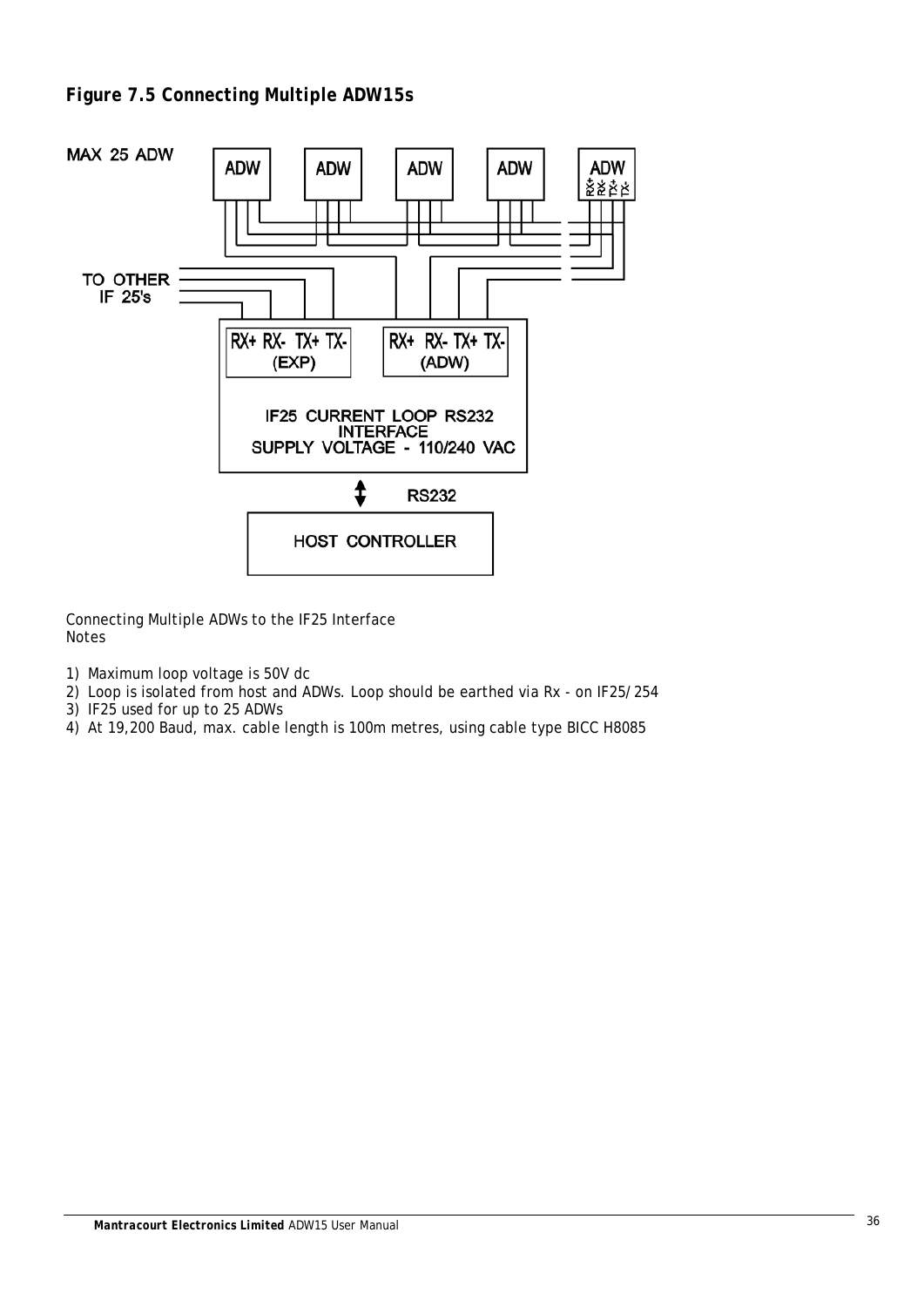## <span id="page-37-0"></span>**Chapter 8 Trouble Shooting Guide**

This chapter is designed to assist in the identification of problems relating to the installation and setting up of the ADW15.

#### **1. General Connection and setup parameters.**

#### **No display on power up.**

- a) Check supply is present at the ADW terminals.
- b) If supply is correct contact your Distributor.

#### **Display shows (-1 or 1) continually, without a weight applied to the strain gauge.**

- a) Check input connections to the ADW from the strain gauge.
- b) If connecting a 4 wire device ensure terminals 1&2 and 5&6 are linked.
- c) Check strain gauge output between input terminals 3&4 of the ADW.
- d) Check that the CALH weight is applied and is not the same or lower than CALL

## **Display over ranges (-1 or 1) when, or before, the maximum required weight is applied to the strain gauge.**

a) Check output of strain gauge is set to the correct sensitivity settings on the DIL switch

#### **Display very noisy**

- a) If using a 4 wire device ensure terminals 1&2 & 5&6 are linked.
- b) Check output voltage of strain gauge.
- c) Check stability by shorting 3&4 of the input Display to read '0000'

#### **Display operating in wrong direction**

- a) Check connections to input terminals 3&4 are correct way round.
- b) Check the type of strain gauge compression or tension.

#### **CALH will not accept its value**

a) Check strain gauge is not reversed. Making CALL larger than CALH (A to D reversed)

#### **Unit will not auto calibrate**

- a) Check that CALH is not zero and its weight is greater than CALL.
- b) Check that input is not overranged on CALH weight by the setting of the sensitivity settings on the DIL switch

#### **Unit will not auto tare**

- a) Check DP r code for correct setting.
- b) Check auto tare sequence, when selected from keypad, is completed within 1

c) second.

## **Access to parameters not possible beyond the PASSWORD (PASS)**

a) Check for special password if not with your company (1111).

#### **Front panel keys do not function**

a) Ensure both links 'A' and 'B' are fitted to display module. Refer to chapter 3 - Keypad security links.

## **Unable to enter data using**  $\triangleright$  **key and**  $\triangleright$  **key.**

a) Ensure link 'B' is fitted to display module.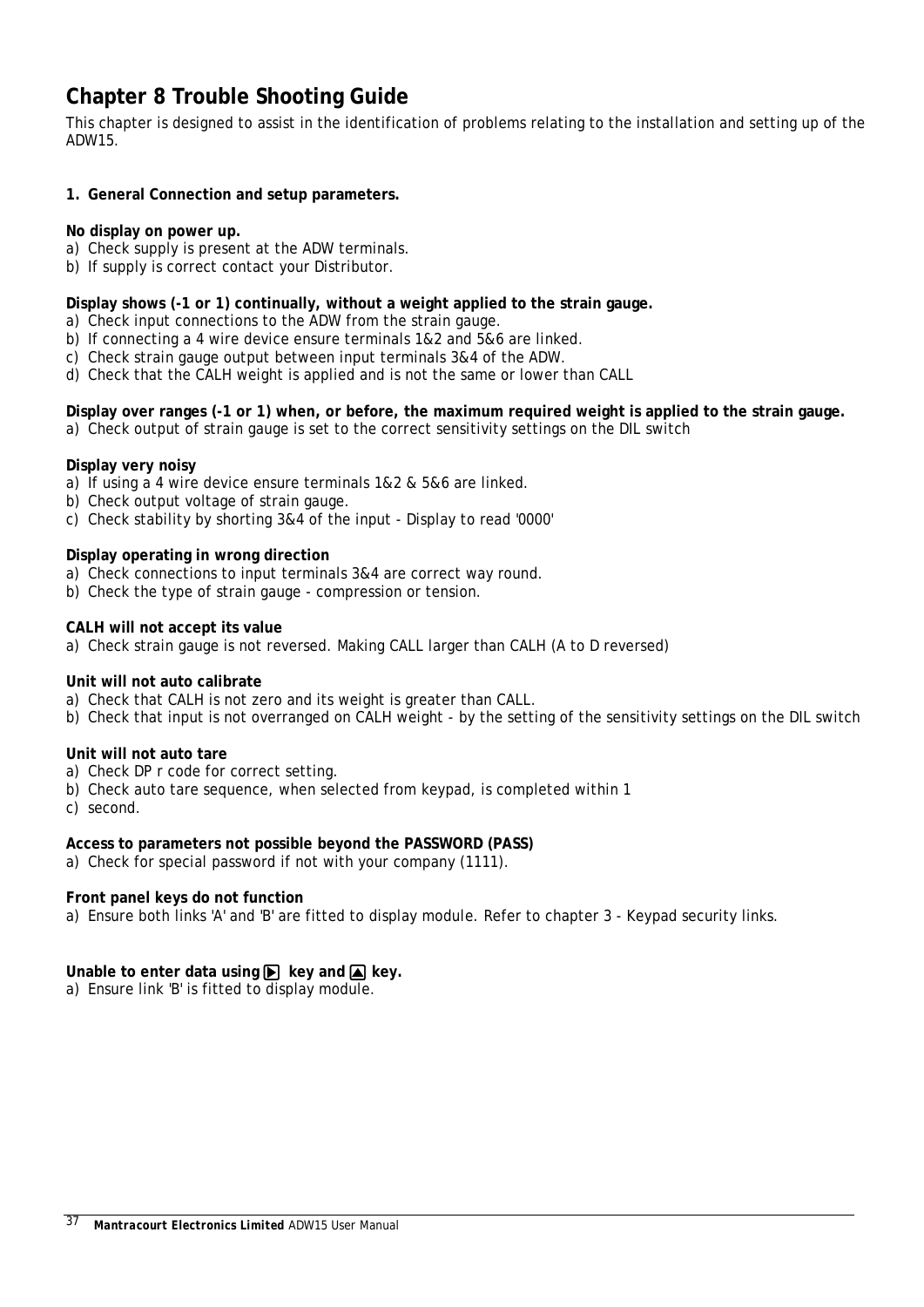#### **2. Relay Output Module**

#### **Incorrect Relay Operation**

- a) Check set point, in flight and hysteresis values are correct.
- b) Check latching and inversion settings in output action (OA) are correct.
- c) Check connections to output terminals.

## **Remote function (Auto Tare, Peak Hold / Latched , printer fails to operate)**

- a) Check 'DP-r' for correct value to ensure desired function selected.
- b) Check connections to 'remote' terminals.

#### **3. MANTRABUS / ASCII Format**

#### **No Communications**

- a) Check that a comms module is fitted.
- b) Check correct CP code is entered for required protocol.
- c) Check connections to ADW from IF25 are correct.
- d) Check IF25 green LEDs are on and RX LED is on and TX LED is off.

Press TX TEST, TX LED should light.

- e) Check RS232 connections from the host to the IF25 are correct.
- f) Check SdSt, serial device station number is correct.
- g) Check Baud rate settings on ADW's are correct for the host.
- h) Check host comms port is set to 8 bit word, 1 start bit, 1 stop bit, no parity.
- i) Check correct protocol is being observed by the host.

## <span id="page-38-0"></span>*Figure 8.1 ADW15 Board Layout*

## INTERNAL LAYOUT (TOP VIEW)

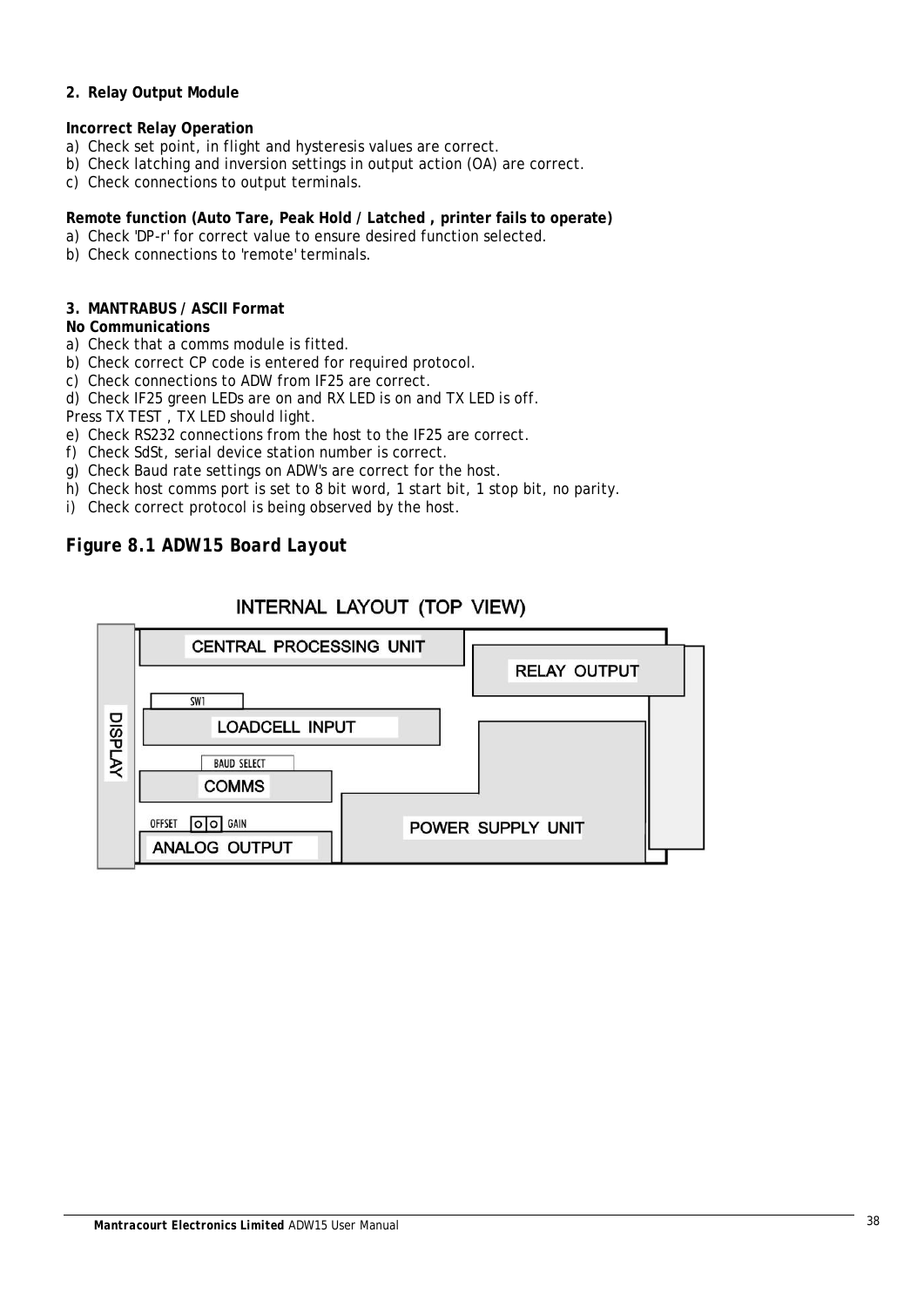## <span id="page-39-0"></span>**Chapter 9 ADW15 Specifications**

| <b>Strain Gauge Input</b><br>Calibration | Automatic digital by use of keypad and 1 (or 2) known weights.<br>Manual calibration can also be selected.                                                                                                                                                            |
|------------------------------------------|-----------------------------------------------------------------------------------------------------------------------------------------------------------------------------------------------------------------------------------------------------------------------|
| <b>Auto Tare</b>                         | By pressing $\triangle$ and $\triangle$ keys, display will zero. Auto are<br>values can also be viewed and manually changed if required.<br>Auto tare value is retained on power down. Auto Tare can<br>also be affected from the 'remote' rear terminals using dP r. |
| Sensitivity Range                        | ± 0.5 to 200mV/V (Factory set to nom 2.5mV/V) (DIL switch<br>selectable) Preset to ±2%                                                                                                                                                                                |
| Excitation                               | 10V DC nominal, 150mA maximum                                                                                                                                                                                                                                         |
| Compensation                             | By $\pm$ sense wires to compensate for cable, connection<br>volt drops and any variation in 10V supply.                                                                                                                                                               |
| Accuracy after user<br>Autocal           | 90 days $\pm$ 0.08% of reading and $\pm$ 0.05% of FSD typical                                                                                                                                                                                                         |
| Temp. Drift                              | 0.002% / C typical @ 2.5mV/V                                                                                                                                                                                                                                          |
| <b>Display Rate</b>                      | Keypad selectable between 0.1 and 25.6 seconds.                                                                                                                                                                                                                       |
| <b>Display Average</b>                   | Set by keypad, up to 64 standard updates                                                                                                                                                                                                                              |
| <b>Display</b>                           | 1 x 4.5 digit, high brightness, 10mm red LED<br>2 x 3mm LED's for SP1 and SP2 status<br>1 x 3mm LED for hold                                                                                                                                                          |

#### **DC Analogue Outputs** Order Code A01 A02 A03 V02 V04 V06 Range Minimum 0 0 4 0 0 -10 Range Maximum  $+1mA$ +20mA 20mA +5V +10V +10V Max Drive Capability 20V (20K) 20V (1K) 20V (1K) 50mA 50mA 50mA Typical % of reading ± 0.08% ± 0.08% ± 0.08% ± 0.08% ± 0.08% ± 0.08% Accuracy % of FSD ± 0.08%  $\pm$  0.08% ± 0.08% ± 0.08% ± 0.08% ± 0.08%

## <span id="page-39-1"></span>*Speed of Response from Display to Analogue Output*

| To settle within 1% of full scale for a step change of 12.5%  | $= 350$ ms |
|---------------------------------------------------------------|------------|
| To settle within 10% of full scale for a step change of 12.5% | $= 50$ ms  |
| To settle within 1% of full scale for a step change of 100%   | $=800$ ms  |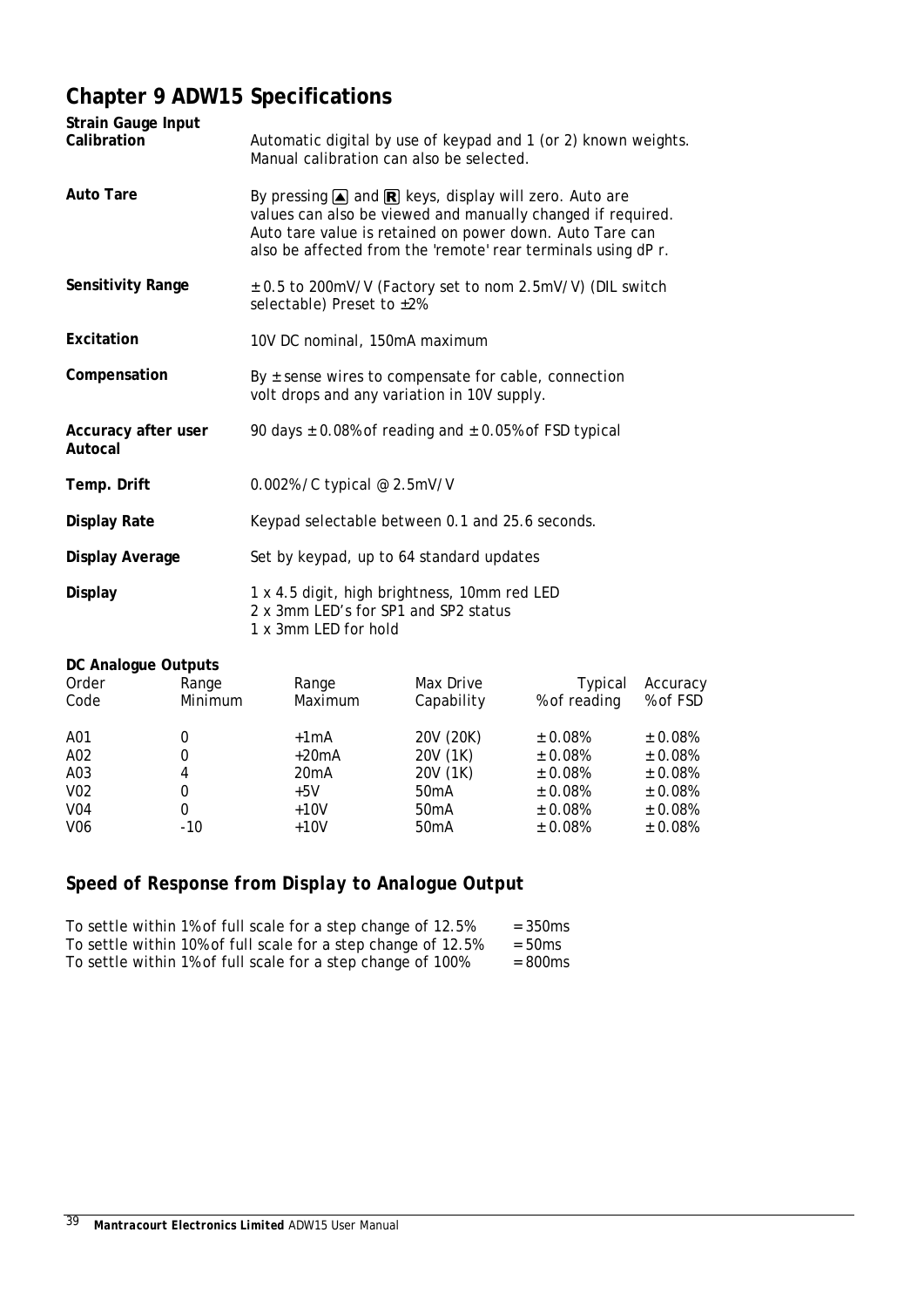## <span id="page-40-0"></span>*Control / Alarm Relay Outputs*

| <b>Function</b>            |
|----------------------------|
| 1 SPCO relay on SP1        |
| 1 DPCO relay on SP1        |
| 2 SPCO relays, SP1 and SP2 |
|                            |

Contact Rating 230v @ 5A AC

Setpoint, In Flight Compensation, Hysteresis, Latching and Relay Inversion are set digitally using keypad and display, in engineering units.

Hysteresis value applies to both SP1 and SP2. (Fail safe operation by setting inversion to give normally energised operation).

<span id="page-40-1"></span>Latching Reset By volt free contact to rear terminals or by communication

## *The Communications Port Data*

#### **Operation**

All ADW display data can be retrieved via communications port along with relay and EEPROM status. All ADW user configurable data can be changed including EEPROM enable/display and relay reset. (ADW Station Number cannot be changed).

| Order Code CP | Connection                      | 4 wire for 2 x 20mA isolated transmit and receive loops                                                                                                                                                                                                                                        |
|---------------|---------------------------------|------------------------------------------------------------------------------------------------------------------------------------------------------------------------------------------------------------------------------------------------------------------------------------------------|
|               | Cable length                    | Up to 1km (depending on baud rate and cable used)                                                                                                                                                                                                                                              |
|               | <b>Baud Rates</b>               | 300, 600, 1200, 2400, 4800, 9600 (19200 CP1 version)                                                                                                                                                                                                                                           |
|               | <b>Isolation</b>                | ±130V RMS or DC max to analogue input or any other port                                                                                                                                                                                                                                        |
|               | RS232 to 20mA<br>IF25 Interface | Connection to RS232 via separate IF25 interface which will<br>support up to 25 ADW15s. Up to 10 IF25s can be directly<br>wired together to support 250 ADW15s from 1 RS232 port<br>RS232/485 for connection of up to 25 ADW15 units on a single<br>RS485 line or single one to one RS232 line. |

## <span id="page-40-2"></span>*Data Retention and Protection*

| Retention:                          | 10 years for set values, minimum of 10,000 write<br>cycles, but typically 1,000,000.                                           |
|-------------------------------------|--------------------------------------------------------------------------------------------------------------------------------|
| Protection of data and function(s): | Watchdog timer giving repeat auto resets.<br>Impending power fail detection and shutdown. Low<br>power detection and hold off. |

## <span id="page-40-3"></span>*Keypad security*

Keypad 4 membrane keys with tactile feedback Security There are 2 levels of security built in:

- 1) Password to protect access to all data after SP1, IF1, SP2 and IF2
- 2) Keypad disable either totally or to enable viewing of SP1, SP2 and In Flight values only by removal of links behind front panel.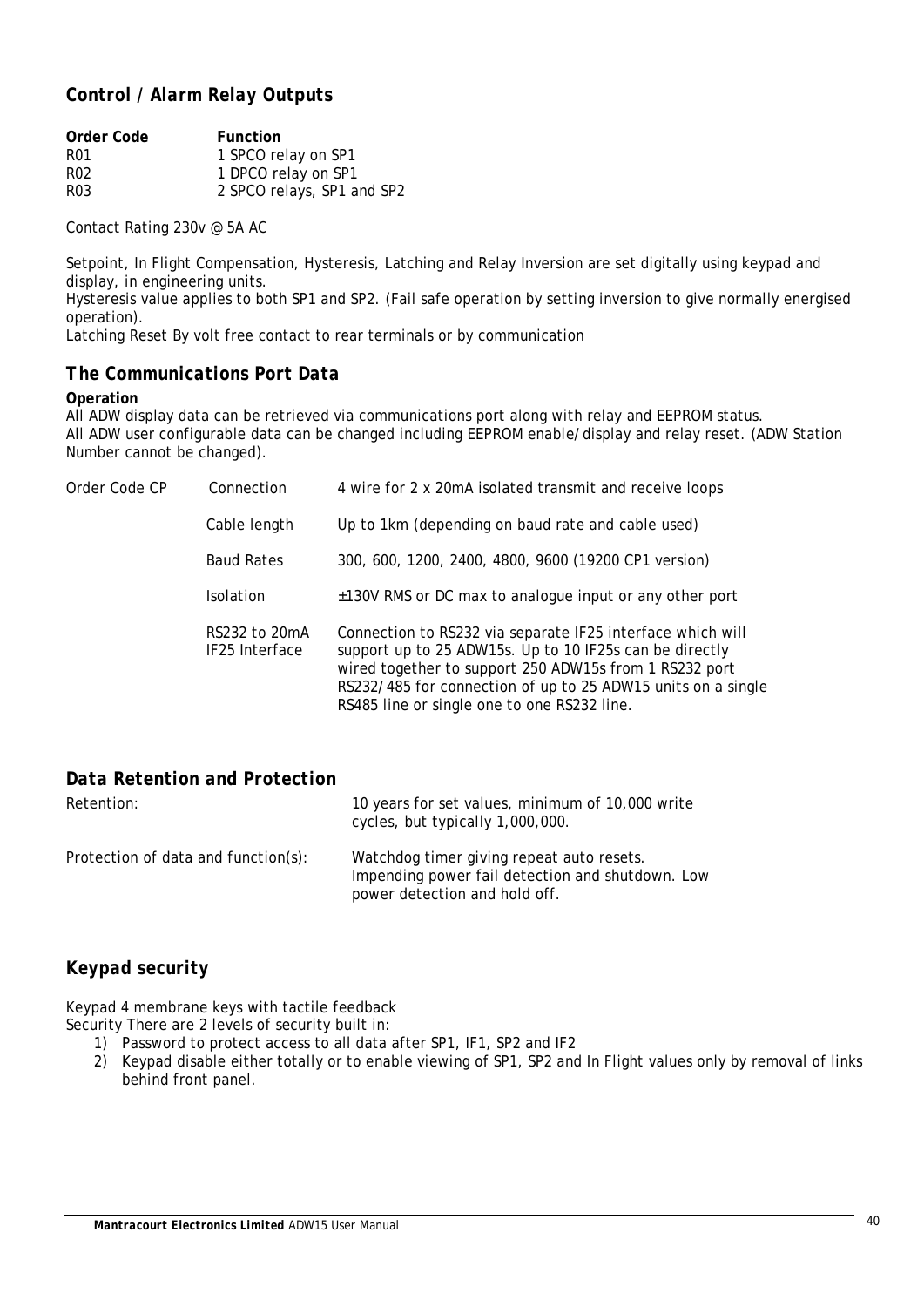## **CE Approvals**

| European EMC Directive                                        |                          | 2004/108/EC<br>BS EN 61326-1:2006<br>BS EN 61326-2-3:2006                                                                                                           |                                            |                                                  |
|---------------------------------------------------------------|--------------------------|---------------------------------------------------------------------------------------------------------------------------------------------------------------------|--------------------------------------------|--------------------------------------------------|
| Low Voltage Directive                                         |                          | 2006/95/EC<br>BS EN 61010-1:2001<br>Rated for Basic Insulation<br>Normal Condition<br>Pollution Degree 2<br>Permanently Connected<br><b>Insulation Category III</b> |                                            |                                                  |
| Physical<br>Case dimensions                                   |                          | 72 x 72 x 163mm (Excl. mounting terminals)                                                                                                                          |                                            |                                                  |
| Case materials                                                |                          | Grey Noryl, flame retardant                                                                                                                                         |                                            |                                                  |
| Weight                                                        |                          | 750g                                                                                                                                                                |                                            |                                                  |
| Terminals                                                     |                          | 2.5mm, saddle field terminals                                                                                                                                       |                                            |                                                  |
| Accessibility                                                 |                          | All electronics removable through front panel leaving wiring<br>and case in situ.                                                                                   |                                            |                                                  |
| <b>Mounting Options</b><br>Order code<br>P                    |                          | Panel Mount to fit 67 x 67mm cutout (DIN43780)                                                                                                                      |                                            |                                                  |
| D                                                             |                          | DIN rail mounting (G or top hat profile)                                                                                                                            |                                            |                                                  |
| <b>Power Supplies</b><br>Order code<br>W240<br>W110<br>W12/24 |                          | 210 - 260v AC, 50 - 60Hz, 10W<br>97 - 120v AC, 50 - 60Hz, 10W<br>9 - 32v DC, 10W, provides electrical isolation                                                     |                                            |                                                  |
| <b>ADW15 Order Codes</b><br>Input                             | Standard strain<br>gauge |                                                                                                                                                                     | 10v DC / 150mA                             |                                                  |
| Outputs                                                       | Analogue                 | Output<br><b>NONE</b><br>DC voltage<br>DC voltage<br>DC voltage                                                                                                     | Range<br>Ov to 5v<br>Ov to 10v<br>±10v     | Order code<br>0<br>V02<br>V04<br>V <sub>06</sub> |
|                                                               |                          | DC current<br>DC current<br>DC current                                                                                                                              | $0$ to $1mA$<br>$0$ to $20mA$<br>4 to 20mA | A01<br>A02<br>A03                                |
| <b>Communications Port</b>                                    |                          | None<br>Current Loop<br>Communications<br>RS232/485                                                                                                                 | 0<br>S01<br>COM1                           |                                                  |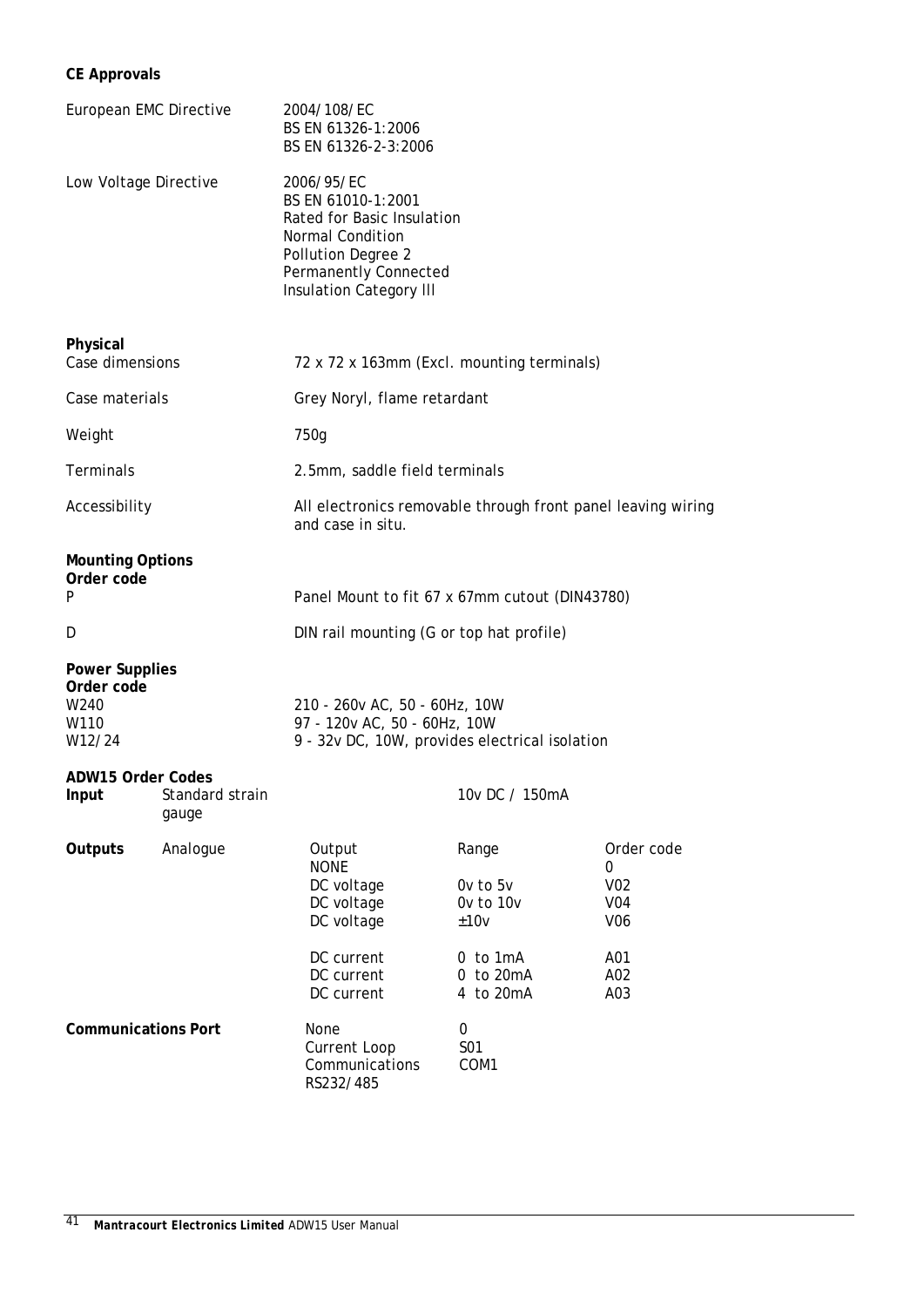| Outputs               | Control/Alarm<br>Relay | Output<br>1 Relay<br>1 Relay<br>2 Relays                                      | <b>Function</b><br>SPCO on SP1<br>DPCO on SP1<br>SPCO on SP1 or 2 | Order Code<br><b>R01</b><br>R <sub>02</sub><br>R <sub>0</sub> 3 |
|-----------------------|------------------------|-------------------------------------------------------------------------------|-------------------------------------------------------------------|-----------------------------------------------------------------|
| <b>Supplies</b>       |                        | 220 - 230y AC 50 - 60Hz 10W<br>110 - 120 v AC 50 - 60Hz 10W<br>9 - 32y DC 10W |                                                                   | W <sub>240</sub><br>W110<br>W12/24                              |
| <b>Terminal Panel</b> |                        | Panel mount<br>DIN rail mount<br>IP65 panel gasket                            |                                                                   | P<br>D<br>/G                                                    |

Example: ADW15-A03-CP2-R01-W240-P

## <span id="page-42-0"></span>*ADW15 Accessories*

The following accessories are available to allow for expansion of systems:

|                                                                                     | <b>Function</b>                                   | Order Code       |
|-------------------------------------------------------------------------------------|---------------------------------------------------|------------------|
| IF25 Interface<br>NOTE: Details of the unit<br>appears in a separate<br>publication | Connect up to 25 ADWs                             | IF <sub>25</sub> |
| Printers                                                                            | Time / date and display data<br>Display data only | TDP<br>DP        |